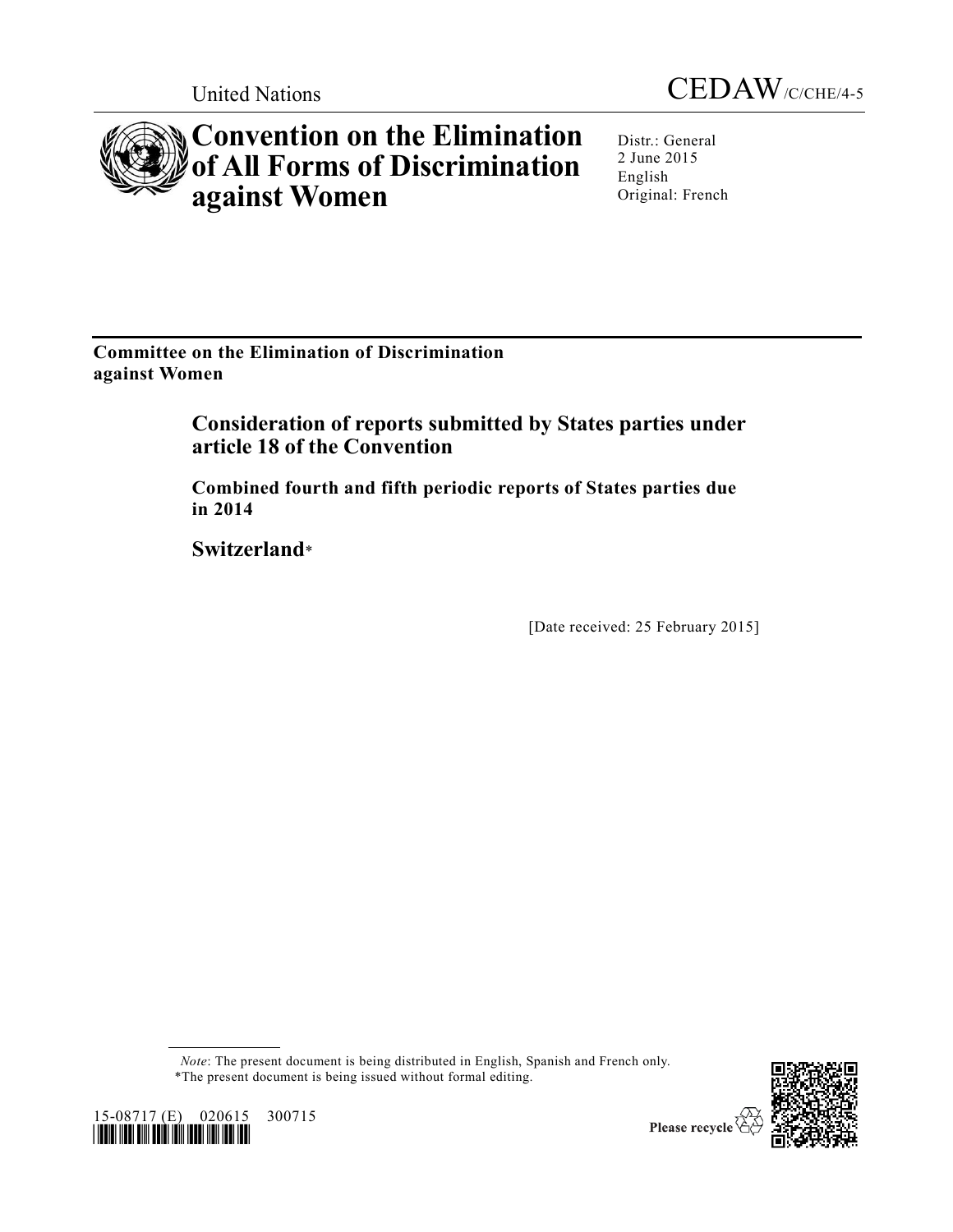# **CEDAW/C/CHE/4-5**

# Contents

| Ι.<br>Progress made and challenges encountered in the implementation of the Convention<br>Н.<br>Articles 1 to 4 of the Convention – General commitments to combating discrimination and to<br>Growing importance of CEDAW in administrative and legal practice<br>Measures for promoting equality between women and men<br>Combating discrimination against foreign women and other categories of women<br>Measures taken in the sex industry and in particular the status of foreign cabaret dancers |  | Page           |
|-------------------------------------------------------------------------------------------------------------------------------------------------------------------------------------------------------------------------------------------------------------------------------------------------------------------------------------------------------------------------------------------------------------------------------------------------------------------------------------------------------|--|----------------|
|                                                                                                                                                                                                                                                                                                                                                                                                                                                                                                       |  | 41             |
|                                                                                                                                                                                                                                                                                                                                                                                                                                                                                                       |  | $\overline{4}$ |
|                                                                                                                                                                                                                                                                                                                                                                                                                                                                                                       |  | $\overline{4}$ |
|                                                                                                                                                                                                                                                                                                                                                                                                                                                                                                       |  | $\overline{4}$ |
|                                                                                                                                                                                                                                                                                                                                                                                                                                                                                                       |  | $\overline{4}$ |
|                                                                                                                                                                                                                                                                                                                                                                                                                                                                                                       |  | 5              |
|                                                                                                                                                                                                                                                                                                                                                                                                                                                                                                       |  | 6              |
|                                                                                                                                                                                                                                                                                                                                                                                                                                                                                                       |  | $\overline{7}$ |
|                                                                                                                                                                                                                                                                                                                                                                                                                                                                                                       |  | 8              |
|                                                                                                                                                                                                                                                                                                                                                                                                                                                                                                       |  | 9              |
|                                                                                                                                                                                                                                                                                                                                                                                                                                                                                                       |  | 9              |
|                                                                                                                                                                                                                                                                                                                                                                                                                                                                                                       |  | 10             |
|                                                                                                                                                                                                                                                                                                                                                                                                                                                                                                       |  | 10             |
|                                                                                                                                                                                                                                                                                                                                                                                                                                                                                                       |  | 11             |
|                                                                                                                                                                                                                                                                                                                                                                                                                                                                                                       |  | 13             |
|                                                                                                                                                                                                                                                                                                                                                                                                                                                                                                       |  | 13             |
|                                                                                                                                                                                                                                                                                                                                                                                                                                                                                                       |  | 14             |
|                                                                                                                                                                                                                                                                                                                                                                                                                                                                                                       |  | 14             |
|                                                                                                                                                                                                                                                                                                                                                                                                                                                                                                       |  | 14             |
|                                                                                                                                                                                                                                                                                                                                                                                                                                                                                                       |  | 17             |
|                                                                                                                                                                                                                                                                                                                                                                                                                                                                                                       |  | 18             |
|                                                                                                                                                                                                                                                                                                                                                                                                                                                                                                       |  | 18             |
|                                                                                                                                                                                                                                                                                                                                                                                                                                                                                                       |  | 19             |
|                                                                                                                                                                                                                                                                                                                                                                                                                                                                                                       |  | 20             |
|                                                                                                                                                                                                                                                                                                                                                                                                                                                                                                       |  | 20             |
|                                                                                                                                                                                                                                                                                                                                                                                                                                                                                                       |  | 23             |
|                                                                                                                                                                                                                                                                                                                                                                                                                                                                                                       |  | 23             |
|                                                                                                                                                                                                                                                                                                                                                                                                                                                                                                       |  | 28             |
|                                                                                                                                                                                                                                                                                                                                                                                                                                                                                                       |  | 31             |
|                                                                                                                                                                                                                                                                                                                                                                                                                                                                                                       |  | 35             |
|                                                                                                                                                                                                                                                                                                                                                                                                                                                                                                       |  | 36             |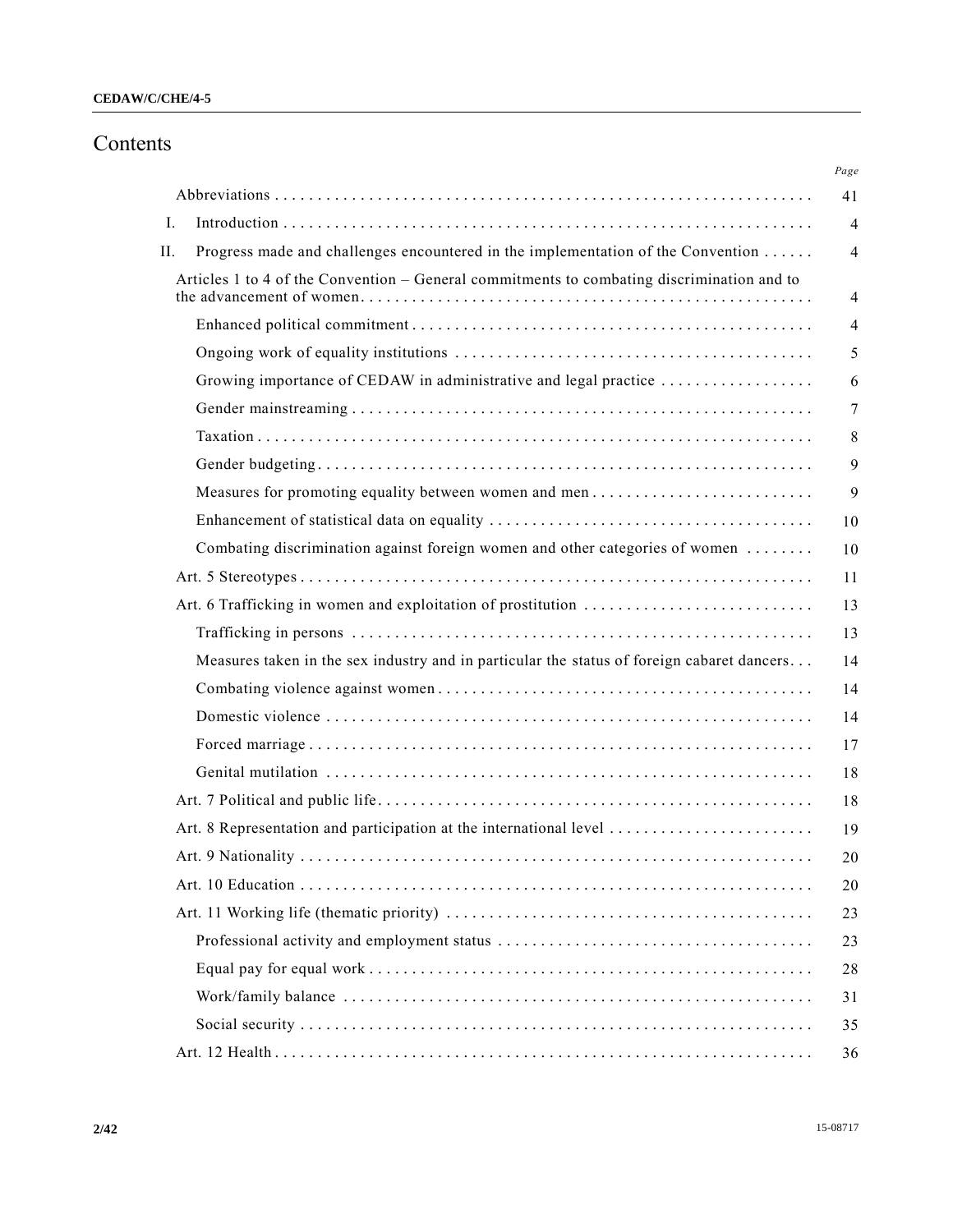# **CEDAW/C/CHE/4-5**

|  | 38 |  |
|--|----|--|
|  |    |  |
|  |    |  |
|  |    |  |
|  |    |  |
|  |    |  |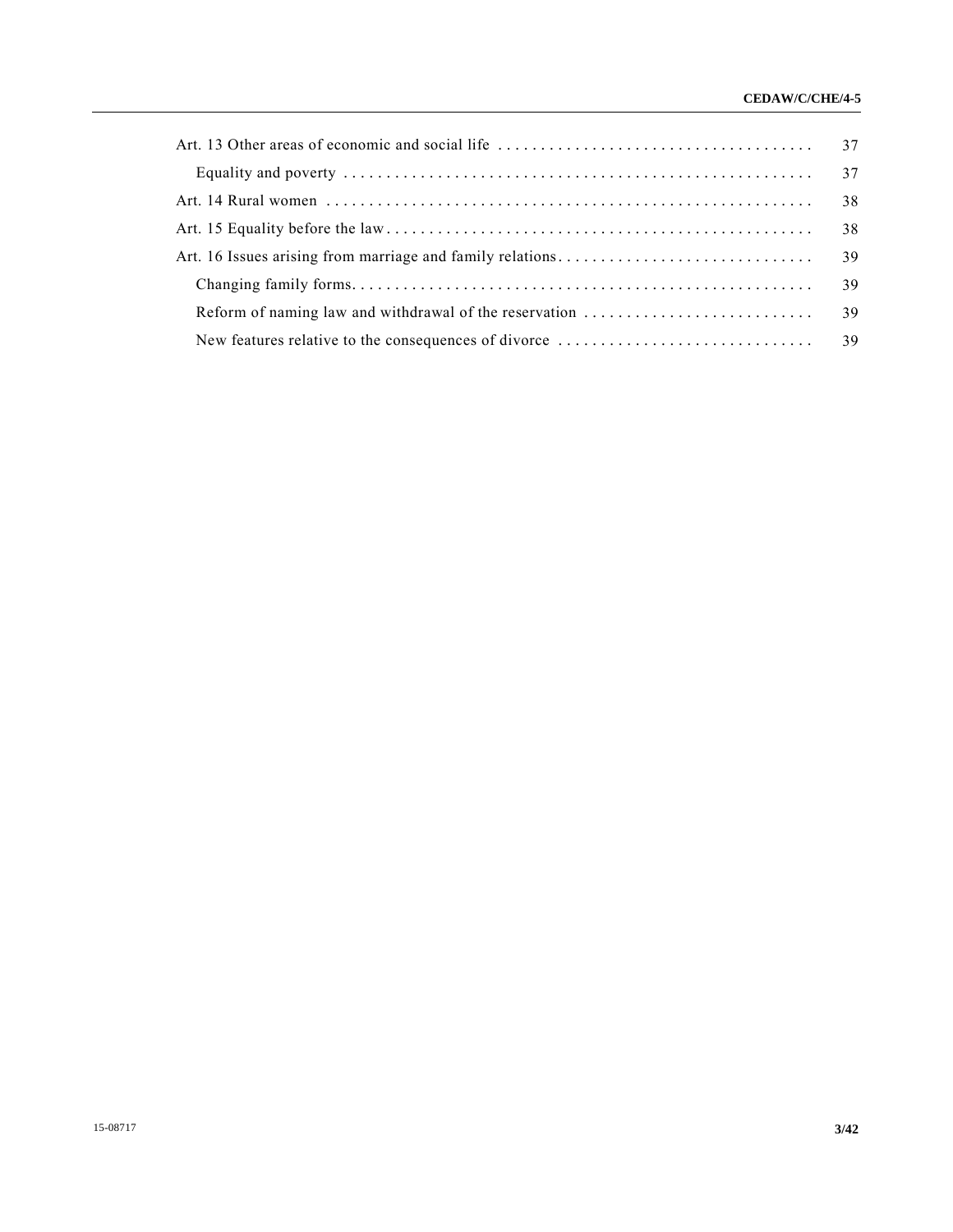# **I. Introduction**

1. The 1979 Convention on the Elimination of All Forms of Discrimination against Women (CEDAW) entered into force for Switzerland on 26 April 1997. This report constitutes the combined fourth and fifth reports of Switzerland due to be submitted to the Committee in 2014.

2. This periodic report focuses on changes and trends observed over the last few years and the measures taken since 2008. The limited framework laid down by the Committee required us to focus on important new elements and essential topics, especially in the areas mentioned by the Committee in its 2009 recommendations. Accordingly, the combined fourth and fifth reports give priority to the current situation and the employment measures taken (CEDAW art. 11). In the areas of violence and migration, however, the report is limited to new developments since the 2012 interim report, which dealt with those areas.

3. The constitutional division of powers in areas relevant to gender equality is inherent in the federal structure of Switzerland and is therefore reflected in this report. Few matters are within the sole jurisdiction of the Confederation: most of those addressed here are at least partly within the cantons' jurisdiction. The Conference of Cantonal Governments (CCG) and several conferences of cantonal directors working on issues particularly relevant to equality (the Conference of Cantonal Ministers of Social Affairs, SODK; Conference of Cantonal Health Directors, GDK; and Conference of Cantonal Directors of Finance, FDK) have played a central role in the information gathering process in the cantons. Thus, it has been possible to provide an exemplary overview of the situation in the cantons. Moreover, this report has had the advantage of a new system for monitoring the measures taken within the federal Government and the progress made by the Federal Statistical Office (FSO) in the collection and processing of relevant statistic al data.

4. The combined fourth and fifth reports set out the progress made and the challenges encountered in the implementation of the Convention article by article. A statistical annex presents data on indicators of particular interest for the implementation of the Convention.

# **II. Progress made and challenges encountered in the implementation of the Convention**

**Articles 1 to 4 of the Convention – General commitments to combating discrimination and to the advancement of women 4** 

#### **Enhanced political commitment**

5. Parliament has adopted its 2011–2015 Legislature Plan which, for the first time, contains a guideline devoted to equality between women and men. Work is to proceed along a number of lines: bolster measures to combat wage discrimination and domestic violence; promote growth in the proportion of women in MINT sectors; observe the changing representation of women on corporate boards of directors; and increase the presence of women among senior officials of the federal government and directors of enterprises owned by or associated with the Confederation.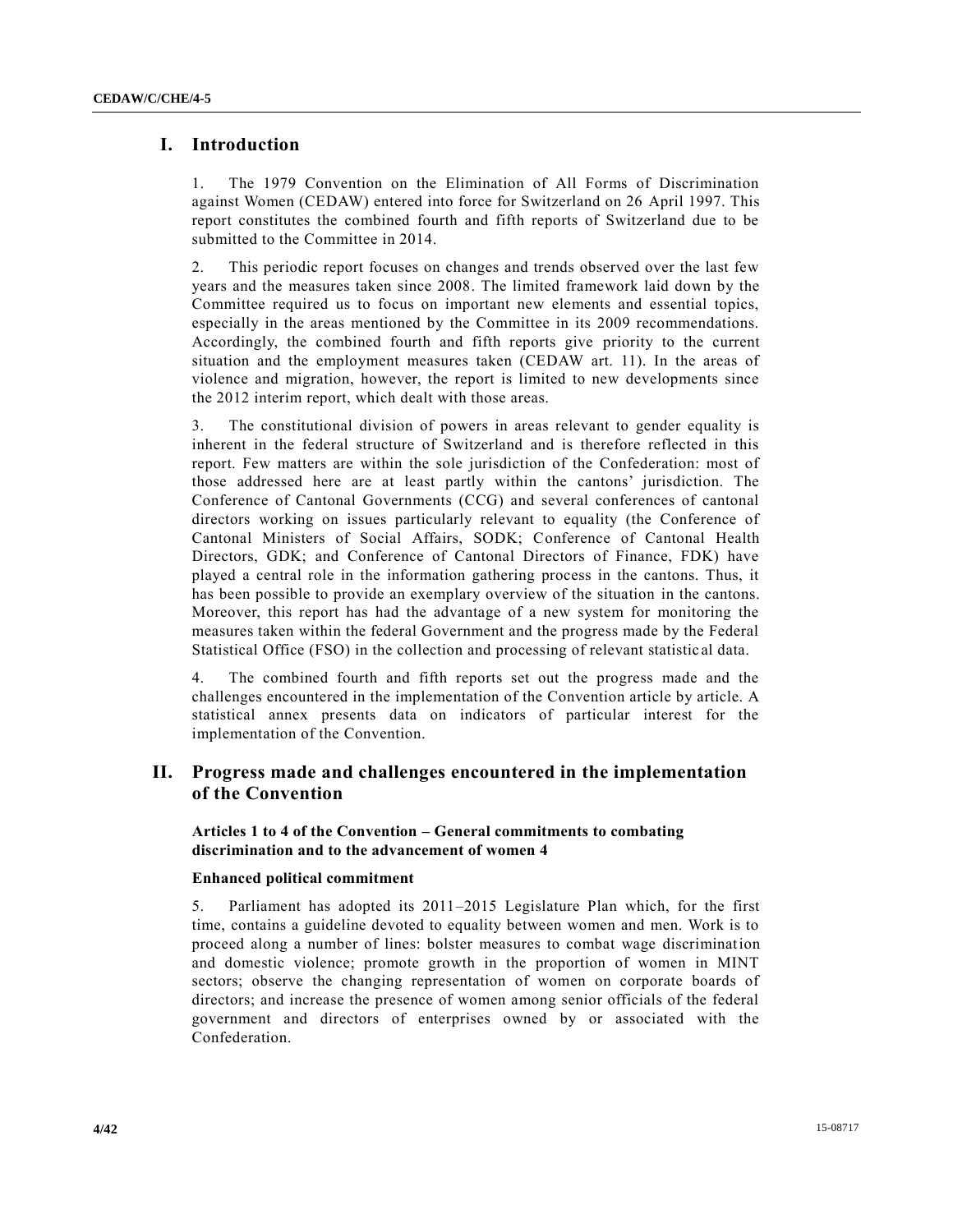6. Seven monitoring indicators in the Legislature Plan authorize the Federal Council to audit the results obtained in the equality field. 1 Since it is explicitly enshrined in the legislature's objectives, the gender equality issue has greater presence and transparency in the Confederation's official reporting system: it has since 2013 been included in the Federal Council's annual objectives and management report.

7. The action plan "Equality between Women and Men" was adopted by the Federal Council in 1999 to implement the Beijing Declaration and Platform for Action; it was designed as a working tool for the federal authorities and numerous other State and non-State actors at the national, cantonal and communal levels. In response to a parliamentary initiative, the Confederation arranged for a study to be done on the progress of the implementation of the action plan and published a review in October 2014 in Bern.

8. Seventeen cantons2 have plans or strategies for the promotion of equality that are already in effect or pending. Where equality indicators are used, they are often similar and relate, for example, to sex ratios among staff members, the proportion of women executives, the relative wages of women and men, or the number of measures taken to facilitate family planning. Several cantons have equality datasets that have been internally compiled. e.g. by their statistical services.

#### **Ongoing work of equality institutions**

9. A unit of the Federal Department of Home Affairs (FDHA), the Federal Office for Gender Equality (FOGE) undertakes, as part of its mandate, the ongoing task of promoting gender equality in all spheres of life and eliminating all forms of discrimination, direct and indirect, against women. One of FOGE's principal lines of action is its emphasis on equal opportunity and equal pay for equal work in working life, legal equality, equitable distribution of tasks within the family, and the fight against violence in intra-couple relations. The Office does not concern itself with individuals but rather seeks structural changes, especially by means of awareness-raising. In order to give effect to the new legislative agenda on equality, two new positions have been created at FOGE specifically to step up the work on equal pay for equal work. A number of ministries and offices, such as the Federal Personnel Office (OFPER) and the Federal Department of Foreign Affairs (FDFA), have also called upon their internal services to promote gender equality.

10. The permanent mission of the Federal Commission for Women's Issues (EKF) is to work on all issues related to women in Switzerland and gender equality. and to observe and analyse the evolution of policy in these two areas. In its consultation s, it takes a stand on Confederation projects that could have an impact on gender equality and draws up recommendations. It seeks to ensure that politicians, the authorities and public opinion are informed and aware. Each issue of its journal *Frauenfragen* is taken up with a particular theme, such as the role of CEDAW in the Swiss legal system.

<sup>1</sup> http://www.bfs.admin.ch/bfs/portal/fr/index/themen/00/10/blank/ind30.approach.3007.html.

<sup>2</sup> Appenzell Ausserrhoden, Basel-Landschaft, Basel-Stadt, Bern, Fribourg, Geneva, Glarus, Jura, Lucerne, Neuchâtel, Obwalden, St. Gallen, Schwyz, Solothurn, Valais, Zug, Zurich. See in particular the action plans of the cities of Zurich: https://www.stadtzuerich.ch/gleichstellungsplan, and Bern: www.aktionsplan.bern.ch.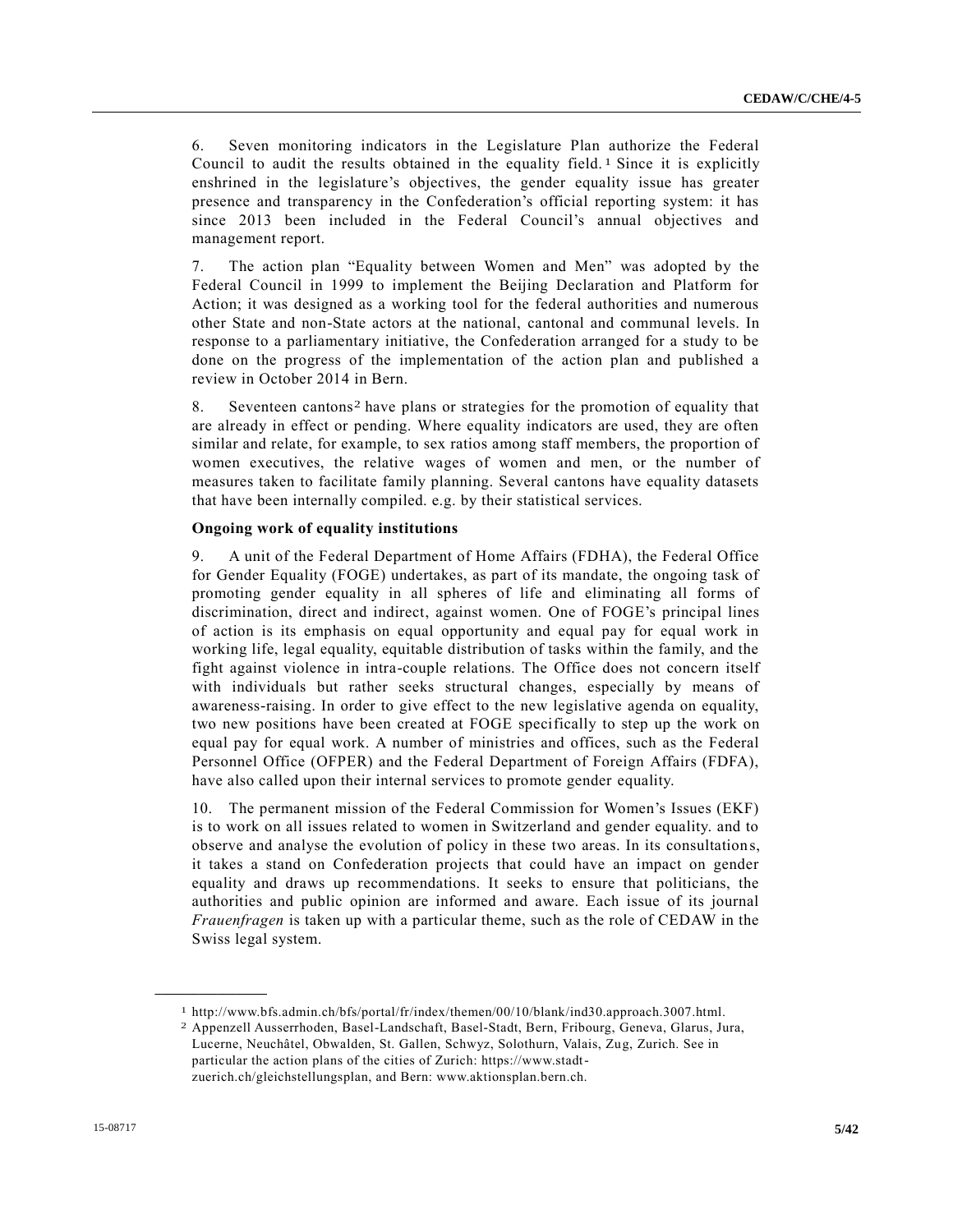11. Almost all cantons<sup>3</sup> and a few large cities have an entity that deals with equality issues, with varying mandates. Some have an office or an advisory board. The Swiss Conference of Gender Equality Delegates (SKG), to which all equality offices of the Confederation and the cantons and communes belong, currently has 17 member cantons4 and 5 member communes.5 SKG supports, coordinates, plans and carries out national-level activities to ensure that a consistent long-term equality policy is applied. Some cantonal or communal administrative services also deal with gender issues in a specific policy area, for example education and training or human resources. The resources currently allocated to equality bodies vary greatly between the cantons and communes.

12. The Swiss Centre of Expertise in Human Rights (SCHR) was founded in autumn 2010 under the auspices of the Confederation, which is financing its current five-year pilot phase. SCHR is a service centre whose mandate is to encourage and facilitate fulfilment of the nation's international human rights obligations at every level of the Confederation. It focuses on six thematic areas: migration, police and justice, gender policy, childhood and youth policy, institutional issues, economy and human rights.

# **Growing importance of CEDAW in administrative and legal practice**

13. FOGE and FDFA use different channels to ensure that the public is informed and aware of the Convention's crucial importance to gender equality. The Convention and the Committee's concluding observations, as well as the reports of Switzerland, are published in French and German on the FOGE and FDFA websites.. Information is also available, in particular to cantonal authorities, through the Conference of Gender Equality Delegates. Some cantons 6 also report that they are striving to keep the executive branch, the legislature and the judiciary abreast, through a number of channels, of information on the Convention and its implementation as well as the Committee's recommendations.

14. An interdepartmental working group was created under FOGE to support the implementation of the Committee's recommendations within the federal government. It has drawn up an internal action plan for the administration that sets out its objectives and priorities, identifies actions to be taken and ensures regular monitoring of the implementation of Convention commitments.

15. In its 2011 ruling on an appeal against the decision to abolish the equality commission of the canton of Zug, the Federal Supreme Court explicitly looked at the question of what Convention obligations were binding on the cantons. While the Court ended up dismissing the appeal, it did examine in detail the cantonal bureaus' obligations arising from the equality provision in the Constitution and the prohibition of discrimination grounded in international law, holding that article 8, paragraph 3, sentence 2 of the Federal Constitution implies a 'social planning mandate' aimed at eradicating stereotypes and discriminatory structures. Public authorities do, however, have wide latitude regarding the choice of means to achieve that goal (pt 3.1). The Court further demonstrated that CEDAW 'makes tangible and **\_\_\_\_\_\_\_\_\_\_\_\_\_\_\_\_\_\_**

<sup>3</sup> With the exception of Zug and Nidwalden.

<sup>4</sup> Appenzell Ausserrhoden, Aargau, Basel-Landschaft, Basel-Stadt, Bern, Fribourg, Geneva, Graubünden, Jura, Lucerne, Neuchâtel, Obwalden, St. Gallen, Ticino, Valais, Vaud, Zurich.

<sup>5</sup> Bern, Geneva, Lausanne, Zurich, Winterthur.

<sup>6</sup> Bern, Lucerne, Schwyz, Obwalden, Glarus, Solothurn, Basel-Landschaft, Thurgau, Valais, Geneva and Jura.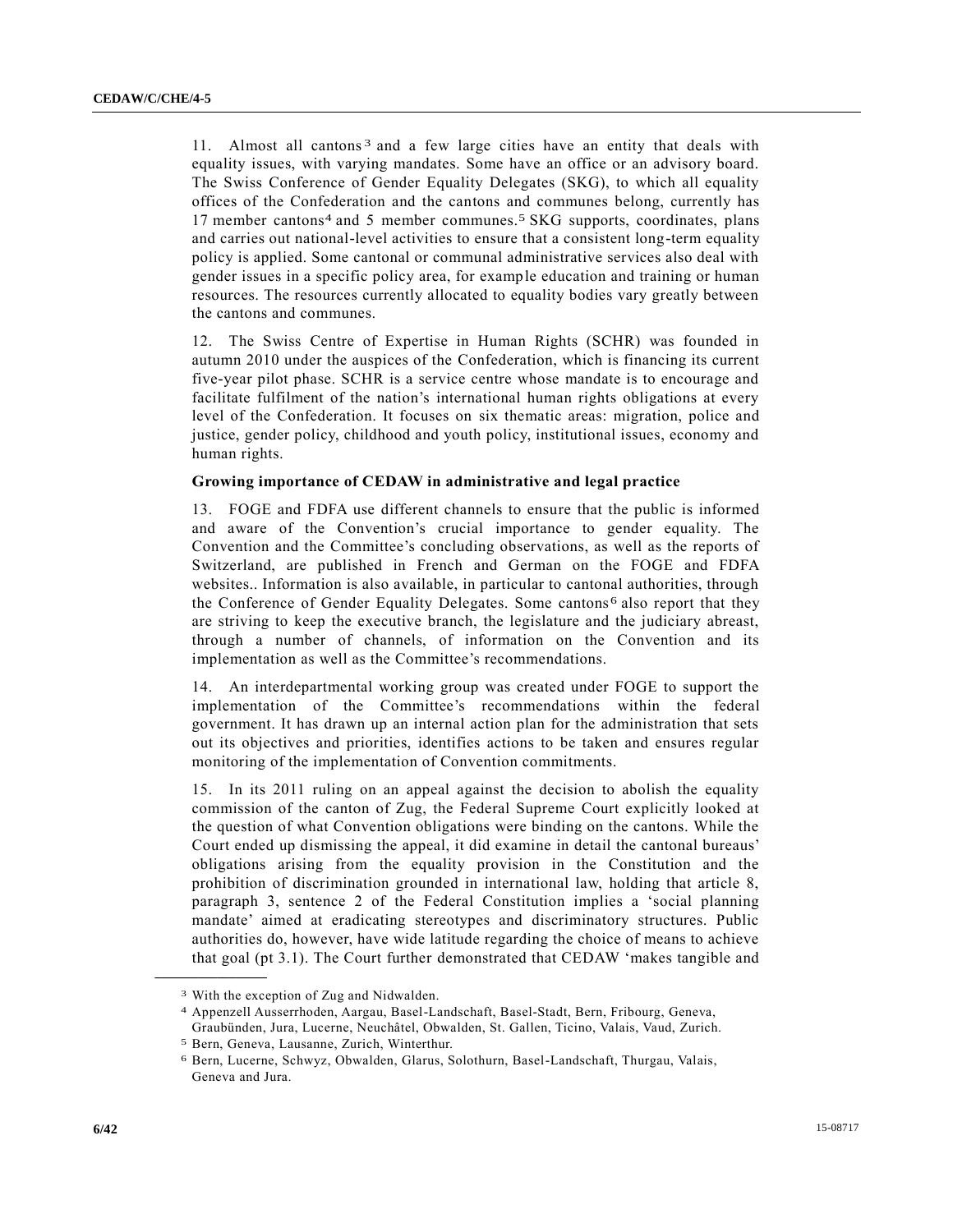perfects' the mandate of ensuring equality, defined in very general terms in article 8, paragraph 3 of the Constitution. It ruled on the issue of whether that constitutional provision, together with the Convention, created a duty of concrete action for the cantonal Parliament of Zug (pt 3.3). Given that equality between women and men is not an effective reality, the Court observed that measures must be taken, in particular in the canton of Zug. While the canton was not under any absolute obligation to create an equality commission or office, it was required to find an alternative. Omitting any State measures would in the Court's view be unconstitutional (pt 5.5). Finally, the Federal Supreme Court analysed in detail the country's obligations arising from article 2(a) of CEDAW and from the Committee's concluding observations and recommendations on the periodic report of Switzerland (pt 6). It found that all levels of government—i.e., not just the Confederation, but also all cantons—were required to apply the Convention and to take the requisite organizational measures for that purpose. They must have entities endowed with the specific knowledge, areas of expertise and resources necessary to fulfil the mission imposed by the Convention. On the other hand, even taking into account the Committee's recommendations, the Convention does not imply any mandatory requirement for implementation of a particular organizational structure (pt 6.6). 7

16. One of the objectives of the action plan developed by the working group monitoring the implementation of the Committee's recommendations within the federal administration is to raise awareness of the Convention's legal importance. That was the objective of the organization, by FOGE and SKG in October 2011, of a symposium on the opportunities and challenges posed by the implementation of CEDAW standards at the cantonal and communal levels.

17. EKF's priority in recent years has been to make lawyers aware of the Convention, so that the obligations it implies are more firmly rooted in the legal practice of Swiss courts and authorities. In 2012, it partnered with practising women lawyers on the development of an online guide to CEDAW for the legal profession. 8

18. The limited implementation of the Convention in legal practice in Switzerland may be partly explained by the paucity of legal publications on the subject in French or German. Accordingly, FOGE has provided financial assistance and a substantive contribution to the preparation of a German-language commentary on CEDAW, to be released in early 2015.

19. The fight against discrimination is also an important topic in fields other than gender. The Confederation has decided to make a finer-grained analysis of existing anti-discrimination standards and undertake a study on access to justice in discrimination cases. As regards gender discrimination, the study will focus on the following areas: discrimination on account of pregnancy and motherhood, discrimination in connection with domestic violence, discrimination based on sexual orientation, discrimination against transgender people, and multiple forms of discrimination. The study should be available in 2015.

#### **Gender mainstreaming**

20. Incorporation of an equality perspective in all policy areas is a focus of discussion at the federal and cantonal levels. The federal government is paying particular heed to equality in many of its areas of jurisdiction. Many examples are

<sup>7</sup> BGE 137 I 305.

<sup>8</sup> http://www.ekf.admin.ch/dokumentation/00596/index.html?lang=fr.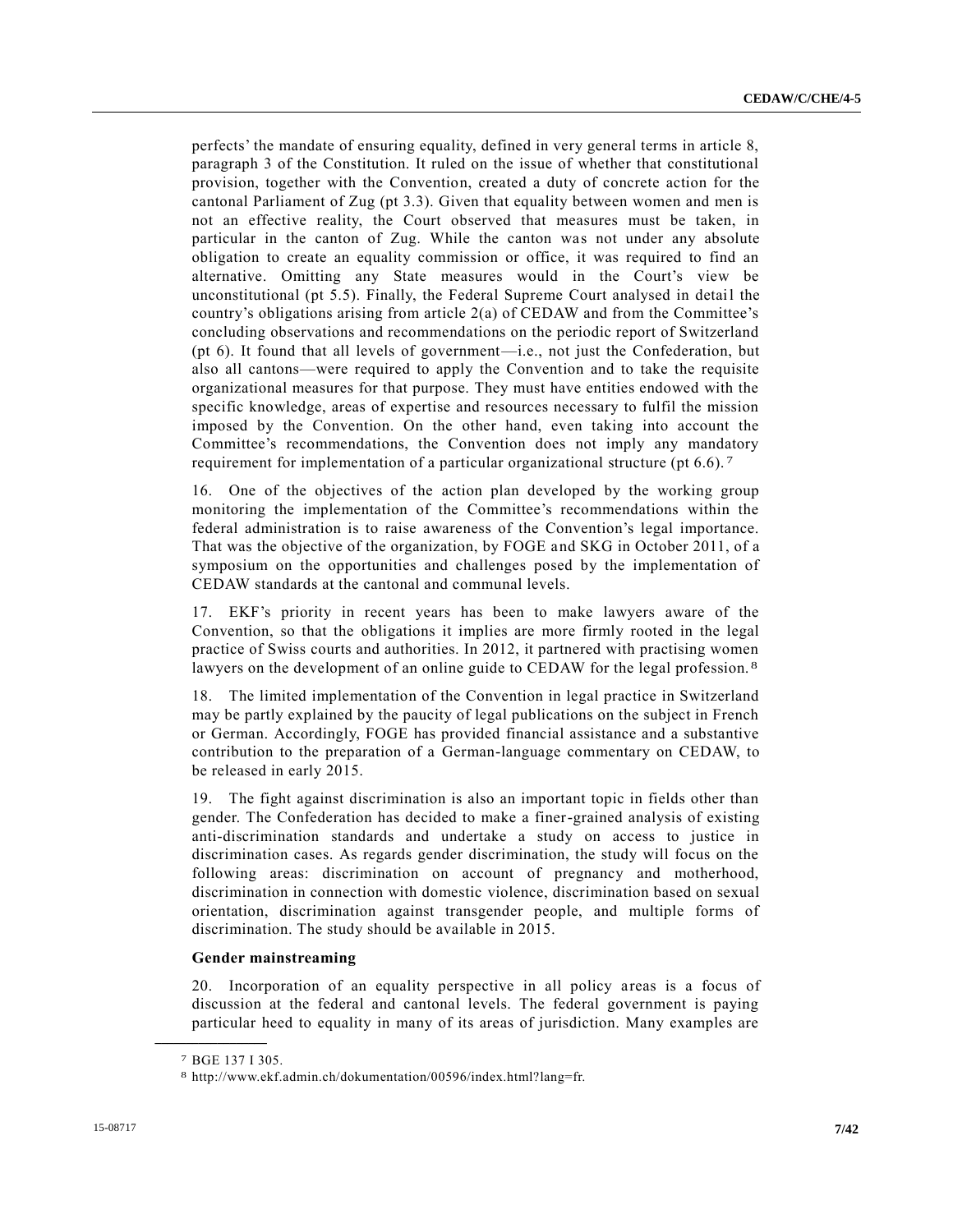presented in the chapters on the corresponding provisions of the Convention: political participation, education and training, working life, health, migration, agriculture, marriage and family, etc. Moreover, most cantons<sup>9</sup> report on their concrete efforts to incorporate equality goals into other policy areas.

21. Gender-neutral language plays an important role in the effectiveness of the gender mainstreaming approach. The federal government, as well as certain cantonal and communal governments, is making a conscious effort to use non -sexist language. The Federal Chancellery's guide to non-sexist writing is systematically applied in reviewing official texts, including legislation, to verify their quality and intelligibility. The rules it contains are disseminated and recommended both within and without the federal government.

22. The federal government is currently considering how to improve the review of bills' consequences for gender equality, as required under article 141, paragraph 2(i) of the Parliament Act.

23. Switzerland also practises gender mainstreaming in its international cooperation endeavours. Thus, gender equality remains a priority thread in Swiss international human rights policy, while the gender aspect always plays an important role in the country's development assistance work. According to the position approved on 26 June 2014 by the Federal Council on a post-2015 sustainable development framework, Switzerland is actively working to make gender equality a goal in itself and to ensure that, through a cross-cutting approach, gender targets are integrated with other priorities.

#### **Taxation**

**\_\_\_\_\_\_\_\_\_\_\_\_\_\_\_\_\_\_**

24. Fair taxation of married couples, cohabitants and persons living alone has been a subject of political debate for years, both at the federal level and in the cantons. The Federal Council has sought in-depth tax reform, and in 2007 conducted a survey on a revamped system for married couples whereby they would shift from joint to individual reporting. The survey responses showed that a tax reform for married couples was deemed necessary, but that opinions differed widely on the replacement model. Consequently, efforts will continue to focus on lower taxes for families with children.

25. The Federal Act on Tax Relief for Families with Children entered into force on 1 January 2011. To better take into account the cost of having children, the Act calls for a parental tax scale and a deduction for third-party childcare. Active parents who use outside daycare and households in which one parent provides childcare will as far as possible receive equal tax treatment, according to their economic capacity.

26. Despite the changes made in recent years, dual-income couples in higher tax brackets as well as retired middle- and upper-income couples are still at a disadvantage in direct federal taxation relative to cohabiting couples with comparable economic capacity. Moreover, the ratio between the tax burdens on single-income and dual-income couples is still considered somewhat unbalanced. In 2012, accordingly, the Federal Council circulated for consultation with cantons and associations a bill calling for rebalanced taxation of couples and families. But, as the proposals circulated met with a generally critical reception, the Federal Council

<sup>9</sup> Appenzell Ausserrhoden, Aargau, Basel-Landschaft, Basel-Stadt, Bern, Fribourg, Glarus, Neuchâtel, Obwalden, Solothurn, Ticino, Thurgau, Valais, Jura, Vaud, Zug.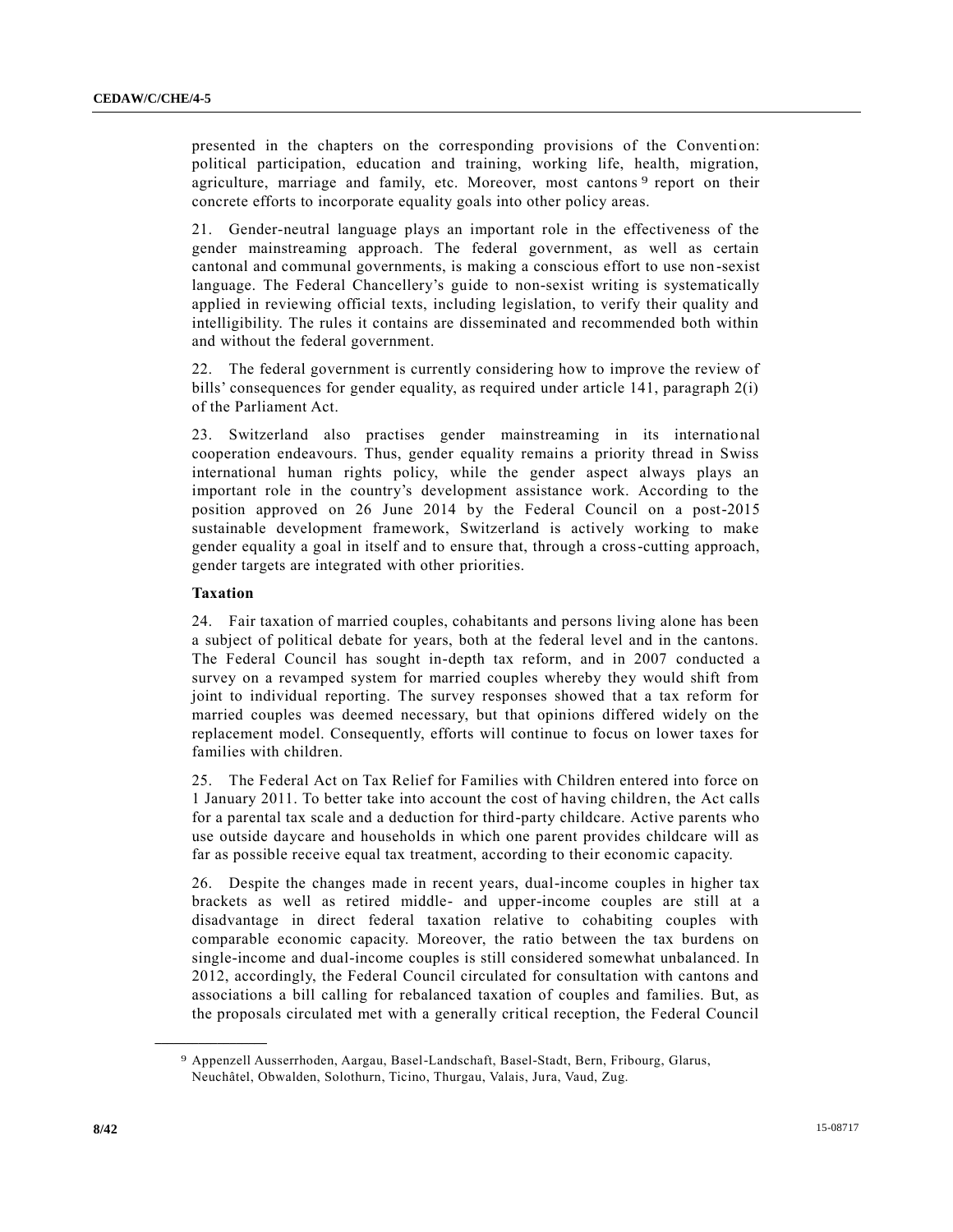subsequently suspended the project. It instead recommended that Parliament accept the popular initiative "Für Ehe und Familie—gegen die Heiratsstrafe" [For Marriage and Family—No to Penalization of Marriage] it received in 2012 from the Christian Democratic People's Party, which calls for the 'marriage penalty' to be abolished with the enshrinement of joint taxation in the Constitution. Should that initiative be accepted by popular vote, it would become impossible to change to individual taxation without a further constitutional amendment.

27. All cantonal taxation legislation currently contains corrective mechanisms to ensure that married couples and families are taxed fairly. However, the types of relief provided are very varied. In order to avoid putting married couples at a disadvantage relative to cohabiting couples, most cantons have introduced full or partial splitting, while other cantons have a double scale. One canton (Vaud) uses a family quotient system: the tax rate is determined by dividing total income by a divisor that varies according to the number of dependants in the family. To take the cost of having children into account, the cantons chiefly apply a per-child deduction from the tax base, an insurance deduction for each dependent child, and a deduction for third-party childcare expenditures. Since 2013, the cantons have been required by federal law to allow the maximum deduction for third-party childcare expenditures.

#### **Gender budgeting**

28. The Federal Council has not been willing to implement a budget management model that respects gender equality ('gender budgeting'), as it deems the model's cost-utility ratio poor inasmuch as the Confederation's budget essentially serves a redistribution function.10

29. Some cantons have said that gender budgeting plays a certain role, for example in formulating objectives and designing indicators to guide financial policy.

#### **Measures for promoting equality between women and men**

30. This report presents the many and varied measures taken to promote equality between women and men in different areas where gender inequalities are found. FOGE financial assistance is a case in point. It is granted to institutions and companies that act to promote equality between women and men and to create family-friendly framework conditions in the world of work.

31. As in the European Union (EU), special temporary measures have been under study in recent years, especially in working life, owing to the serious underrepresentation of women on governing bodies in the economy and among senior government officials (see n. 109 on CEDAW art. 11).<sup>11</sup>

32. Special measures are also under discussion with respect to women's representation in the political decision-making process. Thus, a 30 per cent gender quota has been introduced for the membership composition of extra-parliamentary commissions. According to the 25 April 2011 report on the full renewal of extraparliamentary bodies whose members were appointed by the Federal Council during

<sup>10</sup> http://www.parlament.ch/f/suche/Pages/geschaefte.aspx?gesch\_id=20093706 and http://www.parlament.h&c/f/suche/Pages/geschaefte.aspx?gesch\_id=20113060.

<sup>11</sup> Cf. SCHR: http://www.skmr.ch/frz/domaines/genre/nouvelles/quotas-femmeshommes.html?zur=91.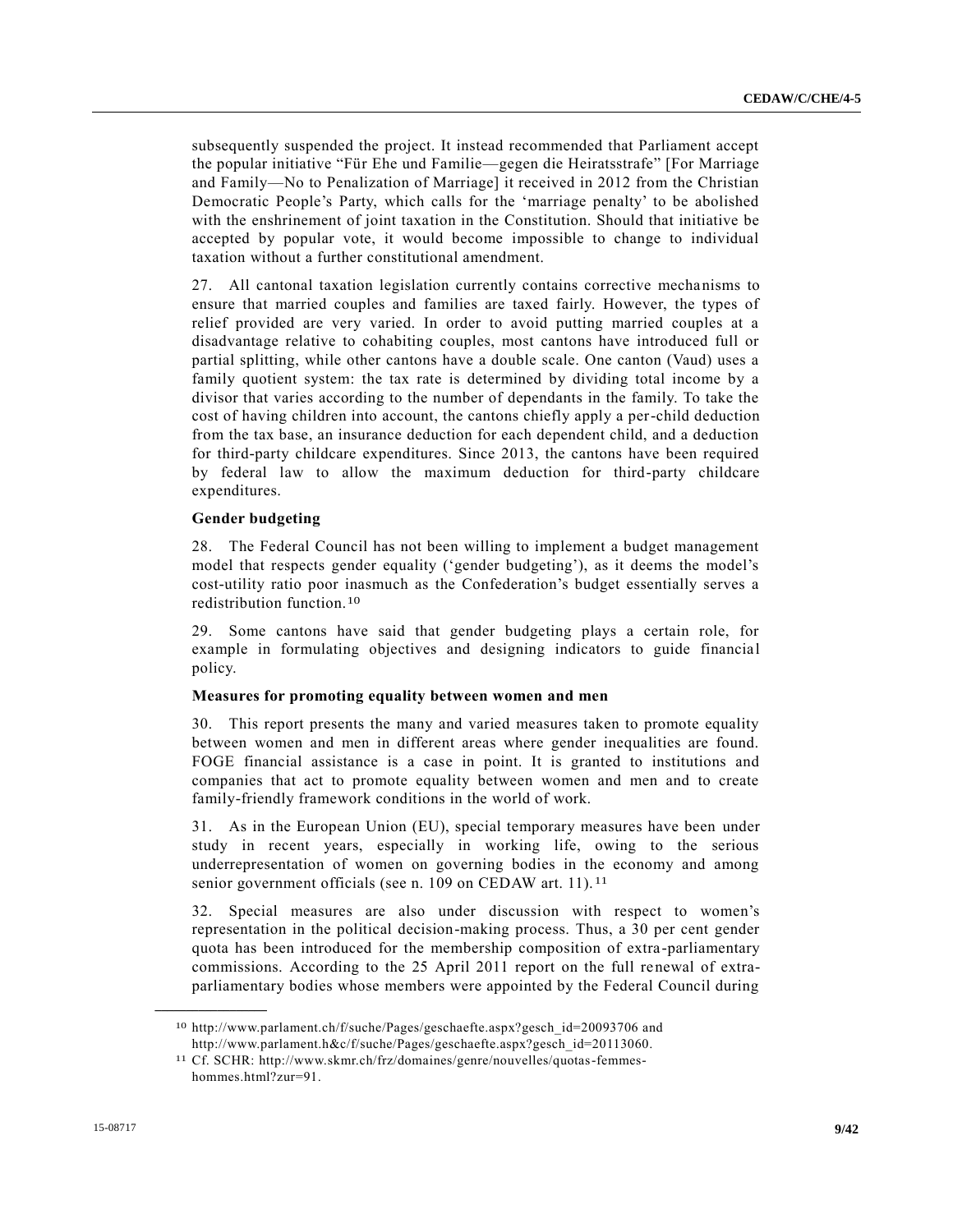the 2012–2015 period,<sup>12</sup> women hold 31 percent of the seats overall. Men account for at least 30 per cent of the membership of the 120 commissions, while women are underrepresented on 55 of them. Moreover, a working group mandated by the Federal Council has developed a set of measures to correct this. 13

33. To call attention to the greater risk of discrimination run by women with disabilities, on the occasion of Human Rights Day, 10 December 2013, the Federal Bureau for the Equality of Persons with Disabilities (FBED) released a report on the situation of women with disabilities in various areas of life: education and training, access to paid employment, health, advocacy, and media representation. The particular focus of the report, which recalls that Switzerland acceded to the United Nations Convention on the Rights of Persons with Disabilities on 15 April 2014, is promotion of the gender perspective. It points up shortcomings, lists particularly vulnerable categories of women, and makes numerous recommendations for action in the fields in question.14

#### **Enhancement of statistical data on equality**

34. FSO continually strives to refresh and expand the statistics on gender equality. In recent years, it has significantly expanded its range of data on violence against women and the situation of foreign women. Within the limits of available resources, new indicators have also been put online on the Swiss statistics website, for example on domestic violence. 15 Other indicators are in preparation. Pursuant to guideline 7 of the current Legislature Plan, equality indicators are now part of the legislative monitoring included in FSO's mandate. 16 FSO has also released a new version of its brochure on the current situation of gender equality and developments in that regard, with updated information on training, professional activity, work/family balance, unpaid work, wages, poverty, domestic violence and participation in political life. It points up the progress made and the shortcomings that remain.17

#### **Combating discrimination against foreign women and other categories of women**

35. As was detailed in the progress report, the integration policy of Switzerland is grounded in a number of principles: to give foreign nationals, both women and men, equal opportunities to participate in the life of the nation, to develop their potential, to respect their diversity and work for their empowerment. Foreign women in particular meet with many difficulties, such as communications and the language barrier, gender role stereotypes, and difficulty in having their training recognized. The Federal Council is taking concrete action to address these problems through measures taken to encourage the integration of foreign women and men and protect them from discrimination (integration plan).

36. FSO has developed a set of indicators to gauge integration, which pertain to numerous aspects of life, such as social assistance and poverty, culture, religion, the

<sup>12</sup> http://www.admin.ch/bundesrecht/ko/index.html#sprungmarke10\_36.

<sup>13</sup> http://www.admin.ch/bundesrecht/ko/index.html#sprungmarke10\_36.

<sup>14</sup> http://www.edi.admin.ch/ebgb/.

<sup>15</sup> http://www.bfs.admin.ch/bfs/portal/fr/index/themen/20/05/blank/key/08/01.html.

<sup>16</sup> http://www.bfs.admin.ch/bfs/portal/fr/index/themen/00/10/blank/ind30.approach.3007.html.

<sup>17</sup> FSO, On the Way to Gender Equality: Current Situation and Developments, Neuchâtel 2013 (hereinafter "On the Way to Equality":

http://www.bfs.admin.ch/bfs/portal/fr/index/themen/20/22/publ.html?publicationID=5213.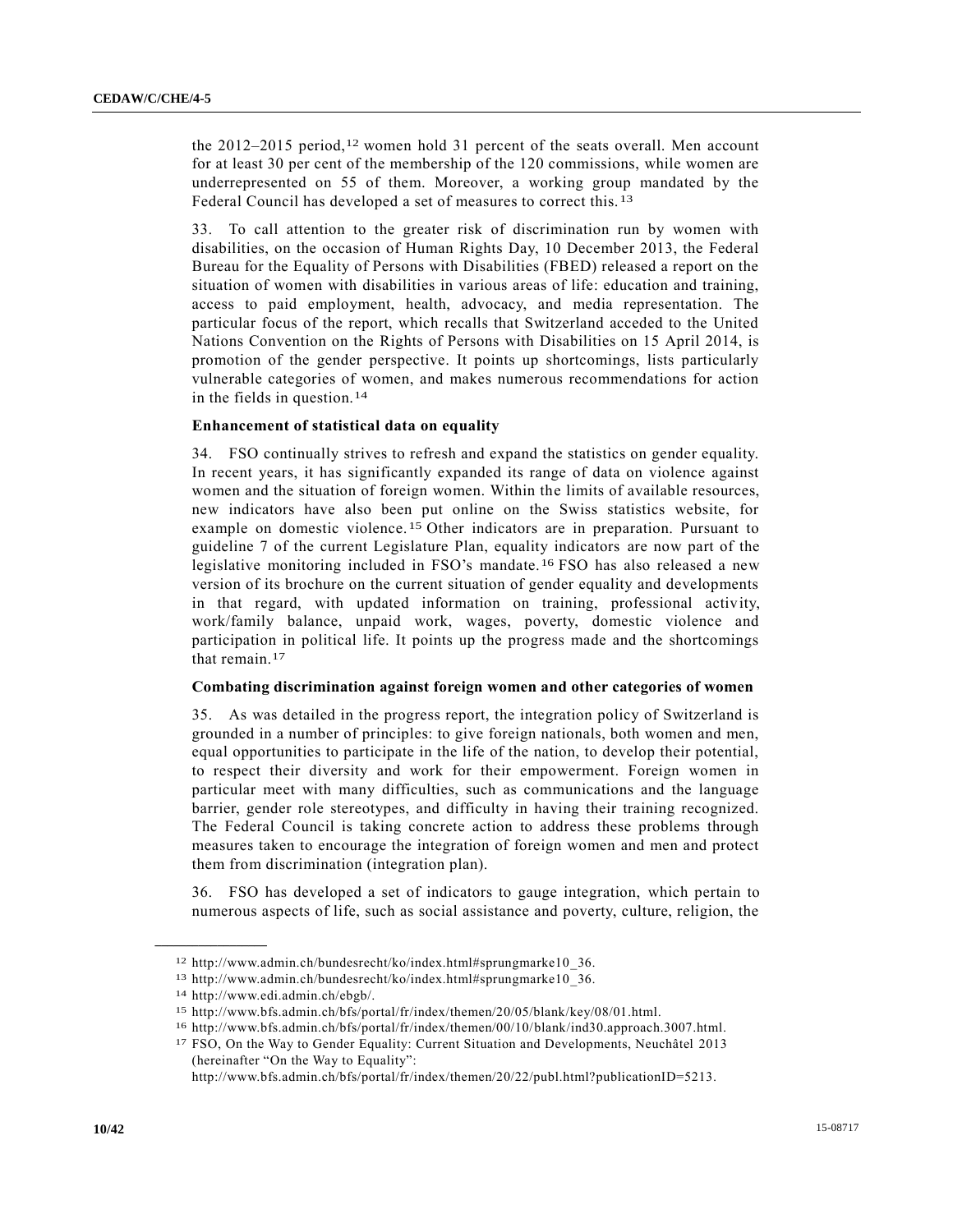media, education and training, the family and demography, language, housing, the labour market, politics, health, crime, security, racism and discrimination. Monitoring of integration is done in order to gauge opportunities for access to and participation in the various areas of life in society. According to the wealth of findings published recently, participation in the labour market and use of the national languages vary greatly depending on whether the persons concerned are or are not of immigrant stock, but also on gender.18 The evaluations are used in the context of the Federal Council's integration plan to take a more focused approach to the integration of foreign women, to identify and combat the indirect discrimination they are subject to and to guard against the risk they run of triple discrimination on account of their gender, their religion and their migrant status.

37. In the context of Swiss integration policy, the Federal Council has established a consistent integration incentive system at the national level. Since 2014, all cantons have established cantonal integration programmes (PICs), which aim, in particular, to supply newcomers with better basic information. Already today the basic information brochures of most of the cantons and the Confederation set out the principles of equality between women and men in effect in Switzerland. The Federal Council wishes to improve the information strategy so as to achieve sustainable integration. The Confederation's integration policy will continue to rely on the ordinary structures of a tried and true system: the work of integration must be done primarily through training, employment and neighbourhood life.

38. Today, all cantons have accessible structures, taking various forms, regardless of the applicant's gender. In their integration programmes the cantons are required to consider the risk of discrimination against male and female foreign nationals an d emphasize enhanced protection against discrimination. As anti-discrimination measures too must be implemented through the ordinary administrative machinery, they benefit all categories of the population subject to discrimination based on one or more factors, such as skin colour, name, religion, lifestyle, sex or other socioeconomic characteristics.

39. Among the programme highlights in 2008–2014 were many innovative activities and counselling and support programmes that largely benefit women. A large part of the CHF 8 and 13.4 million allocated to language learning in 2012 and 2013 respectively went to women with children. Early support programmes for migrant children and parental responsibility programmes also received funding. In 2013, the Tripartite Conference on Urban Areas (CTA, a political platform of the Confederation, the cantons and the communes) launched a dialogue on integration on the theme "A healthy life from birth onwards". Recommendations were drawn up with the overall objective of improving the health of mothers and children of immigrant stock. All participants in the dialogue are now working on concrete projects to implement those recommendations. In that way, development of the country's integration policy is giving rise to work on equality of opportunity and the elimination of discrimination, against migrant women in particular.

#### **Art. 5 Stereotypes**

**\_\_\_\_\_\_\_\_\_\_\_\_\_\_\_\_\_\_**

40. Even though gender roles are continually changing and sex is only one of many factors influencing individuals' roles in society, gender stereotypes remain a problem. EKF devoted the 2011 issue of its journal *Frauenfragen* to changing

<sup>18</sup> http://www.bfs.admin.ch/bfs/portal/fr/index/themen/01/07/blank/ind43.html.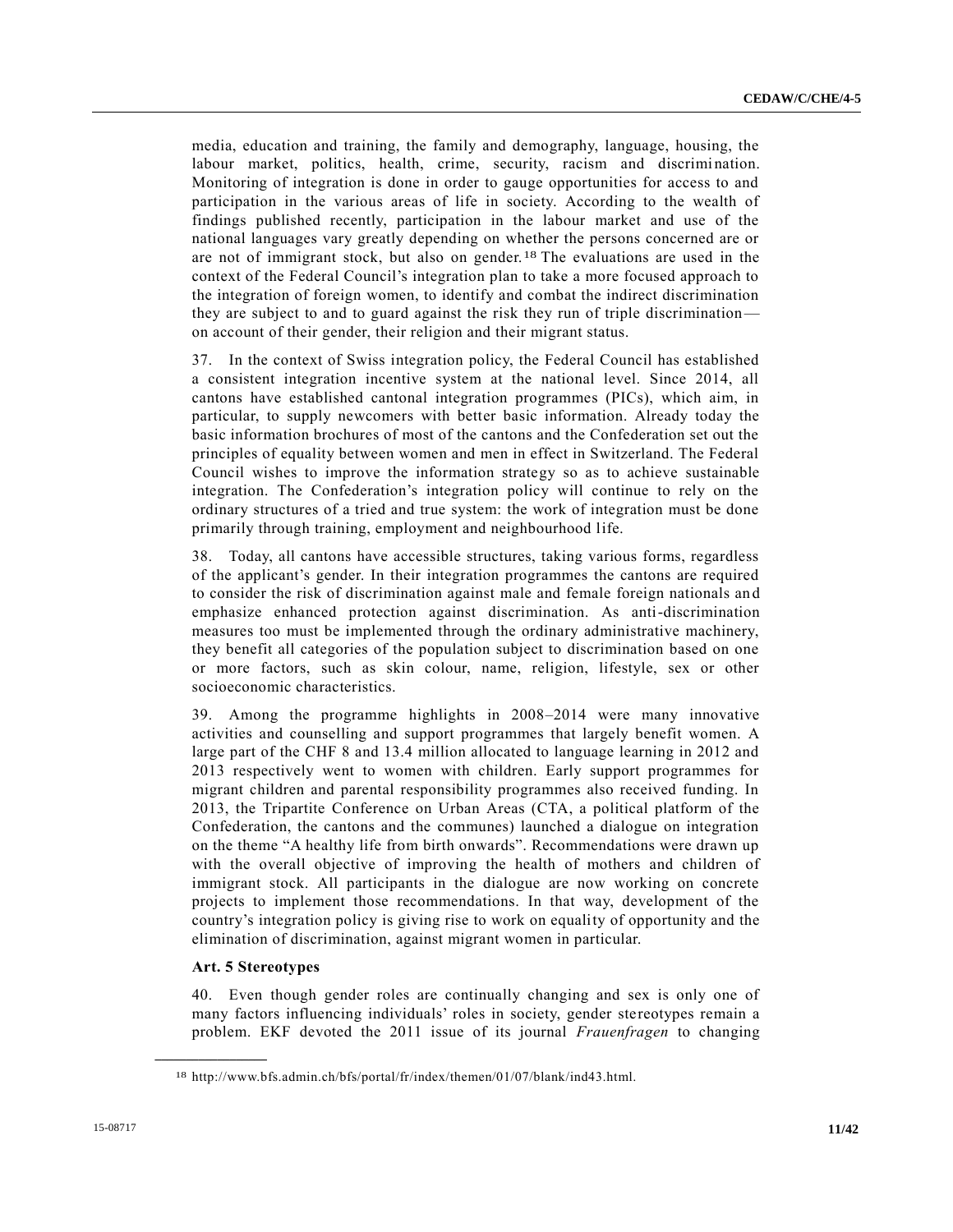gender roles. In its November 2013 issue, the journal examined to what extent sexism in the world was linked to role stereotypes and the balance of power between women and men.

41. A number of gender equality initiatives taken by the Federal Government have the direct or indirect effect of combating gender stereotypes: for example, the Federal Chancellery's efforts to use gender-neutral language. Training, and especially vocational training, is very important in that regard, as vocational choices are often imbued with gender stereotypes. Being keenly aware of that, the State Secretariat for Education, Research and Innovation (SERI) has begun to analyse—in order to combat them—the use and discriminatory consequences of stereotypes in legislation and jurisprudence in the fields of training and work. Care has therefore been taken to avoid gender stereotypes in some thirty training ordinances now in effect and the twenty or so examination regulations that have been approved.

42. Public schools too address the issue of gender stereotypes in a number of ways. A joint project of the equality offices and public education departments of the French-speaking cantons, the 'school of equality' project, has since 2006 been conducting an awareness activity by offering teachers background documentation and teaching tools. In 2010, the canton of Geneva published a series of teaching tools and documents called "Dispelling Clichés".19 Other cantons too are helping, through analysis, continuous training,<sup>20</sup> information campaigns<sup>21</sup> and publications, to raise awareness among school principals and teachers.22

43. The media, where women are still very clearly underrepresented, are another important channel for perpetuating—or combating—gender stereotypes. Since 1995, the Global Media Monitoring Project (GMMP) has been doing a five -yearly gender perspective analysis of the daily news published or broadcast worldwide. The analysis covers data gathered in a single day and thus provides a snapshot of the work the media are doing. The three main linguistic regions of Switzerland have for the first time contributed to a GMMP edition—the fourth—which sampled the news produced by the media on one typical day (10 November 2009). As appears in the supplementary report on Switzerland, women are still underrepresented among the persons quoted or interviewed (22 per cent). In the daily media, only 34 per cent of the news broadcast is written by women. In 2010 and 2013, the "Women & Media" prize of the French-speaking cantons' equality offices was awarded to journalists working to advance the debate on gender equality out of a concern for professional ethics.

One element of the measures taken under the Swiss policy of incentives for integration in collaboration with the cantons pertains to the fight against stereotypical views of the roles of foreign women. It includes projects to encourage language learning based on practical needs, protection against discrimination, encouragement of children and support for parents, the fight against forced marriages, mentoring projects in vocational training, and pilot projects for the recognition of the training taken by refugees benefiting from temporary admission.

<sup>19</sup> http://www.egalite.ch/balayons.html.

<sup>20</sup> The canton of Bern, for example, has integrated a gender module into school principals' training.

<sup>21</sup> www.nationalerzukunftstag.ch.

<sup>22</sup> http://a-m-v.ch/Dokumente/amv\_heft/amv\_heft\_2013.pdf.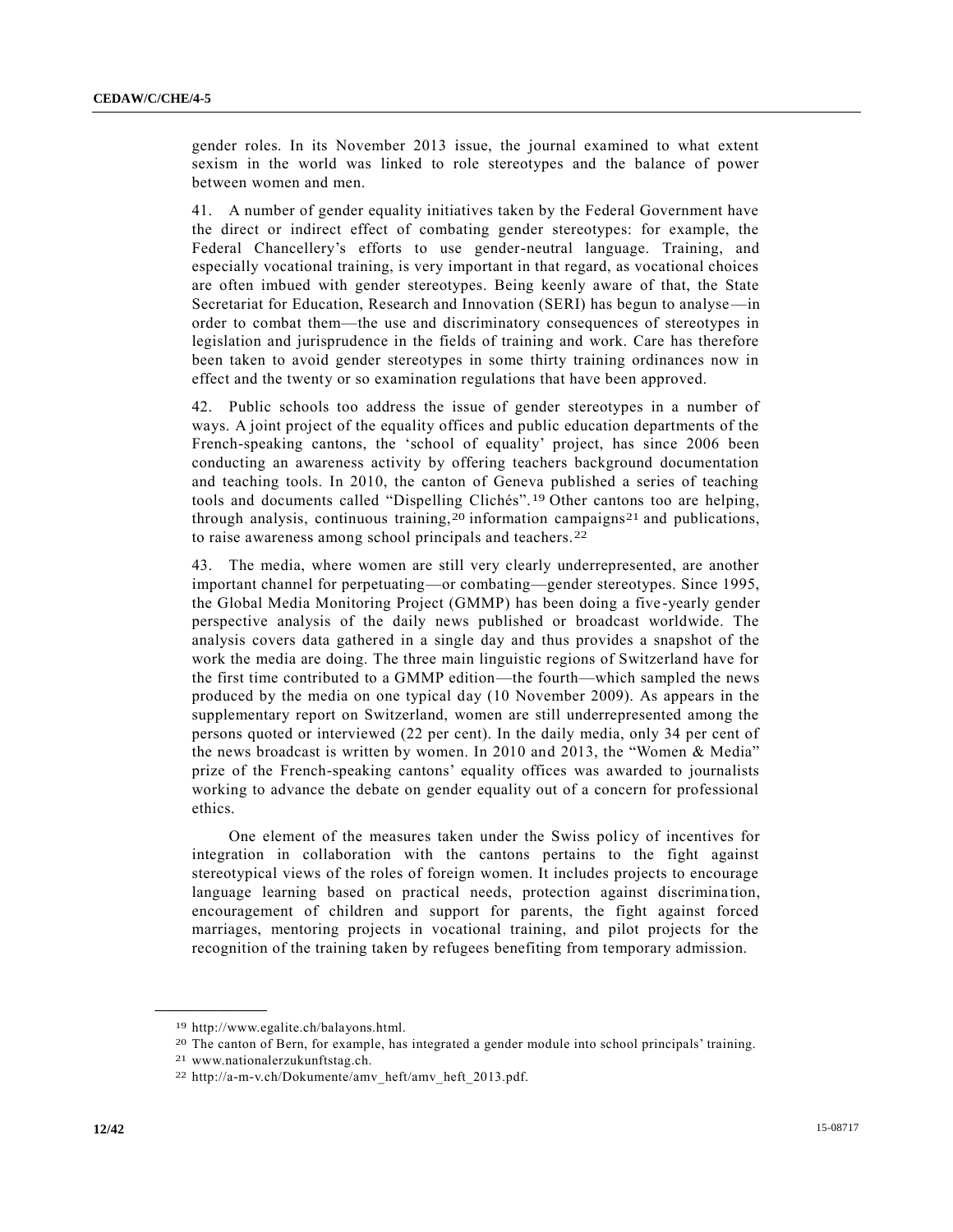#### **Art. 6 Trafficking in women and exploitation of prostitution**

#### **Trafficking in persons**

44. In Switzerland, the main purpose of trafficking in human beings is the sexual exploitation of women. In recent years, the number of investigations and verdicts on trafficking in human beings has been growing, as inter-cantonal and international cooperation has become much greater. Even now, in Switzerland, cases of human trafficking with the aim of exploiting the victims' labour rarely give rise to prosecution, which suggests that the offence remains hidden. Police investigations would indicate that the following sectors are particularly vulnerable to this form of exploitation: care, housekeeping, agriculture, and hotels and restaurants. The measures taken against human trafficking for the exploitation of labour are focused on preventive legislation such as the Federal Act on Illegal Employment and the legislation on wage dumping.

45. At the federal and cantonal level, a number of authorities are involved in the fight against trafficking in human beings. Their efforts are being coordinated by the Coordination Unit against the Trafficking of Persons and Smuggling of Migrants (KSMM), which is also devising instruments and strategies. In 2012 it approved the first Swiss National Action Plan against Trafficking in Human Beings for the 2012– 2014 period, which sets out the overall strategy adopted by Switzerland to combat trafficking in human beings and presents 23 measures to be implemented by the executing ministries in the areas of prevention, prosecution, victim protection and cooperation.23

46. The Council of Europe Convention on Action against Trafficking in Human Beings entered into force in April 2013. Following its ratification, new provisions on extra-procedural witness protection24 entered into force in 2013. The national witness protection service began operations in early 2013.

47. Other victim protection measures have also been taken. FOM directives under the 2009 Federal Act on Foreign Nationals explain how to apply the provisions on trafficking victims' stay. They clearly state that a victim of trafficking exclusively may, by reason of his or her personal situation, obtain a right of residence. In a 2012 circular to cantonal authorities responsible for migration and the labour market, FOM reminded them that a check should also be made for evidence of sexual exploitation and human trafficking in the course of the relevant checks performed pursuant to the Foreign Nationals Act. If such evidence is found, the person concerned must be informed of the victim assistance possibilities and, if he or she is an illegal migrant, a cooling-off period must be granted. This confirms a paradigm shift: in cases of suspected human trafficking, victim protection takes precedence over the implementation of measures under the Foreign Nationals Act. The ordinance on trafficking in human beings, which entered into force on 1 January 2014, allows for additional financial aid to be granted to NGOs specializing in victim assistance.

<sup>23</sup> http://www.ksmm.admin.ch/content/dam/data/ksmm/dokumentation/nap\_ mh/NAP%20MH%20fr.pdf.

<sup>24</sup> Federal Act on Extra-procedural Witness Protection and the corresponding Ordinance, SR 312.2 and SR 312.21.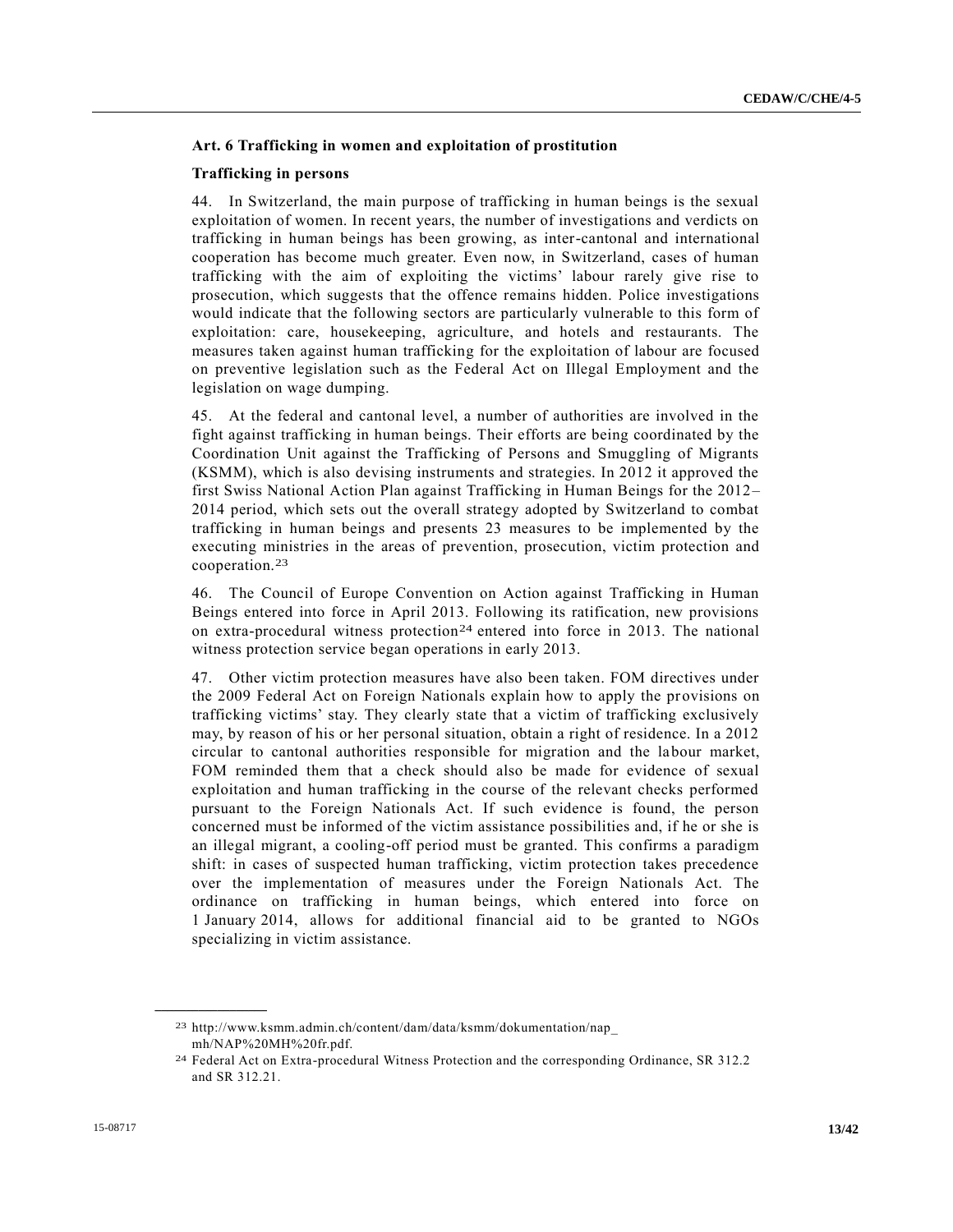48. Since 2010, when the pilot phase ended, FOM has been offering victims and witnesses of human trafficking, as well as cabaret performers, assistance with their repatriation and reintegration.

# **Measures taken in the sex industry and in particular the status of foreign cabaret dancers**

49. For upwards of 40 years, cabaret dancers from third countries have been admitted to Switzerland to engage in gainful employment. That status, created in 1995 with the explicit aim of protecting cabaret performers from exploitation, constitutes an exception to the admission of unskilled workers from third countries (excluding the EU and EFTA). FOM concluded in 2010 that the case had altered. Despite the plethora of directives in this area, cabaret performers' working conditions seem, in the main, quite precarious. Though explicitly prohibited, prostitution is very widespread in the establishments in question, aggravating the risk of human trafficking. In 2012, accordingly, the Federal Council held a consultation on abrogation of the status of cabaret artist.

50. Opinion was divided. The cantons, cities and communes lined up behind the Federal Council's proposal. Conversely, the majority of women's advocacy groups and the Federal Commission on Migration were in favour of maintaining the status of cabaret artist, arguing that its abrogation would force the women concerned into illegality. Moreover, the position statements showed that the abuses and risks related to trafficking in women and procuring could be observed throughout the sex industry, not just in the cabarets.

51. To improve protection for all women in the sex industry, FDJP convened a panel of experts in summer 2013. In March 2014 the panel submitted a report containing a series of recommendations: to devise a national policy on prostitution that would be at once pragmatic and liberal; to establish federal and cantonal coordinating bodies; to allocate additional resources to prevention and enforcement; and to abolish the status of cabaret artist.25

On the basis of the results of the 2012 consultation procedure and the 2014 experts' report, the Federal Council decided, on 22 October 2014, to abolish the status of cabaret dancer and, at the same time, to introduce a number of support measures to protect women working in the sex industry. Abolition of the status will be compensated for by various protective measures for women.

52. Parliament also instructed the Federal Council to draw up a report on how sex workers could be better protected against exploitation and trafficking in human beings. The report is to be submitted in 2015 and should in particular examine the 'Swedish model', in which the clients are the ones who incur punishment.

#### **Combating violence against women**

#### **Domestic violence**

**\_\_\_\_\_\_\_\_\_\_\_\_\_\_\_\_\_\_**

53. As the situation was amply described in the 2012 interim report, only the most recent information will be reported here as an update, so not all relevant aspects are treated anew. Since 2009, FSO's Police Crime Statistics unit (PCS) has regularly been releasing data for analysis. However, the figures reflect only part of the phenomenon. It is known that 75 per cent of all victims of crimes of violence

<sup>25</sup> https://www.bfm.admin.ch/dam/data/bfm/publiservice/berichte/ber-schutz-erotikgewerbe-f.pdf.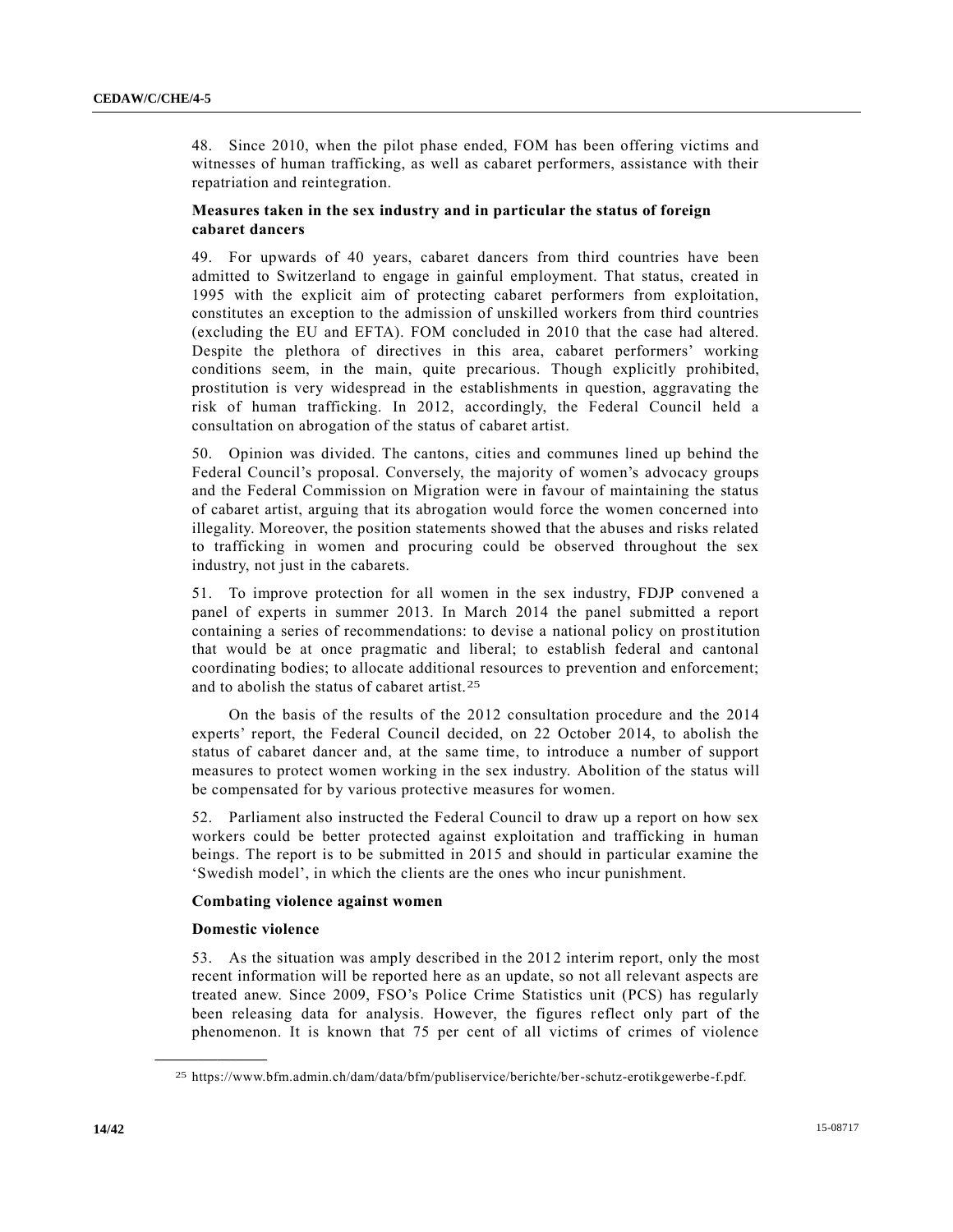recorded by the police in 2011 were women: the police recorded 5.9 male domestic violence victims per 10,000 inhabitants; whereas there were 17.1 female victims per 10,000 inhabitants. Among the accused, the sex ratio was reversed: 17.7 and 4.6 per 10,000 inhabitants. 26 The FSO plans to publish data on other indicators. New, thorough statistics on domestic violence are to be published in late 2014.

54. Victim assistance statistics show that 74 per cent of all consultations at victim assistance centres in 2013 were requested by female victims, of whom 81 per cent had suffered violence at the hands of a male perpetrator; in 49 per cent of cases, there was a family relationship between the perpetrator and the victim. The benefits provided by victim assistance centres to women victims are most often protection and housing, social and psychological assistance, and financial benefits. 27

55. Continuation of the measures to prevent and combat domestic violence is a priority of the 2011–2015 Legislature Plan.28 As indicated in the Federal Council's interim report on the anticipated measures to combat violence in spousal relationships, 29 the interdepartmental working group has been meeting annually since 2009 to coordinate the implementation of the twenty measures laid down by the Federal Council in its report of 13 May 2009. As of October 2014, four of the twenty had been successfully implemented, ten measures considered an ongoing duty were in place at the seven participating federal offices, while four would be implemented by late 2015 and two had been re-evaluated and suspended.

56. The Federal Office of Justice (FOJ) is currently studying the conditions for ratification of the Council of Europe's Convention on Preventing and Combating Violence against Women and Domestic Violence, 30 signed by Switzerland on 11 September 2013. A consultation with the cantons is planned for the second half of 2015.

 $57.$  FOGE<sup>31</sup> and the cantonal emergency services are helping to raise the Swiss public's awareness of the fight against the various forms of violence against women; to that end, they regularly present analyses, seminars, publications, exhibits and training offers as well as networking and information exchange activities. The national conference on domestic violence organized annually by FOGE took place on 20 November 2014 on the theme of 'domestic violence as a public health issue'.

58. A study published in 2013 at the behest of FOPH shows that, in almost half of all cases where women were victims of domestic violence, there was an alcohol abuse problem within the couple. In nine cases out of ten, the man was the drinker. In 25 per cent of all occurrences of violence, one spouse had been drinking at the time. That proportion rises sharply where one spouse has an alcohol abuse problem (a twofold problem). Cooperation between alcoholism detox centres and victim assistance centres is to be stepped up. It is already the rule in the canton of Basel-Landschaft.

59. The train of measures adopted by the Federal Council called in particular for a study to be done on the economic impact of domestic violence. The results of that

<sup>26</sup> http://www.bfs.admin.ch/bfs/portal/fr/index/themen/19/03/02/key/02/04.html.

<sup>27</sup> http://www.bfs.admin.ch/bfs/portal/fr/index/themen/19/03/01/key/ueberblick/01.html.

<sup>28</sup> http://www.admin.ch/opc/fr/federal-gazette/2012/6667.pdf.

<sup>29</sup> FF 2012 2209.

<sup>30</sup> http://www.coe.int/t/dghl/standardsetting/convention-violence/default\_en.asp.

<sup>31</sup> http://www.ebg.admin.ch/themen/00=f466/00485/index.html?lang=fr.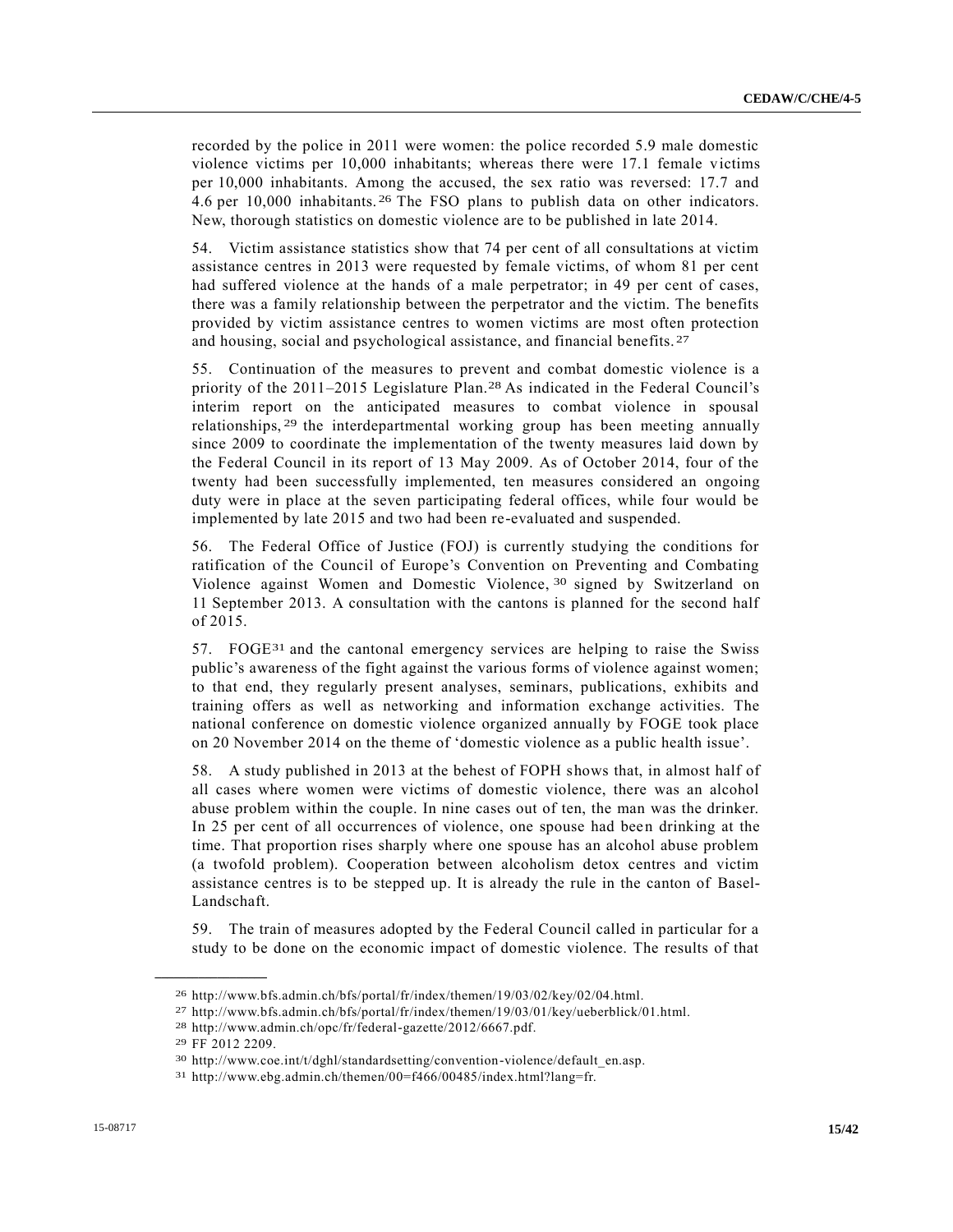study, which was carried out under the auspices of FOGE, were published in November 2013. The annual costs incurred owing to violence in spousal relationships are estimated at between 164 and 287 million francs. The report provides material support for the policy decisions on the allocation of public resources to prevention and intervention measures.32

60. In February 2013 the Federal Council published a report that analyses the decisions by victims of offences to report or not to report them. 33 The authors found that victims of violence often decide, for various reasons, not to report the occurrence to the police. For all offences, the proportion of victims that do make a report is estimated at less than 50 per cent. It is estimated that in Switzerland less than 20 per cent of victims of sexual violence file a complaint. As regards domestic violence, the figures are more or less the same, with a reporting rate of around 20 per cent. The Federal Council, in conjunction with the cantons, is studying various measures to up the reporting rate and better support victims.

61. Again in cooperation with the cantons, the Federal Council is looking into how the role of victim assistance centres could be enhanced and victims provided with more support victims during criminal proceedings. The Federal Council will be implementing the revised version of art. 55(a) of the Criminal Code in the context of legislative work concerning motion 12.4025 (Keller-Sutter: "To better protect victims of domestic violence").

62. Several cantons are developing concepts of threat management in domestic violence situations. Acting at the behest of the Conference of Cantonal Justice and Police Directors (KKJPD), the coordinating service for crime prevention is contemplating the establishment of a Swiss threat management network. An initial meeting was held in 2013. There are now several requests being considered in Parliament for the Confederation to cooperate with the cantons to develop a threat management system.

63. The cantons, which have jurisdiction in police matters under the Swiss federal system, have long considered them to be of great importance. Police authorities undertake emergency action, and a number of measures are available to them to keep perpetrators away from their victims. Various institutions offer victims consultations, subsidies and assistance. In recent years, working with (potential) perpetrators of violence has taken on new importance as a particularly effective preventive measure. Awareness-raising is essential among the institutions and stakeholders involved—such as police officers, as part of their training and development—but also among the general public, the watchword being that domestic violence is not a private matter. To make the judicial authorities aware of the domestic violence problem, and at the instigation of FOJ and FOGE, the University of St. Gallen has designed a continuous training seminar for judges and staff of the public prosecutor's office and, in 2012 and 2013, offered an introductory seminar with a more in-depth follow-up seminar. In 2014, other events were organized.

64. After consulting the cantons, KKJPD decided, at its autumn 2013 conference, to end the National Domestic Violence Helpline project. A majority of cantons were opposed to its continuation. The question of a national telephone hotline is to be

<sup>32</sup> http://www.ebg.admin.ch/dokumentation/00012/00196/index.html?lang=fr.

<sup>33</sup> http://www.ejpd.admin.ch/ejpd/fr/home/aktuell/news/2013/2013-02-270.html.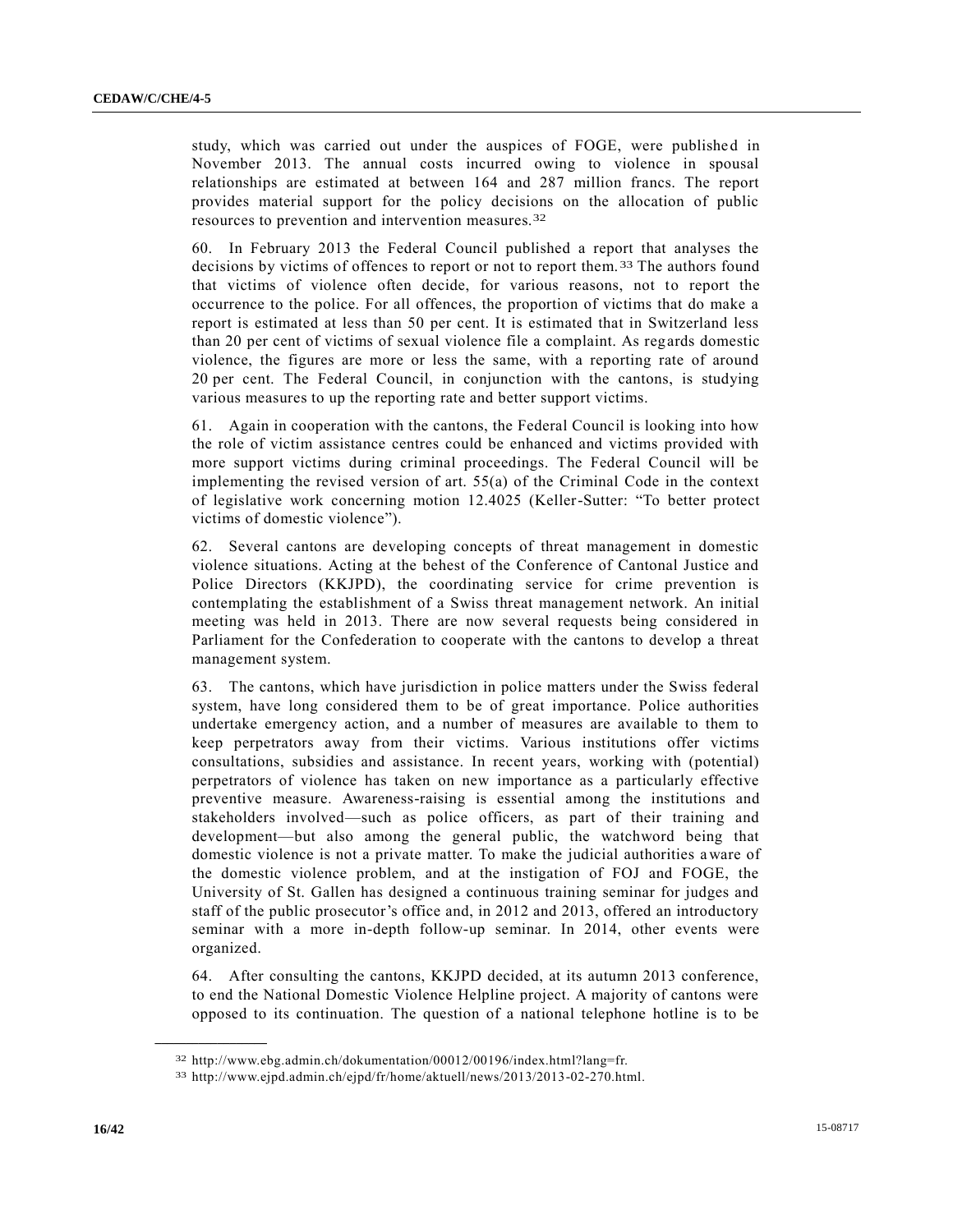revisited during the work on the implementation of the February 2013 report of the Federal Council (cf. para. 61 above).

65. An amendment to article 50, paragraph 2 of the Foreign Nationals Act (FNA) came into force on 1 July 2013. When a spouse has not freely consented to the marriage, he or she may henceforth invoke important personal reasons to obtain or extend a residence permit. That change also enshrines in law the Federal Supreme Court's case law under which, for the right to residence to be upheld after family breakdown, it is not necessary for both conditions, i.e. domestic violence and gravely compromised prospects of social reintegration in the country of origin, to be fulfilled. Moreover, FOGE and FOM have organized four regional workshops on enforcement of FNA article 50, paragraph 2 for cantonal migration authorities and those providing specialized services (women's shelters, victim assistance centres, integration offices), to optimize cooperation between these services when reviewing hardship claims by victims of domestic violence.

66. In a June 2012 report on the protection of children and young people against family violence, the Federal Council stressed the importance of offering greater assistance to children and youth so that those who are victims of violence may receive counselling and support, but also a crisis intervention system and accommodation when needed. The Federal Council has said it is prepared to provide financial support to cantons that expand their assistance to children and youth. 34

#### **Forced marriage**

67. In 2012, the Federal Council commissioned the first study on the causes, forms and extent of forced marriage.35 A survey has shown that more than 700 cases of forced marriage were recorded in Switzerland during the two preceding years. In some 700 further cases, people were forced to remain married. The socioeconomic profile of those applying to an institution in these circumstances varies with the particular type of constraint. Persons forced to marry are mainly young foreign women between 18 and 25 years of age, most of them well integrated. Other problems arise for people prevented from pursuing the relationship of their choice. In that case too, most are young women between 18 and 25 years of age, 69 per cent of them foreigners. Those who are prevented from divorcing have a very different profile: these women are older, and their residency status and integration are much more precarious. Persons prevented from divorcing are the most frequent cases at the institutions that participated in the study. Accordingly, the study proposes measures encompassing this third category of persons. Victim support institutions are very varied and are often faced with problems outside their areas of expertise. The study pointed up a significant need for awareness-raising and training at these institutions.

68. The new Federal Act on Measures against Forced Marriages entered into force on 1 July 2013. The new features of the Act are essentially as follows: forced marriage becomes a criminal offence, punishable by a custodial sentence of not more than 5 years; solemnization of marriage in Switzerland is governed exclusively by Swiss law; marriage with minors will no longer be tolerated; victims

<sup>34</sup> http://www.bsv.admin.ch/themen/kinder\_jugend\_alter/00066/index.html?lang= fr#sprungmarke0\_23.

<sup>35</sup> https://www.bfm.admin.ch/dam/data/bfm/publiservice/publikationen/zwangsheirat/studie zwangsheirat-f.pdf.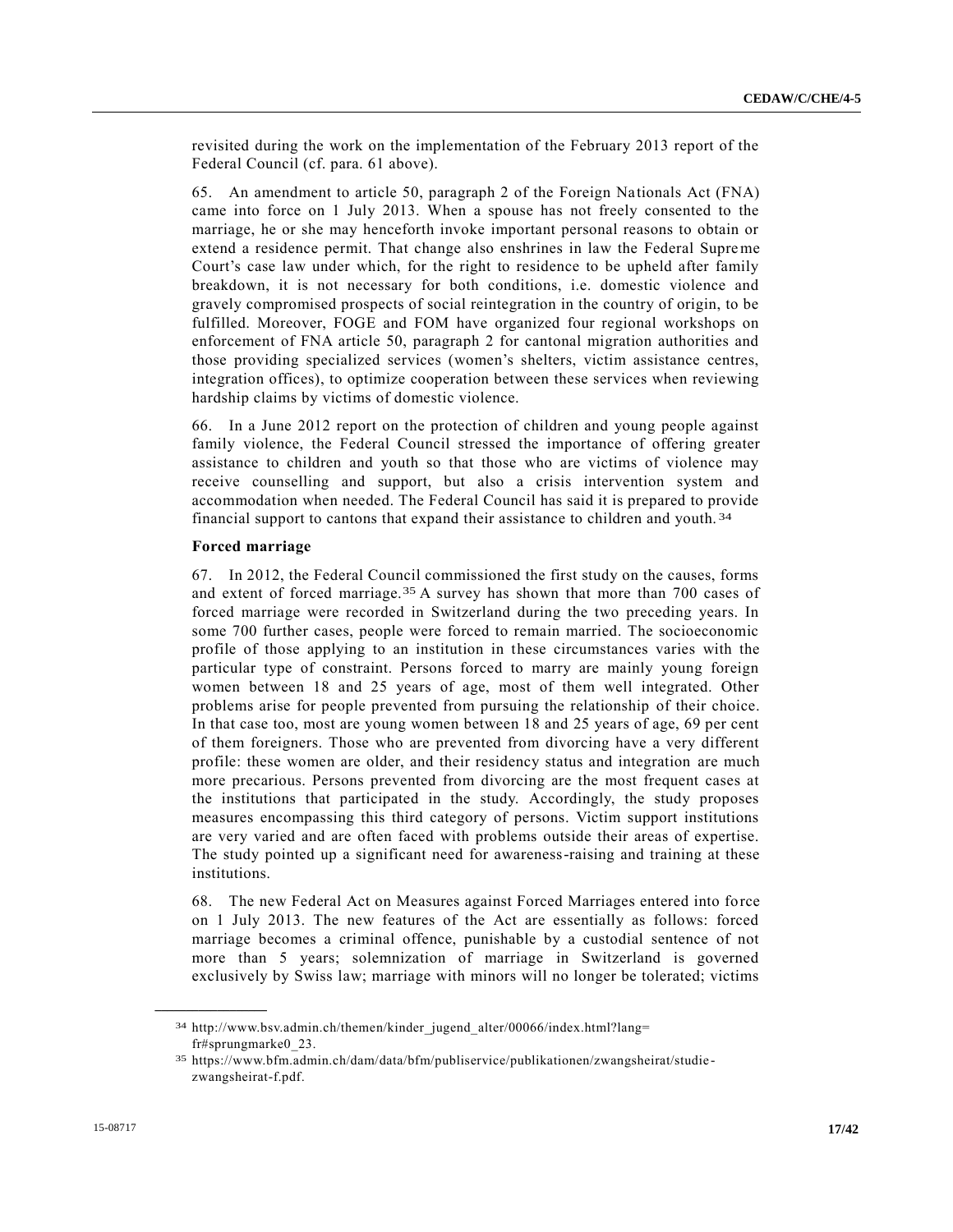of forced marriages have the right to remain in Switzerland; marriage annulment is automatic and is not prescriptible, even in the case of marriages with minors; civil registry offices are responsible for the preparation and solemnization of civil marriage. The Federal Act on Measures against Forced Marriages confers new duties on the said offices, so civil status officers are being trained accordingly and sensitized to this issue.

69. The Federal Council, relying on the findings of the study on forced marriages, in 2012 launched a federal programme to combat forced marriage during the 2013 – 2017 period, complementing the new Federal Act on Measures against Forced Marriages. The purpose of the programme is to develop preventive measures and concrete proposals for the care, support and protection of persons affected or potentially affected and their friends and family, as well as training for male and female professionals. The Confederation is allocating two million francs to the programme out of appropriations intended to promote integration.

#### **Genital mutilation**

70. For several years, Switzerland has been admitting an increasing number of women from countries where female genital mutilation (FGM) is practised. It may be supposed, therefore, that the number of women and girls affected by or threatened with excision is also increasing. According to a statistical estimate, the Swiss residents affected are mainly from Eritrea, Somalia, Ethiopia and Egypt. 36

71. A criminal provision on female genital mutilation came into force on 1 July 2012. Under article 124 of the Criminal Code, any person who mutilates the genitals of a female person, impairs their natural function seriously and permanently or damages them in some other way is liable to a custodial sentence not exceeding ten years. Paragraph 2 provides that any person who has committed the offence abroad but is now in Switzerland and is not extradited is liable to the foregoing penalties.

72. A national working group on female genital mutilation was created in 2012. It drafts preparatory documents and recommendations for future prevention, care and intervention measures and coordinates networking among all stakeholders. 37

73. The Confederation is continuing to undertake prevention and awareness activities. 38 Prevention efforts will be continued under the 2014–2017 National Migration and Health Programme.39

#### **Art. 7 Political and public life**

74. Women now make up the majority of the electorate 40 (53 per cent). A detailed analysis of results of the 2011 elections to the federal Parliament published by EKF shows that the proportion of women elected to the National Council has stagnated, at 29 per cent, for the first time since women acquired the right to vote. The proportion of women candidates, which had grown very little or not at all since the 1995 elections to the National Council, decreased from 35.2 to 32.8 per cent at the

<sup>36</sup> http://www.bag.admin.ch/themen/gesundheitspolitik/07685/12512/14074/index.html?lang=fr.

<sup>37</sup> http://www.bag.admin.ch/themen/gesundheitspolitik/07685/12512/14074/index.html?lang=fr.

<sup>38</sup> http://www.bag.admin.ch/themen/gesundheitspolitik/07685/12512/13670/index.html?lan g=fr.

<sup>39</sup> http://www.bag.admin.ch/themen/gesundheitspolitik/07685/07688/14002/index.html?lang=fr.

<sup>40</sup> Brochure "On the Way to Equality", p. 31.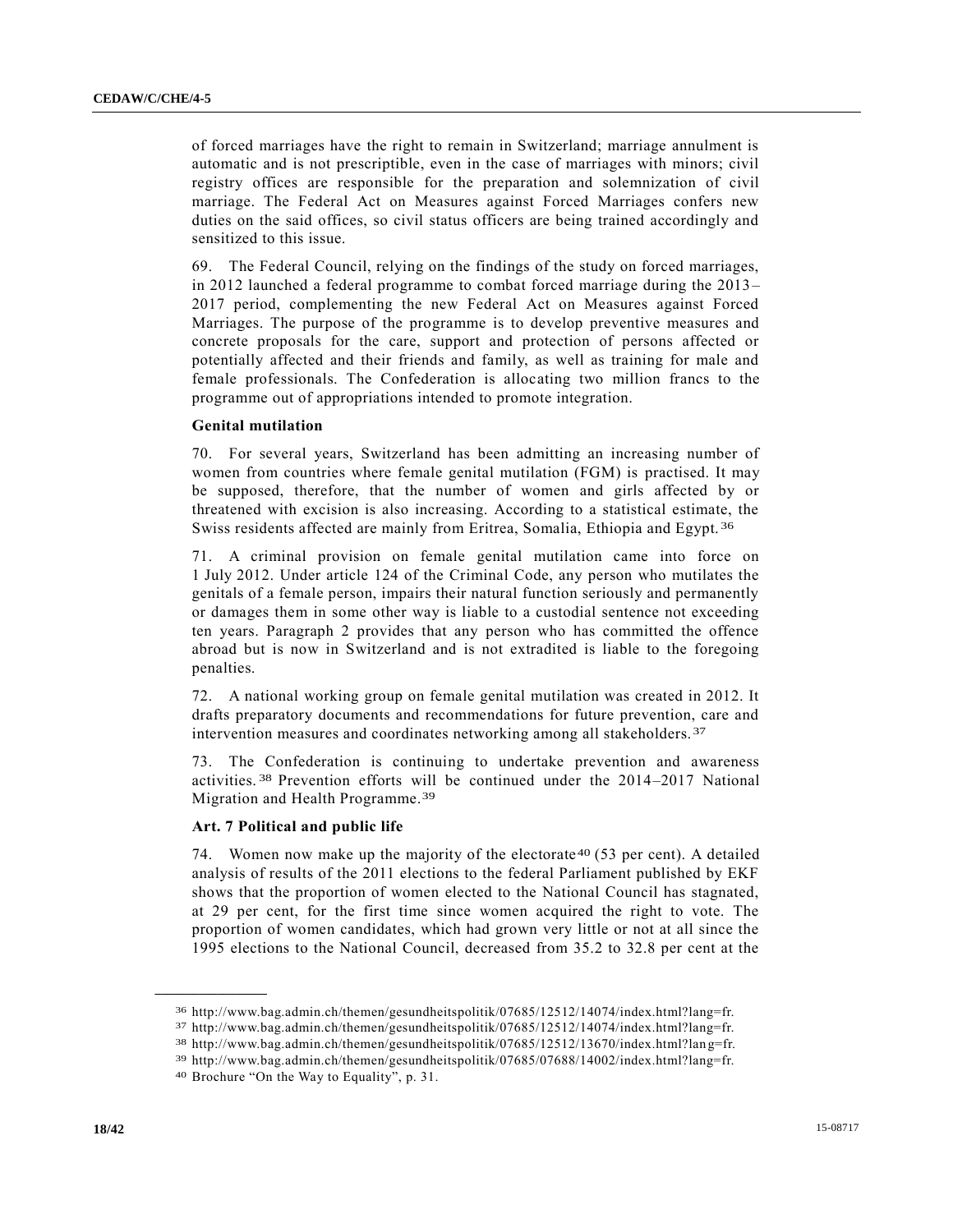2011 elections. 41 One less woman was elected than in 2007. After the 2011 elections, women accounted for 19.6 per cent of the 46 members of the Council of States. In 2014, the percentage of women members of the cantonal parliaments was 25 per cent (as of 5 October 2014). Their representation was highest in the cantons of Basel-Landschaft (36 per cent) and Zurich (33 per cent) and lowest in the canton of Ticino (13 per cent). 42 The same party breakdown is seen in the cantonal parliaments as on the National Council.

75. Within the executive branches the picture is mixed. Women were the majority in the federal government for the first time in 2010: four of seven seats on the Federal Council. Since 2011, there have been only three. In the cantonal governments, the proportion of women was 23 per cent in 2014 (as of 5 October). The government of the canton of Vaud has the most women (4 of 7 members). There is at least one woman in all the cantonal governments, but in more than two thirds of them they account for only a fifth or a seventh of the total.

76. Improvement of women's political participation is a cause that EKF is making a particular effort to advance. Among other projects, it plans to conduct a media analysis in advance of the next federal elections, scheduled for October 2015. The purpose of that monitoring is to encourage the media to cover the elections with a concern for gender equality, with equal-opportunity coverage of female candidates and an attempt to make the public aware of the lack of equality in Swiss politics. As the entity responsible for preparing the federal elections, the Federal Council will strive to keep questions relating to the equality policy at the forefront of debate. Hence, all circulars sent the cantonal governments by the Federal Council contain a chapter on that theme. The handbook for nominating committees explains how to encourage women candidates.

77. Eighteen cantons 43 report making efforts to strengthen women's political participation, typically by means of measures to increase their presence on the electoral rolls. Sixteen cantons44 indicate that they are taking various measures to raise the percentage of women in the executive and the administration, as well as on legislative and judicial bodies, in particular through the use of personnel policy instruments. 45 As regards the proportion of women in executive positions, some cantons46 have set objectives, either for the administration in general or in specific areas. Other cantons<sup>47</sup> set targets for women's representation on commissions.

#### **Art. 8 Representation and participation at the international level**

78. Currently, women account for 31 per cent of all diplomatic staff and 49 per cent of all consular staff (as of 30.06.2014) Since 2009, women's representation has on

<sup>41</sup> http://www.bfs.admin.ch/bfs/portal/fr/index/themen/17/02/blank/dos/02.html.

<sup>42</sup> Brochure "On the Way to Equality", p. 32; http://www.bfs.admin.ch/bfs/portal/fr/index/themen/ 17/02/blank/key/frauen\_und\_politik/kantone.html.

<sup>43</sup> Appenzell Ausserrhoden, Appenzell Innerrhoden, Aargau, Basel-Landschaft, Bern, Fribourg, Geneva, Glarus, Graubünden, Jura, Lucerne, Neuchâtel, Obwalden, Schwyz, Ticino, Obwalden, Thurgau, Valais, Vaud.

<sup>44</sup> Appenzell Ausserrhoden, Basel-Landschaft, Basel-Stadt, Bern, Fribourg, Geneva, Glarus, Lucerne, Obwalden, Schwyz, St. Gallen, Ticino, Thurgau, Valais, Vaud, Zug.

<sup>45</sup> Basel-Stadt, Bern, Lucerne, Obwalden, Thurgau, Zug.

<sup>46</sup> Basel-Stadt, Zug.

<sup>47</sup> Ticino, Valais.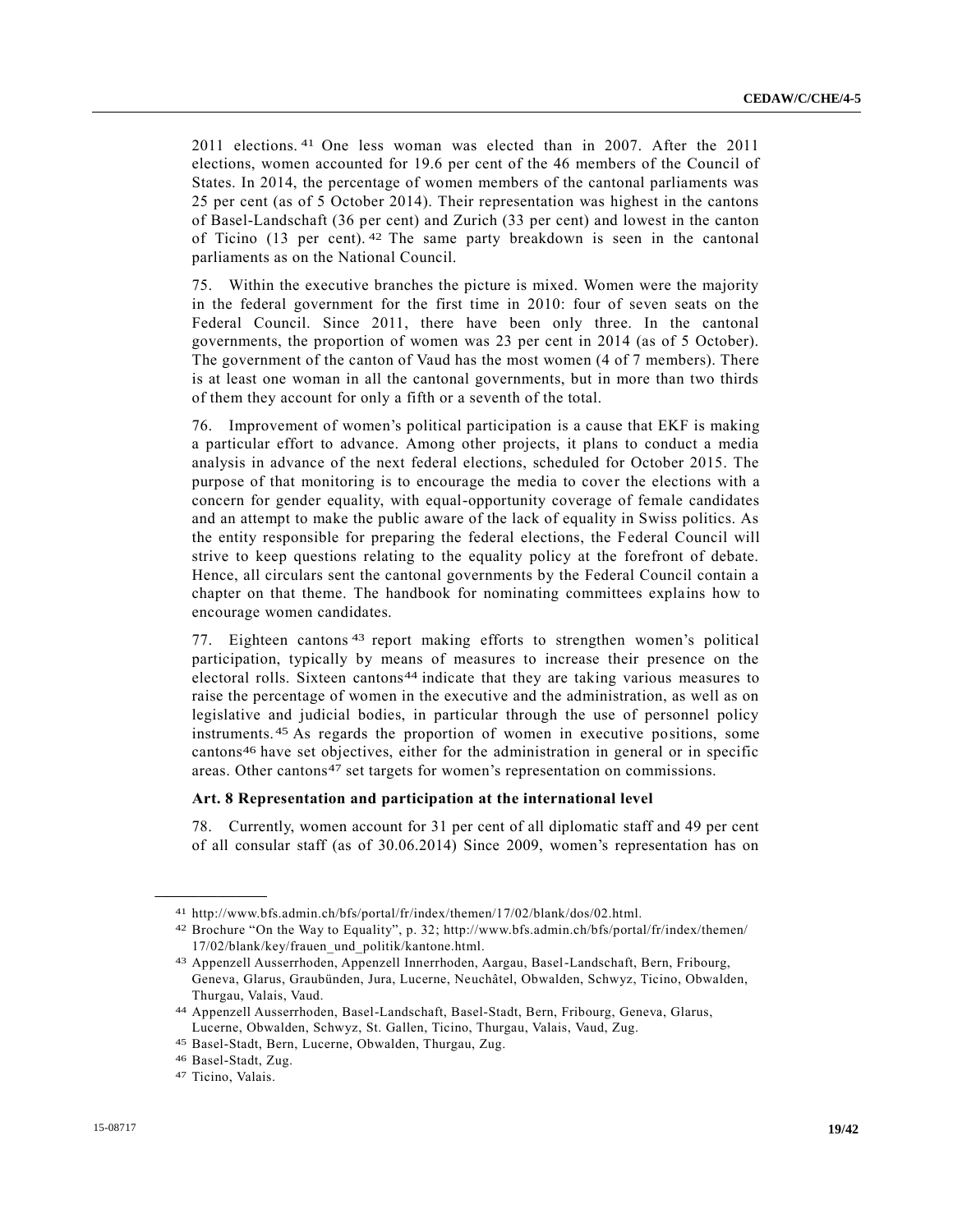average been 45 per cent among newly recruited diplomatic staff (class of 2014: 53 per cent) and 67 per cent among new consular officers (class of 2014: 50 per cent).

79. And yet, the directives of the Federal Council concerning the assignment of delegations to international conferences expressly state that the federal office in charge shall ensure that women are equitably represented in the delegation. 48

#### **Art. 9 Nationality**

80. In June 2014, Parliament adopted a complete revision of the Federal Nationality Act. Among its objectives is to require foreign nationals wishing to acquire Swiss nationality to demonstrate a sufficient level of integration and language skills, in line with the Federal Act on Foreign Nationals.

#### **Art. 10 Education**

81. Recent statistical data confirm that the educational disparity between the sexes is progressively diminishing. The percentage of people having compulsory schooling at most has fallen, especially among women, who are pursuing higher vocational training more often than previously. However, the proportion of individuals aged 25 to 64 with compulsory schooling at most is higher among women than men. In the 25–34 age cohort, more women than men hold a diploma from an institution of higher education or university. 49

82. At the upper secondary level, women more often take a general education degree, while men more often have a vocational training diploma.50 At institutions of higher education, the graduation rate is continually increasing, in particular among women, whose rate has since 2008 been higher than men's.

83. The choice of profession and the branch of studies remains strongly sexlinked.51 Young men choose technical occupations and areas of study very often, much more often than young women do. Young women, on the other hand, very often, and much more often than their male counterparts, choose vocational training and studies in health, the human and social sciences, social work and teaching. 52 The male/female divide in choice of profession and branch of studies has slightly lessened over the past twenty years. There are now more young male students in the traditionally female social services programme at the upper secondary level. The representation of women increased in all traditionally male university study areas and courses at the upper secondary level and at tertiary colleges. 53 As is shown by a new study from the Federal Statistical Office (FSO) on MINT specialists, women's representation in these areas is still relatively low, especially at tertiary colleges:

51 http://www.skbfcsre.ch/fileadmin/files/pdf/bildungsmonitoring/epaper\_bildungsbericht2010fr/index.html#/156: http://www.skbf-csre.ch/fileadmin/files/pdf/bildungsmonitoring/epaperbildungsbericht2014de/index.html#/0(p. 203s).

<sup>48</sup> http://www.admin.ch/opc/fr/federal-gazette/2012/8761.pdf.

<sup>49</sup> http://www.bfs.admin.ch/bfs/portal/fr/index/themen/20/05/blank/key/gleichstellung\_ und/bildungsstand.html. Brochure "On the Way to Equality", p. 5.

<sup>50</sup> http://www.bfs.admin.ch/bfs/portal/de/index/themen/20/05/blank/key/gleichstellung\_ und/abschlussquoten.html.

<sup>52</sup> http://www.bfs.admin.ch/bfs/portal/fr/index/themen/20/05/blank/key/gleichstellung\_ und/eintritte\_in\_berufsbildungen.html.

<sup>53</sup> Brochure "On the Way to Equality", p. 9.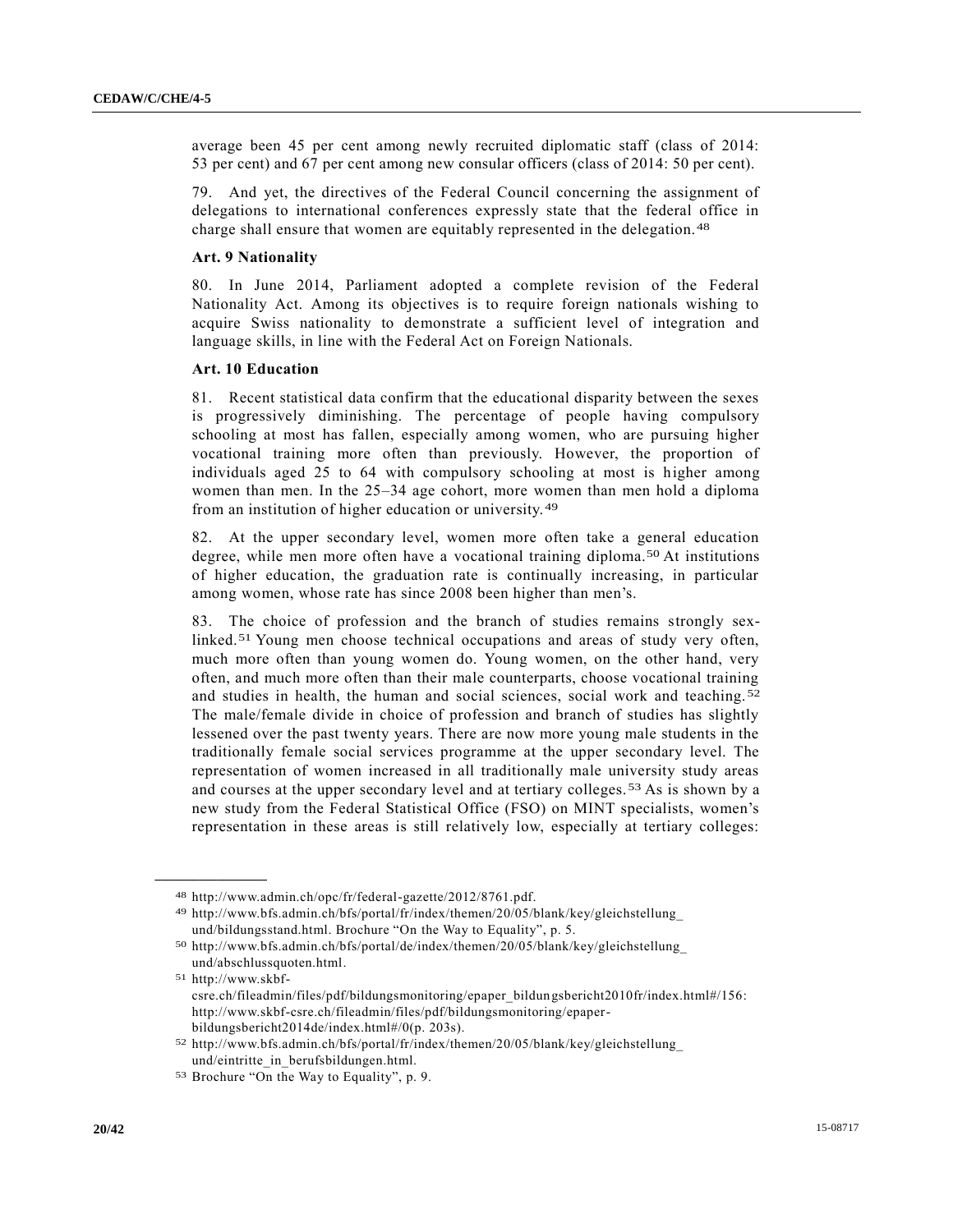they make up 36.3 per cent of all university degree holders in these disciplines, but only 14.4 per cent at tertiary colleges.

84. To boost women's representation in the technical professions, Confederation and cantonal officials and economic managers attending the 2012 National Apprenticeships Conference decided to raise girls' and young women's awareness of technical trades and promote upskilling to spur women's participation in the labour market. And, through the 'Vetplus' vocational training campaign, young people are being informed and made aware of technical trades.

85. In career counselling, gender-neutral language and depictions are used in information materials. A number of ongoing research projects in the vocational training field are looking into how vocational choices are skewed by gender stereotypes. Every year since 2010, 16 cantons have been organizing National Future Day—New Prospects for Girls and Boys, with the goal of encouraging young people not to let gender stereotypes dictate their vocational choices. 54

86. A report published in 2010 on the shortage of MINT specialists in Switzerland found that according to the latest studies, young people's interests and vocational orientation are set quite early.55 A number of stakeholders have been at work for some years to stimulate children and young people's interest in MINT careers by making various events and information materials available to teachers. 56 In the tertiary sector, measures to make MINT studies more attractive to young women and increase their enrolment are being stepped up by seeing to it that girls are given information during compulsory schooling, but also by modifying curricula and providing mentoring for female students.

87. How much influence does the educational system exert on women's studies and academic career? To answer that question, the Federal Council in 2009 issued a report on students' situation, focusing in particular on compatibility between education and family life.57 Although the reasons for students' dropping out are not monolithic, the report did show that students with children face daunting obstacles in reconciling education with their family responsibilities.<sup>58</sup>

88. The higher the academic level, the smaller the proportion of women among teachers. It should however be emphasized that women are represented in greater numbers than formerly on the faculty of institutions of higher education. The proportion of female professors at universities has considerably increased since 1980, though women are still in the minority (19.2 per cent in 2013, compared with 1.8 per cent in 1980).59 Very few universities have reached the target they had set of 25 per cent female faculty members.

89. Statistics show that the women are underrepresented at the highest levels of scientific research. At institutions of higher education in 2010, they accounted for only 26 per cent of the faculty undertaking research, or about a fourth of the total.

<sup>54</sup> http://www.nationalerzukunftstag.ch/de/home/.

<sup>55</sup> http://www.sbfi.admin.ch/dokumentation/00335/01737/01738/index.html?lang=fr.

<sup>56</sup> http://mint.educa.ch/fr.

<sup>57</sup> http://www.bfs.admin.ch/bfs/portal/fr/index/themen/15/22/publ.html?publicationID=4806

<sup>58</sup> http://www.sbfi.admin.ch/aktuell/medien/00483/00594/index.html?lang=fr&msg -id=29273.

<sup>59</sup> Brochure "On the Way to Equality", pp. 9–10.

http://www.bfs.admin.ch/bfs/portal/fr/index/themen/20/05/blank/key/gleichstellung\_und/lehrkrae fte.html.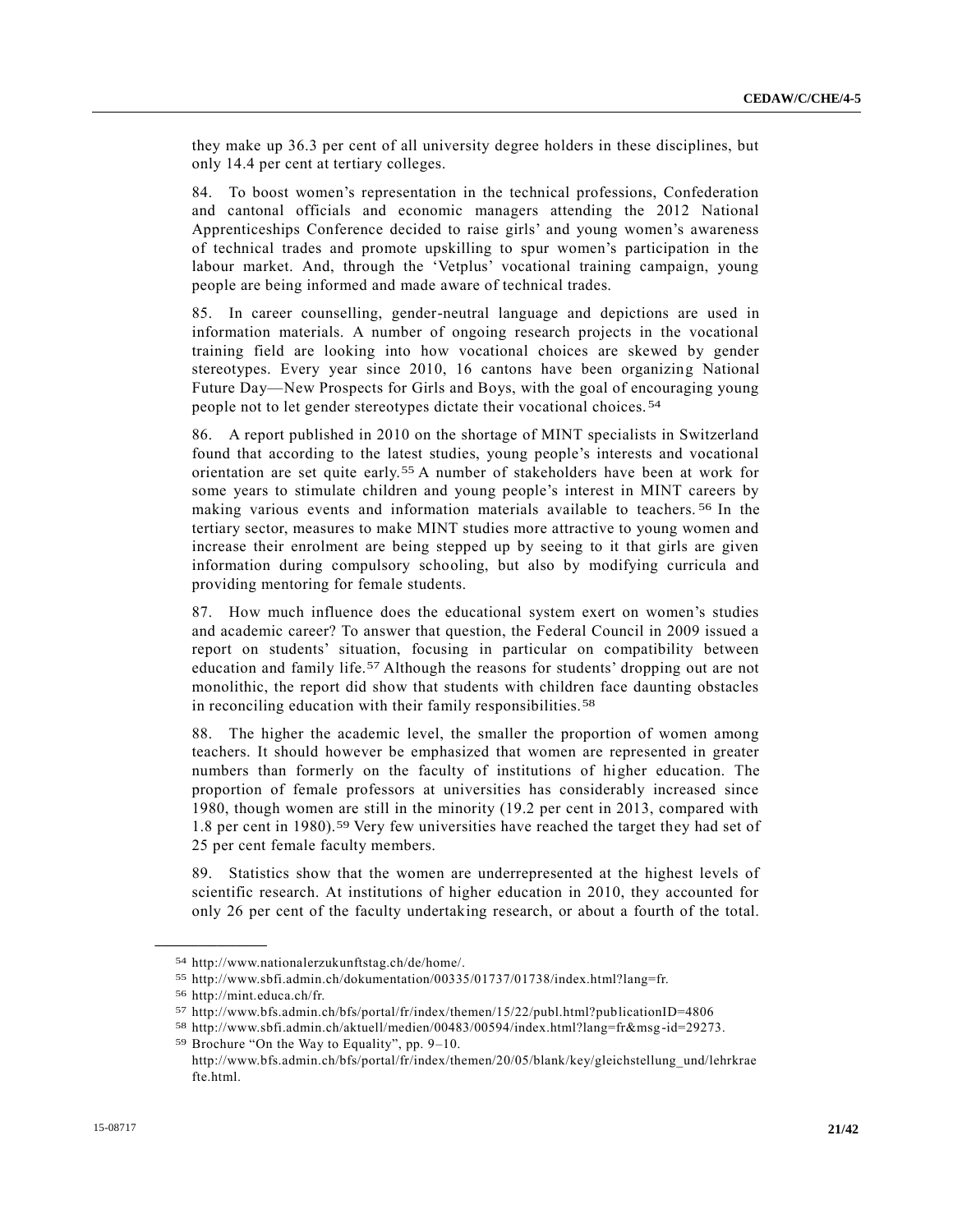The European average is around 20 per cent. The Swiss figure is higher because, unlike the figures for other countries, it includes women who teach at universities of applied sciences (UASs). Women's representation on university faculties is much lower than the European average. Among researchers, however, women's representation is growing faster than men's. Research institutions in Switzerland are mostly headed by men. in 2010, women held only 21 per cent of the seats on research councils and 16 per cent of directorships at institutions of higher education. Research funds allocated by the funding agencies go proportionally more often to men than to women, and the gap is widening: whereas the differential was 6.7 per cent in 2002, it grew to 7.8 per cent in 2010. 60

90. According to an evaluation of the third phase (2008–2011) of the Swiss Federal Equal Opportunity at Universities Programme (BPCG), 61 gender disparities worsen as scientific careers advance. The higher women rise in the academic hierarchy, the more apt they are to be part of a dual-career couple, while the opposite is true for men. Women make more mobility compromises than men (51 per cent vs. 41 per cent), meaning that they follow their partner or are less mobile because of their children. BPCG has helped to institutionalize equality structures and services at universities and legitimize equality concerns. Measures supported under the Programme are largely achieving their goals and offer universities a potential for innovation in terms of succession planning in general and the systematic enhancement of personal development. 62

91. The new "Equal Opportunity for Women and Men at Universities/Gender Studies 2013–2016" Programme 63 seeks to increase women's representation on faculties and in MINT programmes from an average of 17.8 to 25 per cent by 2016. To ensure that equality services at Swiss universities maintain their structure and keep proven measures going, each university has established its own plan of action for the 2013–2016 period. These action plans include binding targets. Equality delegates at institutions of higher education play an important role in networking and the promotion of equality as well as in Gender Campus, an information and communications platform on gender studies and equality at universities and institutions of higher education that is co-funded by the Confederation.<sup>64</sup>

92. The new phase of the federal Equal Opportunity at Universities of Applied Sciences Programme 65 seeks to increase women's representation in MINT programmes. It revolves around action plans drawn up by each UAS to attract more female students and professors while combating gender role stereotypes and the resulting skewed choices of field of study. The goal is to achieve a minimum 30 per cent female or male representation at all levels. Training and curriculum offerings must be sensitive to the gender perspective, while applied gender research knowledge and skills must be developed.

<sup>60</sup> http://www.bfs.admin.ch/bfs/portal/fr/index/themen/15/22/press.html?pressID=8629. See also: http://www.bfs.admin.ch/bfs/portal/fr/index/themen/15/22/publ.html?publicationID=4544.

<sup>61</sup> http://www.sbfi.admin.ch/dokumentation/00335/01737/01738/index.html?lang=fr.

<sup>62</sup> SBF News 02/12: http://edudoc.ch/record/101942/files/0212SBFNews\_fr.pdf.

<sup>63</sup> http://www.crus.ch/information-programmes/egalite-des-chances-etudes-genre-programme-cus $p-4.html?L=1.$ 

<sup>64</sup> http://www.gendercampus.ch/fr.

<sup>65</sup> http://www.sbfi.admin.ch/themen/01337/01339/01357/index.html?lang=fr.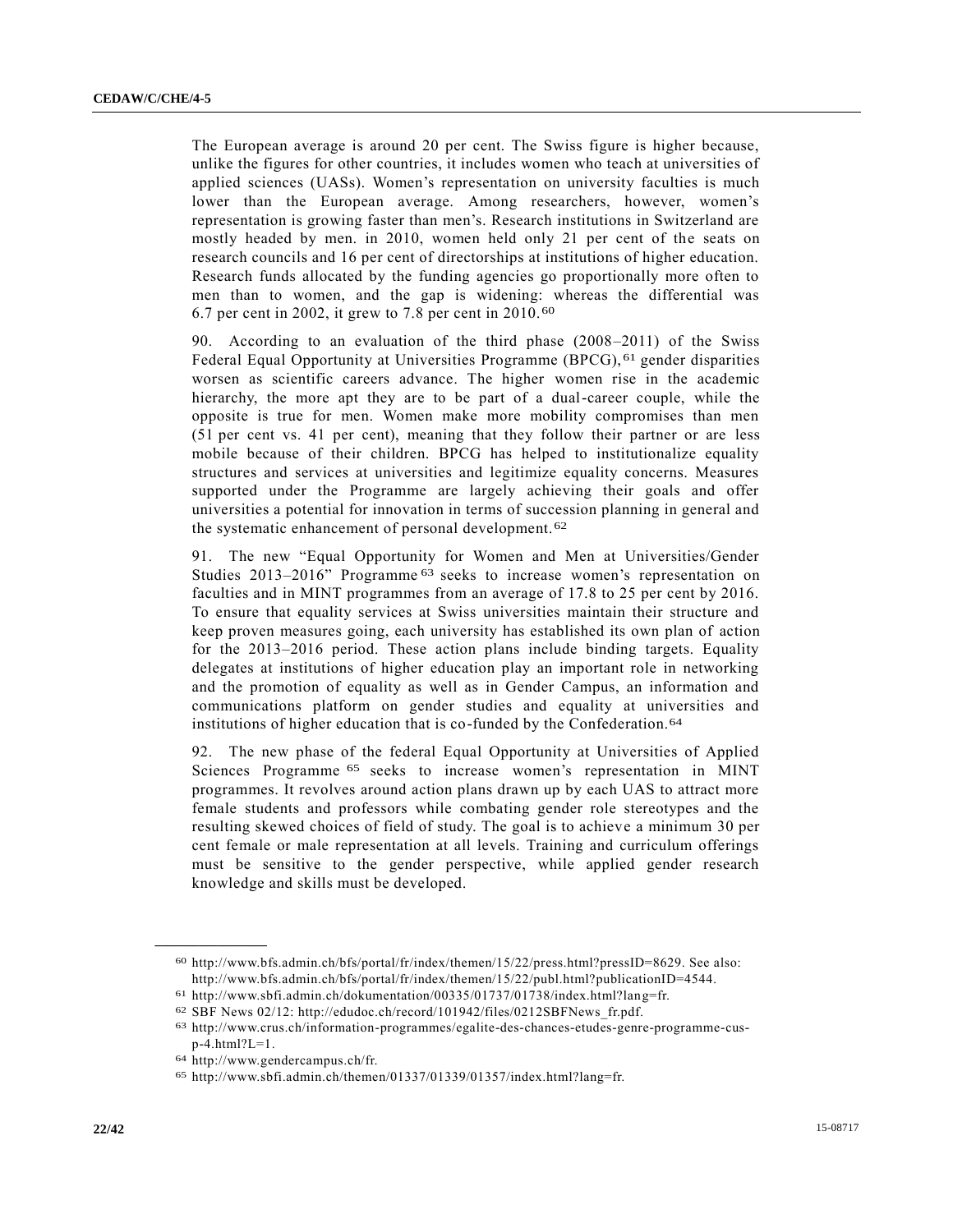93. The Gender Equality National Research Programme (NRP 60) has funded 21 projects investigating the causes of persistent discrimination in the family, in the training system and in working life. 66 These projects will for the first time draw systematic conclusions on the effectiveness of strategies, programmes and measures designed to contribute to equality in daily life, in the family, and at training institutes and labour organizations. They will identify and evaluate the complex conditions underlying the success or failure of equality processes. NRP 60, whose findings were made available in a synthesis report published in 2014, 67 also makes recommendations for action that can help in the design of equality policies.

#### **Art. 11 Working life (thematic priority)**

#### **Professional activity and employment status**

#### **Current situation**

94. The 2013 labour force participation rate was significantly higher among men than among women: 75 per cent of men and 62 per cent of women aged 15 and up were employed or looking for work. In the 30 to 45 and 55+ age groups, women's labour force participation rate was significantly lower than men's, for when a woman becomes a mother she will very often withdraw (temporarily) from the labour market to bring up her children. Moreover, women tend to leave the labour market permanently earlier than men do. The differences between men and women's labour market participation rates at different stages of life have, however, become noticeably smaller over the past twenty years. Since 1991, men's labour force participation rate has fallen slightly regardless of age. Conversely, women's participation rate has increased in nearly all age groups. The participation rate of mothers with children under 15 has also increased considerably. The rate has dropped only among very young women (15–24) and older women (65+), likely because the former stay in school longer while the latter's work activity tapers off after retirement age.

95. Fifty-nine per cent of working women were in part-time jobs, the comparable figure being only 14 per cent for men. Casual part-time employment is clearly much more frequent among women than among men. Indeed, part-time employment is a feature of women's working life. Since 1991, work-time percentages of between 50 and 89 per cent have increased among both men and women. Very low work-time percentages (below 20 per cent) have become less frequent among mothers, particularly in favour or percentages of 50 per cent or more.

96. Of the 6.3 per cent of persons considered underemployed, i.e. economically active persons wishing to increase their employment rate, almost three quarters were women. This indicates that part-time work is not always a choice. Mothers having a partner and child(ren) and single mothers were particularly affected by underemployment.

97. In general, women's positions are less senior than men's: many more women work as salaried employees without managerial functions, while men much more often work independently or as salaried members of management or perform an executive function. That inequality is present even when men and women ha ve the same degree of education. Since the mid-1990s, the proportion of self-employed

<sup>66</sup> http://www.nfp60.ch/F/Pages/home.aspx.

<sup>67</sup> http://www.nfp60.ch/SiteCollectionDocuments/NFP\_60\_Synthese\_frz\_Web.pdf.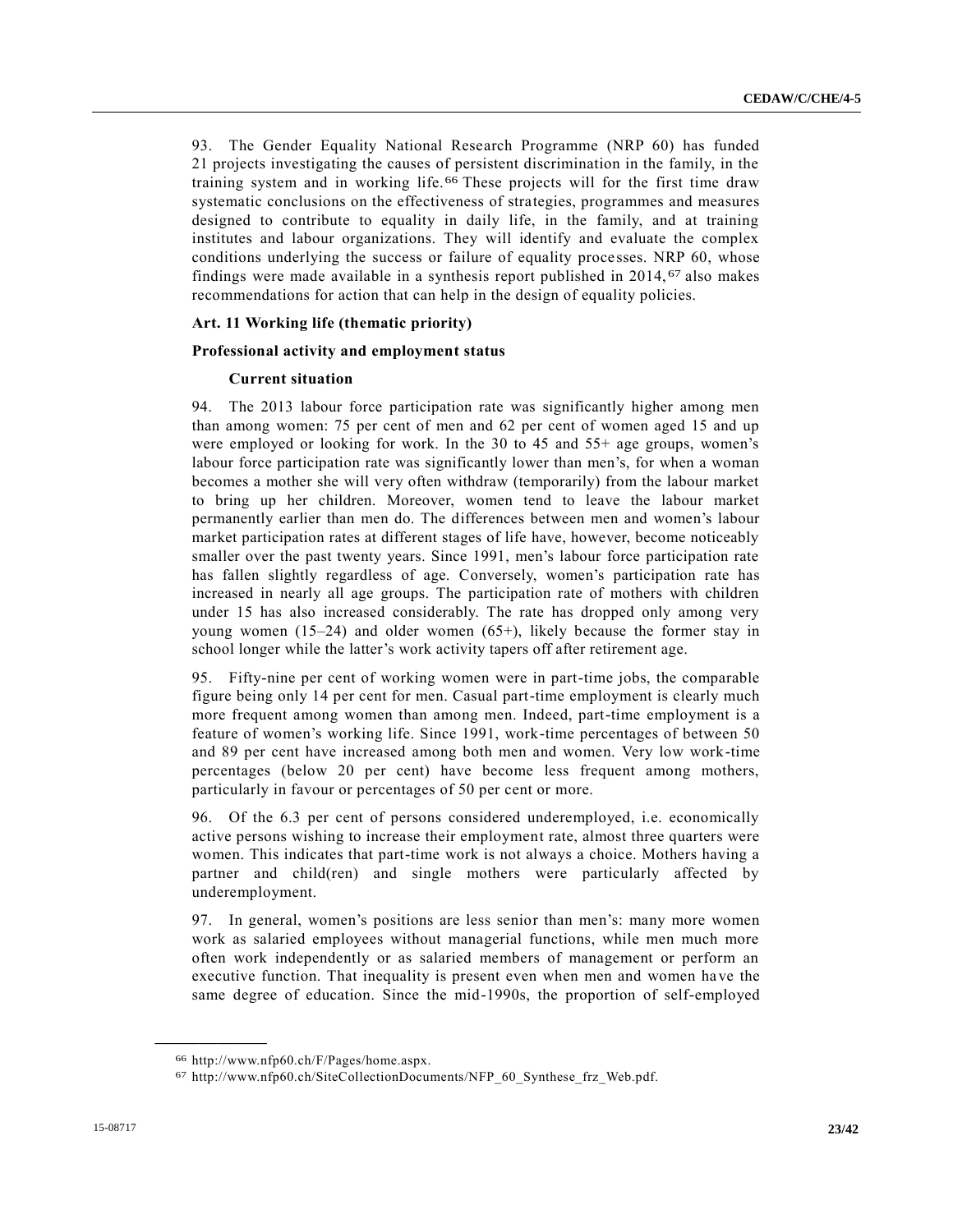women has increased slightly. Among men, no significant change was found in their professional situation.68

98. Women constitute a third of employees in managerial and supervisory positions. That proportion has changed little since 1996. 69 However, if we look at women's representation on the governing bodies of the hundred largest Swiss companies over the past decade, a positive trend is observable, even though the figures are still low: a private survey showed that boards of directors included only 13 per cent women in 2014, while the corresponding figure was just 6 per cent in management and 3 per cent among CEOs. Women were somewhat more present among new members of management teams (9 per cent).70

99. The involvement of women and men in unpaid work was highly variable depending on the type of activity. Women spend much longer than men on most household and family tasks. 71 Men involve themselves more than women in organized volunteer work (23 per cent compared to 17 per cent). 72 As shown in a FOGE brochure published in 2010, unpaid caregiving has a negative impact on careers and social protection. In addition, it limits choices as regards the division of labour between women and men and increases the risk of poverty. Caregiving, whether paid or unpaid, whether for adults or children, is overwhelmingly women's work. Accordingly, women bear the brunt of its disadvantages. 73

100. The horizontal segregation between the sexes remains very clear. While women's representation in the information and communications sector has fallen since 1993 (from 36 to 28 per cent), it has greatly increased in public administration (from 32.1 to 45.5 per cent) and in research and development (from 32.3 to 40.7 per cent). Progress has also been observed in the energy sector (from 12.9 to 18.2 per cent), in water supply and environmental protection (from 8.9 to 15.7 per cent), but women's share is still small. However, their participation in the health and social sector remains stable at a high level (2013: 77 per cent).

101. The number of female employees in the federal government has been growing for several years; it grew by 1.4 percentage points from 2011 to 2014, from 41.9 to 43.3 per cent. At the executive level too there was an increase in women's representation 2011 and 2013: from 27.8 to 30.2 per cent in middle management, and from 14.3 to 16.1 per cent among senior officials. At the lower salary levels, women accounted for 49.9 per cent of the workforce in 2013. Part-time workers made up 23.4 per cent of all staff, taking the average for both sexes. Their numbers

<sup>68</sup> Regarding paragraphs 99 to 102, cf. Brochure "On the Way to Equality", pp. 11–14; http://www.bfs.admin.ch/bfs/portal/fr/index/themen/20/05/blank/key/erwerbstaetigkeit/berufliche \_stellung.html.

<sup>69</sup> Brochure "On the Way to Equality", pp. 14–15; http://www.bfs.admin.ch/bfs/portal/fr/index/themen/20/05/blank/key/erwerbstaetigkeit/berufliche stellung.html.

<sup>70</sup> http://www.schillingreport.ch/de/report.aspx.

<sup>71</sup> Brochure "On the Way to Equality", pp. 20–21; http://www.bfs.admin.ch/bfs/portal/fr/index/themen/20/05/blank/key/Vereinbarkeit/04.html; http://www.bfs.admin.ch/bfs/portal/fr/index/themen/03/06/blank/key/haus-undfamilienarbeit/taetigkeiten.html.

<sup>72</sup> http://www.bfs.admin.ch/bfs/portal/fr/index/themen/03/06/blank/key/freiwilligen arbeit/institutionalisierte.html.

<sup>73</sup> FOGE: Anerkennung und Aufwertung der Care-Arbeit: Impulse aus Sicht der Gleichstellung, 2010, pp. 10 et seq.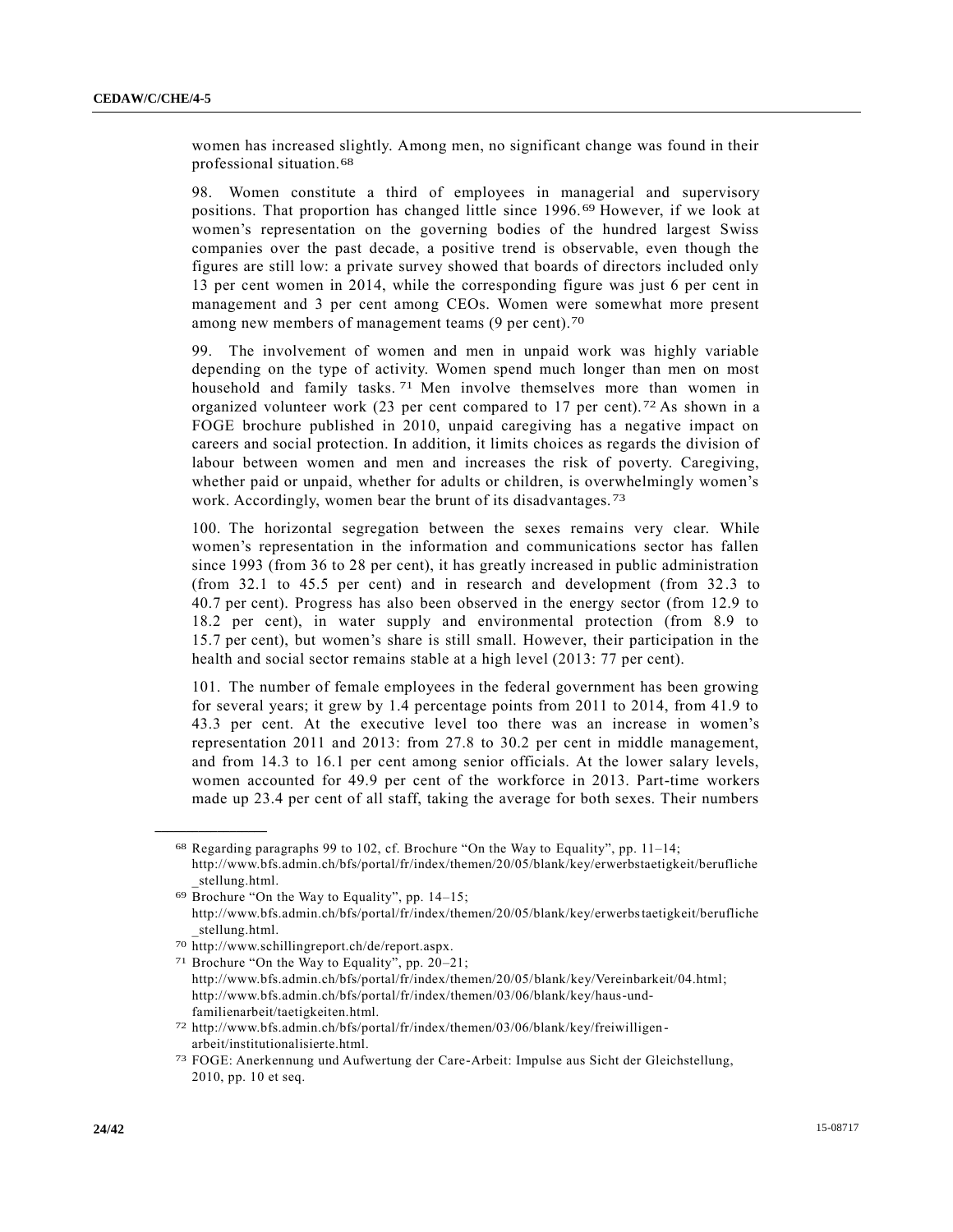grew from 47.8 to 49.2 per cent among women and from 9.4 to 10.6 per cent among men.

#### **Equal opportunity promotion measures on the labour market**

102. As mentioned in the previous report, the Federal Act on Gender Equality (or Gender Equality Act, GEA) of 1995 explicitly empowers women and men to bring a legal challenge against discrimination in working life. Case law under the Gender Equality Act shows that such challenges are in fact occurring. The GEA information platform, which brings together a large fraction of the cases where legal action has been taken, has documented 178 cases since 2008 in the German-speaking cantons: they are mainly concerned with wage discrimination, discriminatory dismissal and sexual harassment situations.74 The situation is similar in the French- and Italianspeaking cantons, with 32 documented cases.<sup>75</sup> The Federal Supreme Court has mainly dealt with disputes relating to wage discrimination.<sup>76</sup>

103. Federal and cantonal gender equality institutions have made efforts in recent years to provide the necessary information on the tools available under the Gender Equality Act to women and men victims of discrimination. Cantonal and municipal equality offices' websites set out the legal possibilities in that regard. Specific platforms are available: (<www.gleichstellungsesetz.ch> and <www.leg.ch>) giving details of the case law on equality. A legal commentary on the Act has been issued in French and German. FOGE regularly organizes or supports continuous training conventions and symposia for male and female professionals.

104. As required by the Gender Equality Act, the Confederation provides financial resources to advance equality in working life by supporting general promotion projects and consulting services. In that way, FOGE provides support to projects to advance equality between men and women in the workplace and the enterprise, facilitating work/family balance and working for equality in people's careers.<sup>77</sup> Since 2009, a pilot project has been in place whereby FOGE also gives financial assistance to projects to advance equality implemented within enterprises. 78 The amount of credit available for financial assistance under the Gender Equality Act is set annually by Parliament. In 2014 it amounted to 4.4 million francs. Every year, FOGE provides varying levels of financial support to some thirty or even forty projects and consulting services working on such issues as equal pay for equal work, women's representation in technical trades, part-time work for men and women, sexual harassment, the professional integration of foreign women, and work/family balance.79

<sup>74</sup> www.gleichstellungsgesetz.ch, http://www.gleichstellungsgesetz.ch/cgibin/internetal.pl?d=1&a=p1320102&Tn=151&Sall=on&s=E&result=1#Tbegin (accessed 23.09.2014).

<sup>75</sup> http://www.leg.ch/jurisprudence; http://sentenzeparita.ch/category/sentenze-principali/.

<sup>76</sup> Cf., e.g., BGE 136 II 393, 134 V 223 or 4A\_261/2011, decision of 24 August 2011.

<sup>77</sup> http://www.ebg.admin.ch/dienstleistungen/topbox/suche/projekte/index.html? frommonth=1&fromyear=1996&tomonth=12&toyear=2013&prioritaet=0&search=&kategorie% 5B7%5D=on&send=true&lang=fr.

<sup>78</sup> http://www.admin.ch/ch/f/rs/1/151.18.fr.pdf.

<sup>79</sup> http://www.ebg.admin.ch./dienstleistungen/00016/00117/index.html?lang=fr.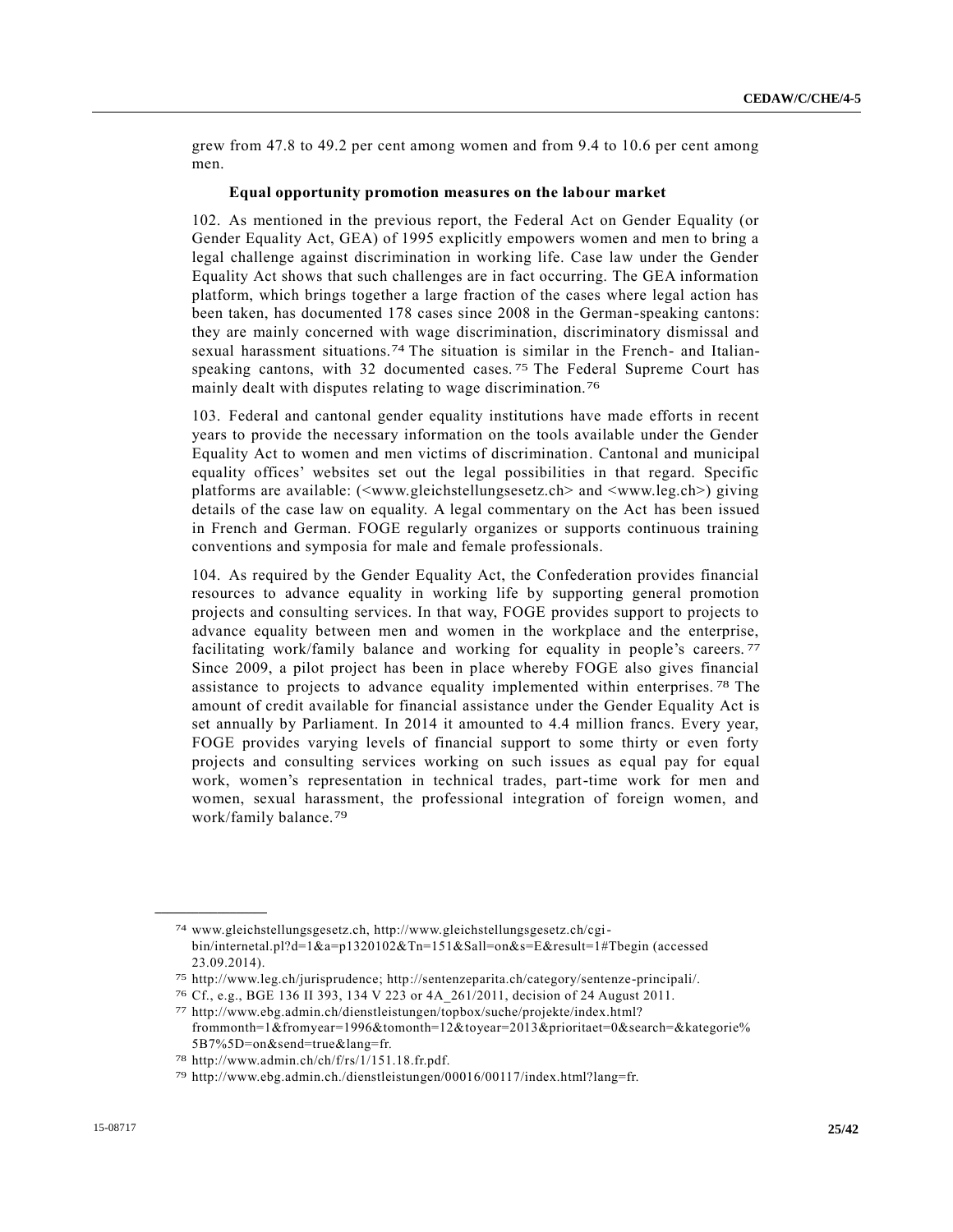105. The Federal Act on Gender Equality considers workplace sexual harassment to be discriminatory behaviour, against which the persons concerned can defend themselves in court (GEA art. 4 et seq.). Since 2008, 72 case were recorded on the platforms of information above-mentioned. 80 FOGE and the State Secretariat for Economic Affairs (SECO) continue to make freely available the publications developed during the previous review period, to make employers and workers aware of the issue and to inform them of the prevention and intervention mechanisms available.81 FOGE also regularly advises individuals, companies and governments on the rights of victims of sexual harassment and on employers' duties in that situation.

106. Almost all cantons82 say they have taken specific measures to advance equal opportunity between the sexes on the labour market and in the enterprise. Several note that they award prizes to employers that have taken exemplary measures to facilitate work/family balance. Others support enterprises by providing them with information and advice on how to improve equal opportunity.

107. The federal government's personnel strategy for 2011–2015 sets concrete targets for advancing diversity in general and equal opportunity between women and men in particular. In both regards the strategy calls for training and aware nessraising to be offered to executives. In 2011, the Federal Council defined target values for staffing, which, inter alia, specify women's representation as a proportion of the total staff complement and by pay grade. The Federal Council's target figure for women's representation in the federal government by late 2015 is 44 to 48 per cent. Specific goals are to increase women's representation in pay grades 30 – 38 (senior executives; target value: 16 to 20 per cent) and in intermediate pay grades 24–29 (middle managers; target value: 29 to 34 per cent). Measures are also being implemented government-wide (specific training, mentoring and coaching programmes) to encourage the women to follow a career path.

108. Protection against sexual harassment is also an issue being addressed by the federal government. In 2014, for example, the Federal Personnel Office issued a brochure on prevention and the approach to be taken in cases of sexual harassment in the federal government.83 The Federal Department of Foreign Affairs, for its part, in 2012 launched an awareness-raising campaign for its staff in Switzerland and abroad.84 It designated trusted individuals to whom victims could turn.

<sup>80</sup> http://www.gleichstellungsgesetz.ch/cgi-

bin/internetal.pl?d=1&a=p1320102&Tn=61&S11515=on&Sjahr2013=on&Sjahr2009=on&Sjahr 2011=on&Sjahr2012=on&Sjahr2008=on&Sjahr2010=on&Sjahr2014=on&s=D&result=1#Tbegin (accessed 23.09.2014);

http://www.leg.ch/jurisprudence/search&thematique=harcèlement%20sexuel/ (accessed 23.09.2014).

<sup>81</sup> http://www.ebg.admin.ch/themen/00008/00074/index.html?lang=fr.

<sup>82</sup> Zurich, Bern, Lucerne, Schwyz, Obwalden, Glarus, Zug, Solothurn, Basel-Stadt, Basel-Landschaft, Appenzell Ausserrhoden, Appenzell Innerrhoden, St. Gallen, Graubünden, Thurgau, Ticino, Valais, Geneva, Jura, Aargau, Fribourg, Vaud.

<sup>83</sup> http://www.epa.admin.ch/dokumentation/publikationen/index.html?lang=fr&ebook= NHzLpZeg7t,lnp6I0NTU042l2Z6ln1ae2IZn4Z2qZpnO2Yuq2Z6gpJCDeHx9e2ym162epYbg2c\_Jj KbNoKSn6A--

<sup>84</sup> www.eda.admin.ch/respect.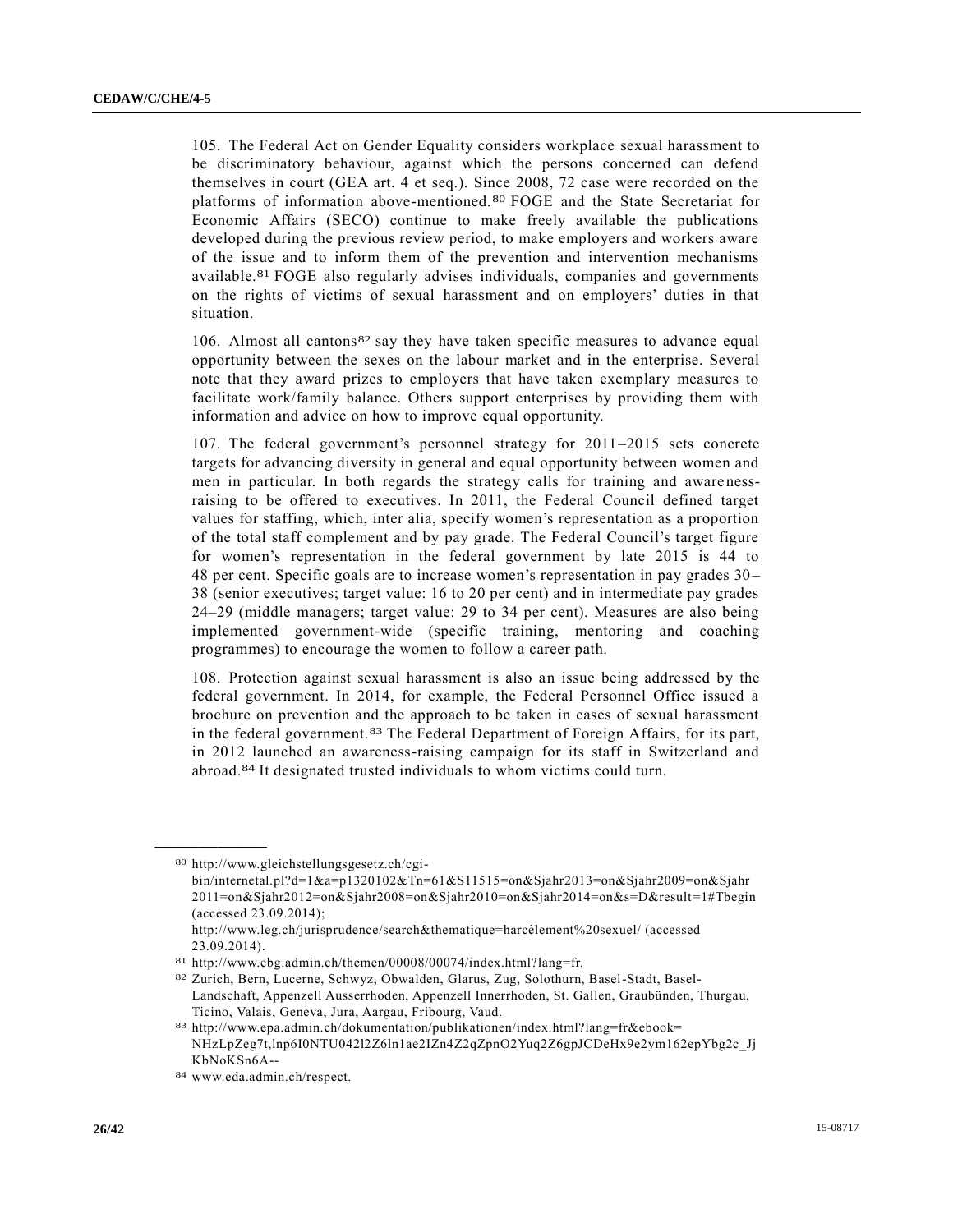# **Measures taken by the Confederation, the cantons and the cities to promote women to managerial and supervisory positions**

109. The low representation of women in managerial and supervisory positions has been the subject of political debate in recent years. The 2011–2015 Legislature Plan calls for a watch to be kept on the situation prevailing in Swiss companies as regards women's presence on boards of directors (measure 113). In a statement published in March 2014, EKF ruled in favour of the establishment in law of gender quotas for the economy.85 To raise enterprises' awareness, SECO in 2011 published a brochure entitled *Frauen in Führungspositionen: so gelingt's!*86

110. The Federal Council aims to achieve equitable representation of the sexes on (supreme) governing bodies of companies and institutions closely connected with the Confederation. In November 2013 it set a target quota of 30 per cent for the representation of both sexes. The reference values for language community representation and the target quota for both sexes' representation came into force on 1 January 2014; they must be met by the end of 2020. When asking for a new member to be appointed to a governing body, ministries are required to justify any departure from the reference values and the target quota.

111. Under the law reform for public limited companies, the Federal Council is proposing that publicly traded corporations have at least 30 per cent representation of each sex on their boards of directors and within their management staff. They will have five years to adapt to the new rule. In case of non-compliance, the principle applied will be 'comply or explain': the corporation will have to explain, in the compensation report it prepares each year, why the threshold value has not been met, and indicate what measures have been or will be taken to meet it.

112. Fourteen cantons87 say they have taken specific measures for the promotion of women to managerial and supervisory positions in cantonal government and at public agencies. Some cantons have set concrete targets to increase women's representation in executive positions in their administrations. Others are offering their female employees specific management training.

113. The issue of gender quotas is also being debated at the cantonal and communal level. For example, the cities of Bern, Zurich and Schaffhausen have set quotas of 35 per cent for the executives of their respective administrations. On 9 February 2014, the electorate of the canton of Basel-Stadt approved the imposition of a onethird quota at public and semi-public oversight bodies.88

114. Under its 2011 initiative in response to the increasing shortage of skilled personnel, the Confederation plans to take measures to improve work/family balance so that qualified women will be more available to work. The following are among the measures planned: eliminate financial disincentives for (additional) gainful employment by reforming the tax treatment of married couples; make third -

<sup>85</sup> http://www.ekf.admin.ch/dokumentation/00442/index.html?lang=fr.

<sup>86</sup> http://www.seco.admin.ch/themen/00385/02021/04612/index.html?lang=fr.

<sup>87</sup> Basel-Stadt, Bern, Fribourg, Geneva, Glarus, Lucerne, Neuchâtel, Obwalden, Schwyz, Solothurn, Ticino, Thurgau, Vaud, Zug.

<sup>88</sup> http://www.grosserrat.bs.ch/dokumente/100376/000000376381.pdf.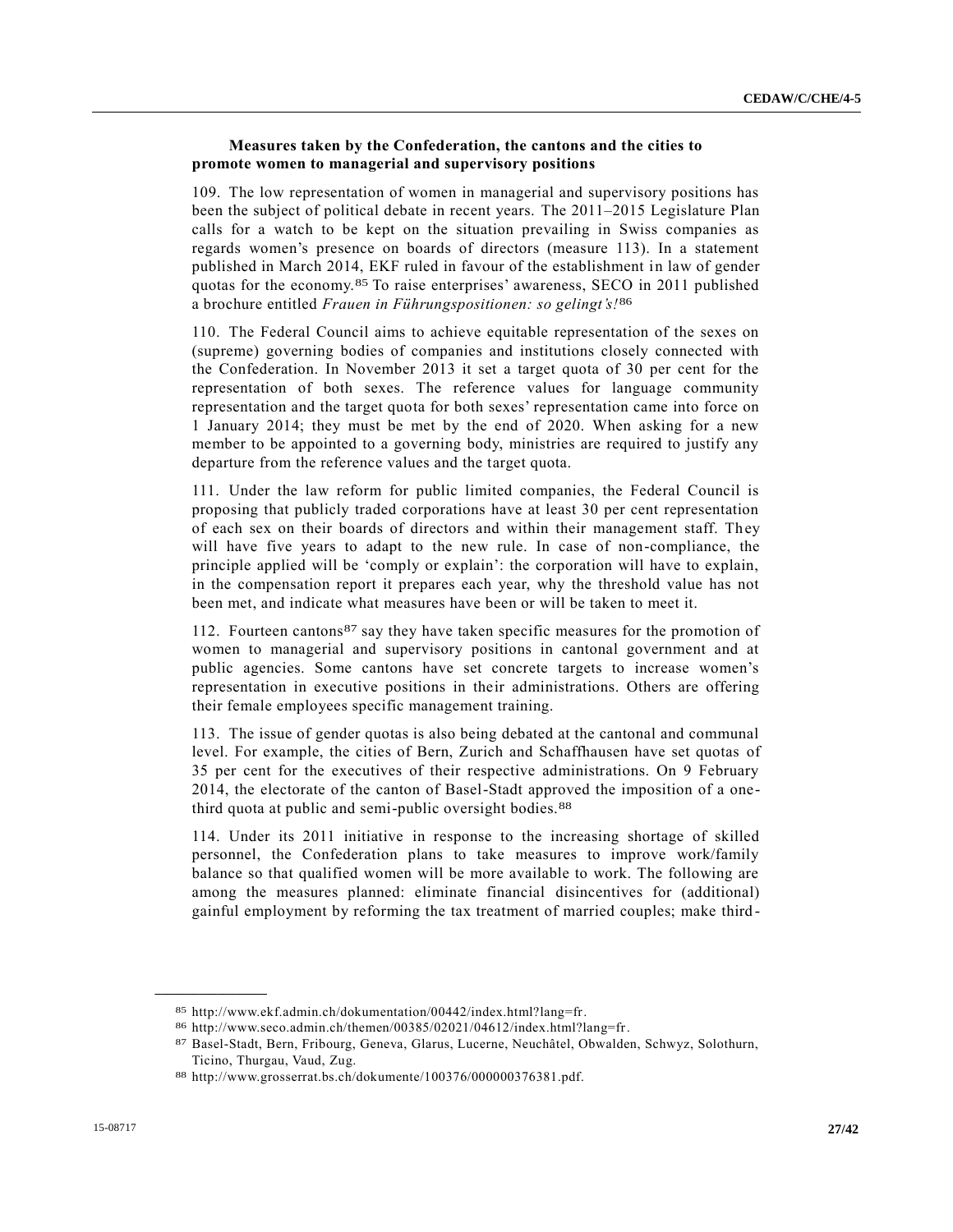party childcare spaces for pre-school and school-age children more plentiful and less expensive.89

# **Labour market protection of vulnerable groups and promotion of their integration**

115. To enhance the status of women workers and particularly vulnerable workers in terms of labour law and social protection, Switzerland on 12 November 2014 ratified ILO Convention No. 189 Concerning Decent Work for Domestic Workers. At the behest of Parliament, a report is being developed to explore options for a better legal framework for the working conditions of commuting migrant women who look after older persons in their homes.

#### **Equal pay for equal work**

#### **Current situation**

116. New indicative figures from the Swiss Earnings Structure Survey (LSE) show that in the private sector the wage differential between women and men increased by 0.5 percentage point, to 18.9 per cent (standardized [median] monthly gross wage) in 2012 , after a temporary decline (2008:) 19.4 per cent; 2010: 18.4 per cent).90 Wage disparities between men and women exist in all industries, but wages vary considerably from one industry to another. In the private sector, the differential is greater the higher the educational level and the qualifications and hierarchical level of the position.<sup>91</sup>

117. The wage differential is a function of several factors that are closely linked to the differences between businessmen and -women, in particular their professional positions and the required qualification levels. As an FSO-mandated study has shown, that share of the private-sector wage differential that cannot be objectively justified (by years of experience, educational level, level of requirements, industry, region) but instead reflects wage discrimination on account of sex was 8.7 per cent in 2010 (averaging 677 francs a month).  $92$  For 2010, the shortfall in earnings for women resulting from that discrimination is estimated at 7.7 billion francs.

118. In 2010, two thirds of the low-paid jobs offered by the private sector and the Confederation were held by women. Nearly one woman in five (19.1 per cent) had low wages, as against only 6.9 per cent of men.<sup>93</sup> But 73.4 per cent of high-wage employees are men. 94 Indeed, the high-wage group is the one where the discrimination factor—by gender alone—was most significant. Men also received

http://www.bfs.admin.ch/bfs/portal/fr/index/themen/20/22/publ.html?publicationID=5213.

<sup>89</sup> https://www.wbf.admin.ch/fr/themes/formation-recherche-innovation/davantage-de-personnelqualifie/.

<sup>90</sup> http://www.bfs.admin.ch/bfs/portal/fr/index/themen/20/05/blank/key/loehne/ privatwirtschaft.html. Cf., in particular, FDHA, FSO, FOGE, Auf dem Weg zur Lohngleichheit: Tatsachen und Trends, June 2013 (hereinafter called "On the Way to Wage Parity"), p. 5: http://www.ebg.admin.ch/dokumentation/00012/00194/00205/index.html?lang=fr. Cf. brochure "On the Way to Equality", p. 23:

<sup>91</sup> Brochure "On the Way to Equality", p. 24, pp. 25–26; http://www.bfs.admin.ch/bfs/portal/fr/index/themen/20/05/blank/key/loehne/anforderungsviveau\_ des arbeitsplatzes.html.

<sup>92</sup> Laurent Donzé, Analyse des salaires des femmes et des hommes sur la base des enquêtes sur la structure des salaires 2008 et 2010, Universität Freiburg i.Ü., 2013.

<sup>93</sup> Brochure "On the Way to Wage Parity"), p. 13.

<sup>94</sup> Brochure "On the Way to Equality", p. 27.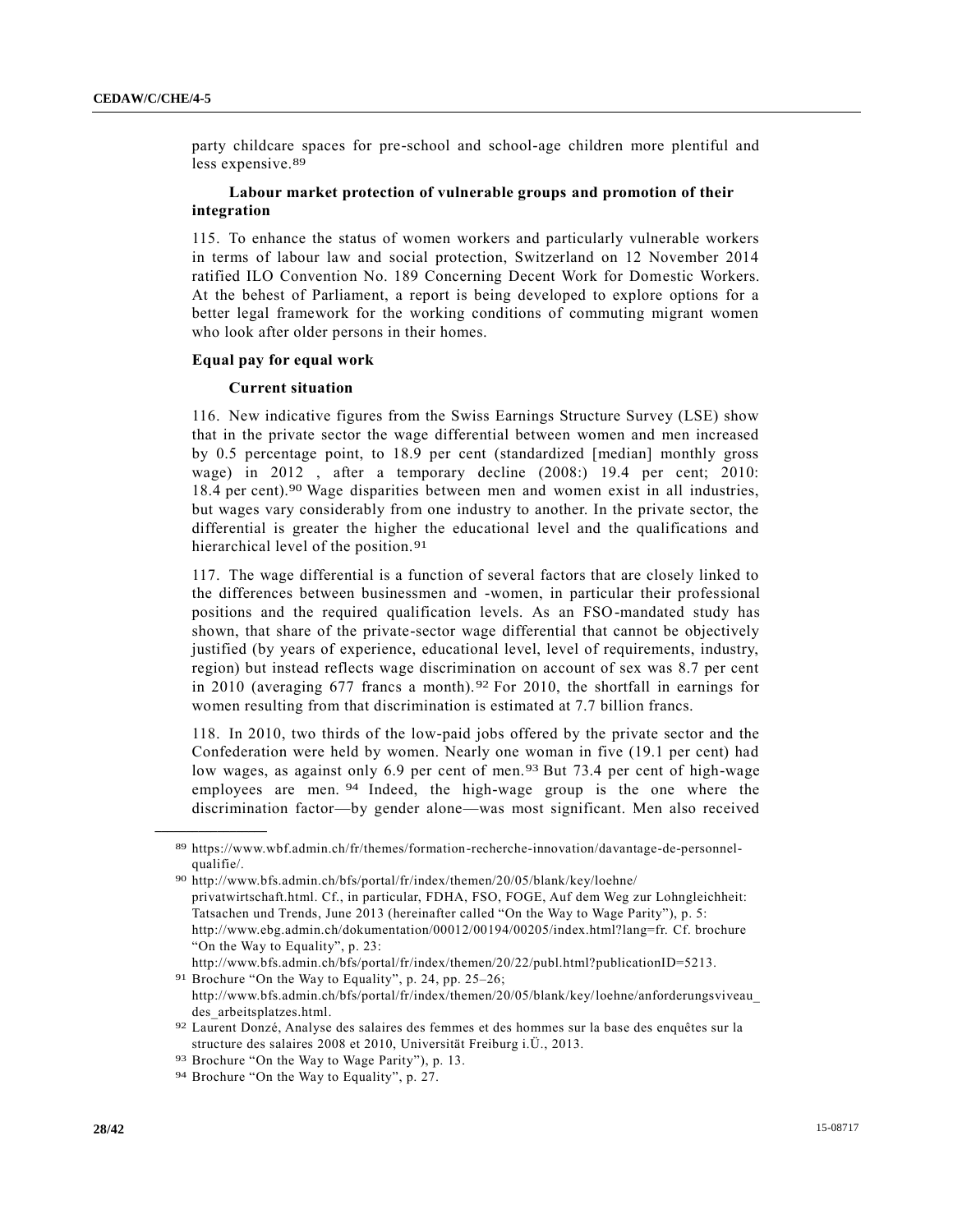much more in the way of special payments, such as bonuses, commissions, and profit sharing.95

119. In the public sector, the wage differential between the sexes was less pronounced. It did however increase from 12.1 to 13.6 per cent between 2010 and 2012 (standardized [median] monthly gross wage). In 2010, the discriminatory share of the wage differential in the federal public sector was clearly less than in the private sector: 3.3 per cent vs 8.7 per cent.96

#### **Measures to advance equal pay for equal work**

120. A legally enforceable right to equal pay for equal work has long been part of the Swiss Constitution (art. 8, para. 3, sentence 3: the right to equal pay for work of equal value) and is enshrined in the Federal Act on Gender Equality. The online information platform devoted to the Act lists more than 40 cases of legal action on account of wage discrimination brought since 2008. 97 A number of decisions of the highest Swiss court, the Federal Supreme Court, have analysed the right to equal pay and clarified certain methodological and procedural issues raised by wage comparisons.98

121. Information and awareness efforts have been made in recent years to help assert male and female employees' right to wage parity before the courts. FOGE in 2008 published a mini-guide to the drafting of legal appraisals—also freely accessible on its website. FSO and FOGE have commissioned a number of detailed analyses of both sexes' earnings structure based on the findings of the general wage survey. <sup>99</sup> In 2012, the equality conference of French-speaking Switzerland conducted a campaign against wage discrimination.

122. As part of its activities to promote equal opportunity in working life, FOGE has granted financial assistance under the Gender Equality Act to a large number of projects that seek to combat wage discrimination in a variety of ways: campaigns, ongoing training on the evaluation of work and compensation systems, skills development with a view to conducting statistical analyses, equal pay certification, instruments for cantons' public procurement, consideration of key competencies in staff selection, etc.

123. FOGE has developed various instruments to help employers achieve equal pay for equal work. Businesses employing more than 50 persons can use the Logib selftest software to verify that they are actually paying equal wages for equal or

**\_\_\_\_\_\_\_\_\_\_\_\_\_\_\_\_\_\_**

ht.html.

<sup>95</sup> Brochure "On the Way to Wage Parity"), pp. 14–15.

<sup>96</sup> For additional tables and data on wage differentials, see the gender equality indicators prepared by the Federal Statistical Office (FSO): http://www.bfs.admin.ch/bfs/portal/fr/index/themen/20/05/blank/key/loehne.html; cf. in particular the tables on wage discrimination: http://www.bfs.admin.ch/bfs/portal/fr/index/themen/03/04/blank/key/lohnstruktur/nach\_geschlec

<sup>97</sup> www.leg.ch; www.gleichstellungsgesetz.ch.

<sup>98</sup> Cf. in particular BGE 136 II 393, 131 II 339, 130 III 145: http://www.ebg.admin.ch./themen/00007/00069/00116/index.html?lang=fr#sprungmarke0\_6. See also BGE 4A\_261/2011, 4A\_449/2008 of 25.02.2009, 4A 614/2011 of 20.03.2012.

<sup>99</sup> Laurent Donzé, op. cit.

http://www.bfs.admin.ch/bfs/portal/fr/index/themen/03/04/blank/key/lohnstruktur/nach\_geschlec ht.html.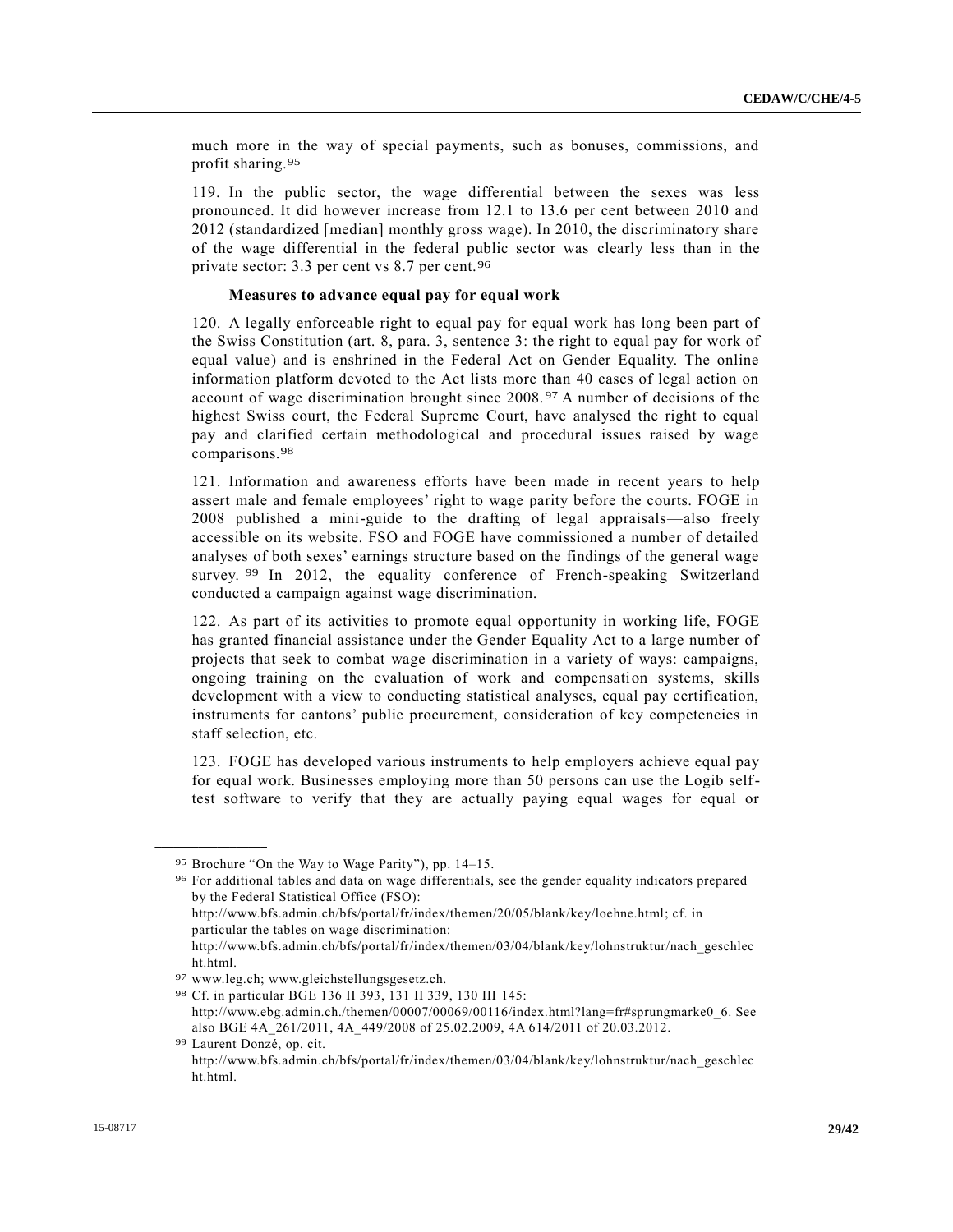equivalent work.100 Logib is an internationally recognized regression analysis-based software package that has been accepted by the Federal Supreme Court as a method for use in remedies relating to wage disparity. It has been adopted by various countries (Germany, Luxembourg) and others (Portugal, Israel, Chile, Great Britain) are considering its use. The European Union has more than once cited Logib as an example of best practices. As of 2013, Logib had been downloaded more than 5,000 times from the FOGE site. FOGE is also offering a free equal pay monitoring method. 101 An instrument for smaller businesses and organizations is under development and at the test stage.

124. To expedite the achievement of equal pay for equal work, employers' and employees' umbrella associations in 2009 launched a Dialogue on Wage Parity with Confederation support. They made a commitment to use their influence to encourage businesses to voluntarily analyse their salary schedules and eliminate any discrimination between women and men as soon as possible. By the time the project ended in late February 2014, while 51 companies comprising 230,000 employees had signed up for the Dialogue on Wage Parity, the hoped-for total of 100 companies had not been reached.

125. The Confederation awards contracts in Switzerland only to businesses that guarantee respect for the provisions of the Federal Public Procurement Act (PPA), including those on equal pay for equal work (PPA art. 8). The Confederation may perform audits or have them done, in particular by FOGE (art. 6, para. 4 of the Public Procurement Ordinance [PPO]). If wage discrimination is identified at a company, the contract award may be rescinded or a contractual penalty may be invoked (PPO art. 6, para. 5). In addition, the company will be allowed to bid on future contracts only it furnishes evidence that it guarantees equal pay (PPO art. 11). FOGE and the Federal Procurement Commission have asked for an external verification of equal pay audits performed between 2006 and 2010 on the Confederation's public contracts.

126. The findings of a random check done on 28 businesses between 2006 and June 2014 were as follows: at 9 businesses, no systematic wage discrimination was found; at 16 businesses, wage discrimination was found but no penalty was imposed since the disparity was below the 5 per cent threshold of tolerance, that is, not statistically significant; while 3 businesses were required to make corrections because they exceeded the threshold of tolerance by a statistically significant amount.

127. In their public procurement practices, many cantons require compliance with labour protection provisions and stipulate wage parity. In 2011 and 2012, the canton of Bern set up a pilot project on the use of the Logib self-test software in its public procurement. At the conclusion of the project, spot checks continued to be performed on enterprises employing more than 50 people that had been awarded a public contract.

128. As an employer, the federal government considers the principle of equal pay for work of equal value to be fundamental. In 2010, the federal government and its staff associations agreed to participate for four years in the Dialogue on Wage Parity, while Logib wage analyses were performed throughout the administration

<sup>100</sup> www.logib.ch.

<sup>101</sup> http://www.ebg.admin.ch./themen/00008/00072/index.html?lang=fr.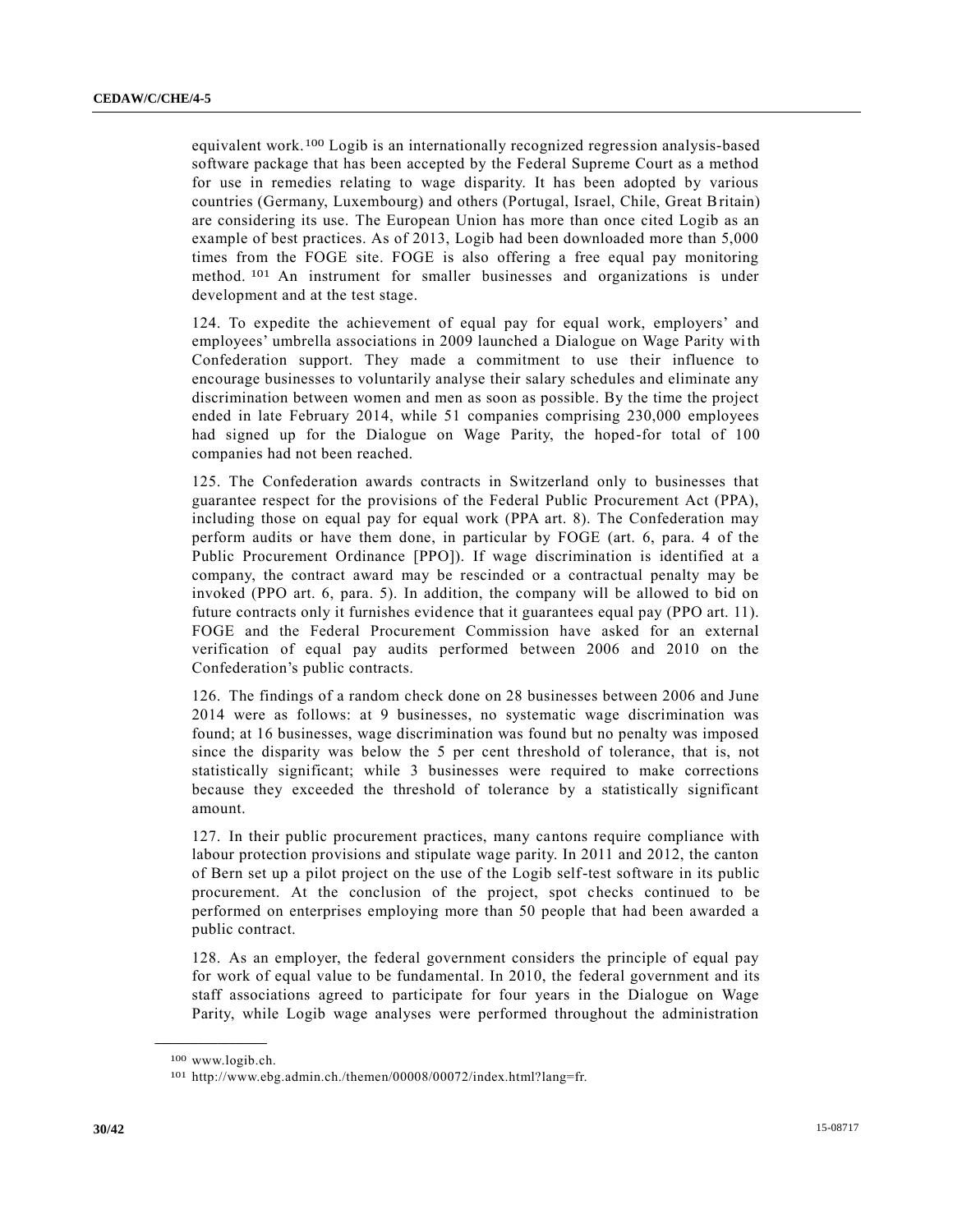from 2010 to 2013. The final report, released in October 2013, indicates that wage parity is respected inasmuch as the results achieved are below 5 per cent. 102

129. In the 2011–2015 Legislature Plan, federal authorities set themselves the goal of advancing equal opportunity, in particular in the area of wages. Thus, FOGE was given additional resources to allow it to undertake more checks on wage parity in public procurement, develop new instruments and step up its work of information and continuous training. In 2013, FOJ and FOGE commissioned a study on the national mechanisms adopted to implement wage parity as well as a comparative law study on the instruments used by public authorities in fourteen States.<sup>103</sup> On the basis of these studies and the findings of the Dialogue on Wage Parity, the Federal Council on 22 October 2014 decided to take new government measures to combat wage discrimination. It proposes to oblige employers to regularly perform a wage analysis and have its implementation audited by third parties. 104

#### **Work/family balance**

#### **Current situation**

130. FSO's new equality brochure notes that dual-career couples are very common, but that balancing work and family responsibilities satisfactorily is still not easy either for fathers or mothers.105 The issue is one that has far-reaching consequences for both sexes. As women still bear primary responsibility for bringing up and looking after children, they are less able to be flexible in their careers. Conversely, men who would prefer to work part time so that they can devote more time to their family face significant resistance in the world of work. The limited career opportunities of a part-time job are still a reality today—for men and women alike.

131. Today's mothers are increasingly economically active: the economic activity rate of mothers with children under 15 has progressively converged with that of childless women (2013: 78 per cent for both; 1991: 60 per cent for the former and 71 per cent for the latter). But most of them hold part-time jobs, and those raising young children are slightly more apt to have shorter working hours. Single mothers are proportionately more likely to have careers than mothers with a partner, and most also have a higher employment rate. Men's way of adapting their employment situation to their family situation is different from women's. Those who have children under 15 are more likely to work full time than those who do not. However, the proportion of fathers working full time has fallen since 1991, with a corresponding rise in the number of fathers with work-time percentages of between 50 and 89 per cent.106 As is made clear in FSO's report on the situation of families in Switzerland, mothers' schedules are less flexible and more irregular than fathers'.107

132. In households with children under 15, three out of four women do the bulk of the housework on their own. Common household management is practised by around a sixth of couples with children under 15—much less often than by childless couples. A well-defined change was seen in all couples between 1997 and 2013: sole

<sup>102</sup> http://www.epa.admin.ch/aktuell/news/00004/index.html?lang=fr&msg-id=50532.

<sup>103</sup> http://www.ejpd.admin.ch/content/ejpd/fr/home/dokumentation/mi/2013/2013 -12-130.html.

<sup>104</sup> https://www.news.admin.ch/message/index.html?lang=fr&msg-id=54905.

<sup>105</sup> Brochure "On the Way to Equality", p. 15 et seq.

<sup>106</sup> Brochure "On the Way to Equality", pp. 16–17.

<sup>107</sup> Familien in der Schweiz. Statistischer Bericht 2008 71 et seq.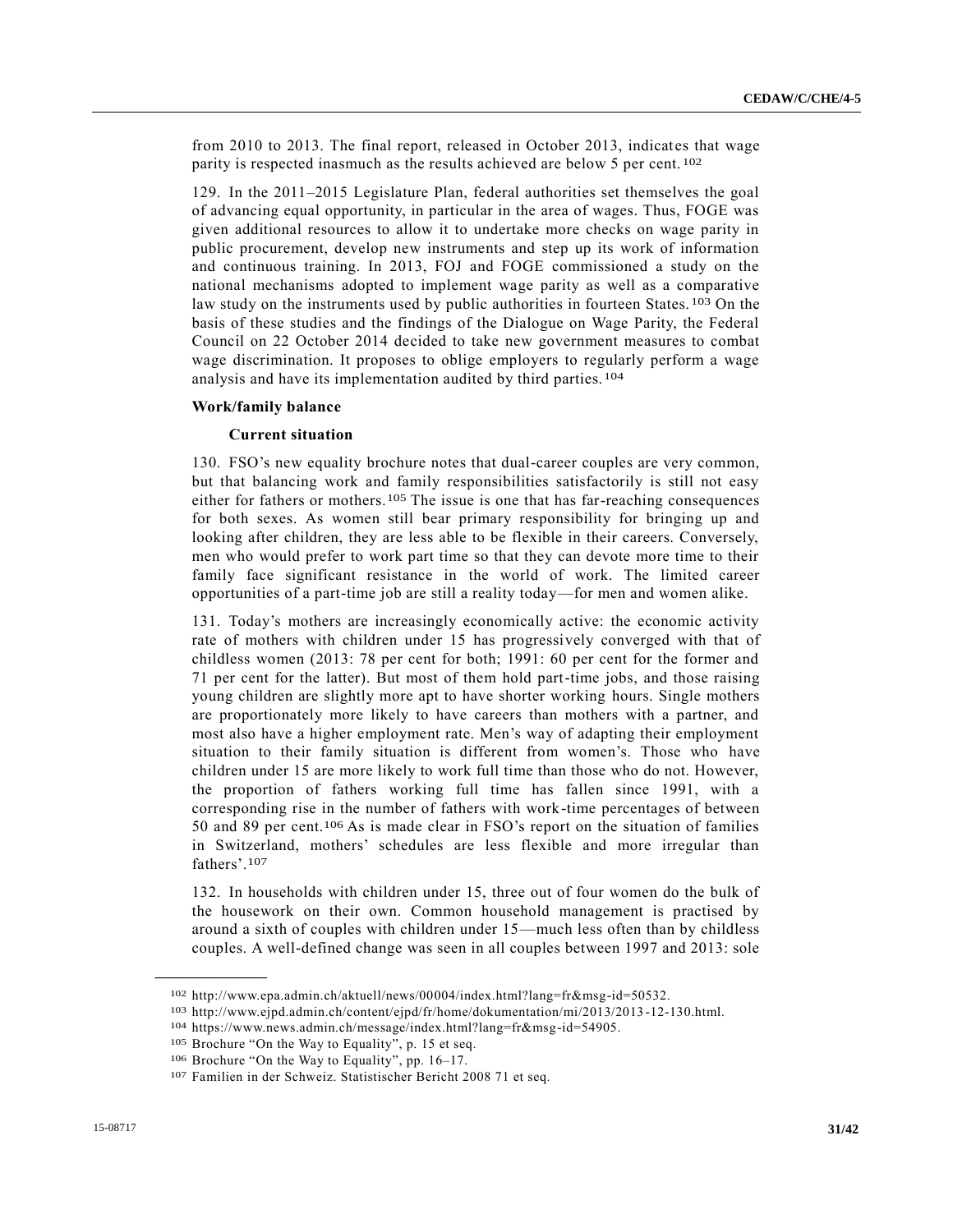responsibility of the female partner for housework is giving way to shared responsibility.108

133. Mothers and fathers with children under 15 are often under great time pressure trying to balance their jobs, domestic and family workload. Although working and family roles are unequally divided in our society, the total amount of hours worked by men and women is by and large the same in comparable family situations. However, men spend more time on paid work while women engage in more unpaid activities. There has been essentially no change in that unequal division of labour since 1997. However, the time fathers devote to household and family tasks is increasing.109

134. It has lately been estimated that four fifths of all caregiving for children and adults in need of care is unpaid, and the very great majority of these working hours is devoted to children. 110 In a family household, looking after and caring for children, preparing meals and cleaning are the most time -consuming tasks. What is striking is that fathers with a partner participate mostly in looking after children. However, mothers spend a good deal more time than fathers looking after small children.111

135. 38 per cent of couples sharing a household and 54 per cent of single parents with children under 15 make use of extra-family childcare. Where the youngest child is under 7, the corresponding figures are 52 and 70 per cent. The children are entrusted primarily to relatives, such as grandparents, then to crèches and daycare centres; home-based care or family daycares are the third commonest option. The use of extra-family childcare has clearly increased over the last few years. Four out of ten households with at least one child under 15 made use of it in 2009, compared with three out of ten in 2001. The bulk of the increase is accounted for by greater use of centre-based care, such as crèches, canteens or out-of-school daycares.

136. In a 2014 report entitled "Key Data on Early Childhood Education and Care (ECEC) in Europe", 112 the European Union for the first time presented data on extra-family care of small children and pre-schoolers throughout Europe, including Switzerland. The Swiss figures were provided by the Conference of Cantonal Ministers of Education and the Conference of Cantonal Ministers of Social Affairs. The report compares the responsible organizations in the various countries (structures, areas of expertise, personnel, quality standards), participation and funding and teaching content.

#### **Measures taken by the Confederation**

137. In recent years, the unequal distribution of paid and unpaid caregiving work and its discriminatory consequences have been arousing attention. FOGE published a detailed study on the Swiss situation in 2010, complete with proposals for action

<sup>108</sup> Brochure "On the Way to Equality", pp. 17–18, Figure 17;

http://www.bfs.admin.ch/bfs/portal/fr/index/themen/20/05/blank/key/Vereinbarkeit/02.html.

<sup>109</sup> http://www.bfs.admin.ch/bfs/portal/fr/index/themen/20/05/blank/key/Vereinbarkeit/04.html.

<sup>110</sup> FOGE: Anerkennung und Aufwertung der Care-Arbeit: Impulse aus Sicht der Gleichstellung, Bern 2010, pp. 7 et seq.

<sup>111</sup> Brochure "On the Way to Equality", pp. 20–21; http://www.bfs.admin.ch/bfs/portal/fr/index/themen/03/06/blank/key/haus-undfamilienarbeit/taetigkeiten.html.

<sup>112</sup> http://eacea.ec.europa.eu/education/eurydice/key\_data\_en.php.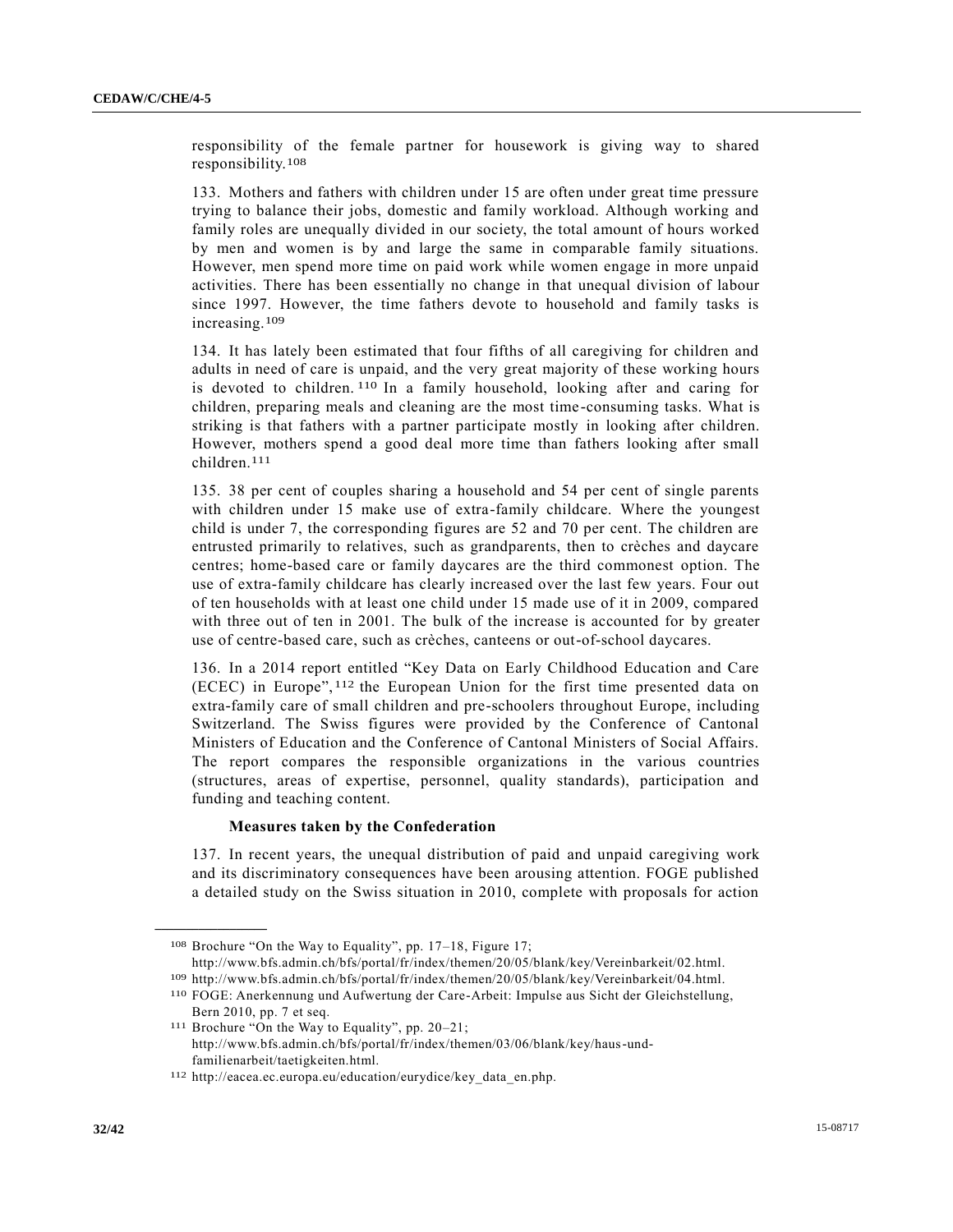in different policy areas to revalue and improve the recognition of paid and unpaid caregiving work.113 A second study, published in 2012, analyses how the welfare state needs to adapt to ensure that caregivers receive social protection. 114

138. Work/family balance, as well as the role the Confederation and the cantons must play to promote it, has given rise to lively political debates in recent years. During the referendum of 13 March 2013, introduction into the Constitution of an article on the promotion of work/family balance by the Confederation and the cantons was approved by 54.3 per cent of the electorate, but failed to gain the majority of the cantons that was also necessary. Hence, the Confederation still has little leeway in this area. The issue of work/family balance is, however, still a very topical one for the federal Parliament, where a large number of statements were made on the subject following the referendum. 115

139. Various federal authorities have long been working, at several levels, on work/family balance issues. In recent years, FOGE has focused its financial aid on the promotion of framework conditions in the world of work that are conducive to such balance. The Teilzeitmann project ["The Part-Time Man"], which sensitizes men to part-time work, is a case in point. 116 Fachstelle UND, which receives a subsidy from the Confederation, advises the businesses and organizations wishing to improve the conditions on offer for work/family balance. FOGE joined with the equality offices of the cantons of Zurich, Lucerne and Bern and Fachstelle UND in publishing three booklets on the theme "Gemeinsam Regie führen" [Shoot Your Film as a Duo]: they offer couples and families concrete advice on how to organize their lives together.<sup>117</sup>

140. In 2009, SECO and the Federal Social Insurance Office (FSIO) have created a an online information platform presenting all measures and activities developed by the cantons and communes to municipalities to encourage work/family balance. 118 The goal is to simplify knowledge and experience transfers between the cantons and communes in these policy areas.

141. The Confederation continues to support the creation of extra-family daycare spaces for children under the Federal Law on Financial Support for Childcare: 119 since 2003, financial assistance has been provided for 45,682 new daycare spaces. That corresponds to 90 per cent of the estimated number of spaces available. Financial assistance has been given to family daycares for training and continuing training measures and to 21 projects aimed at coordinating and professionalizing the care provided. The Confederation also supports three of the childcare voucher projects. Since the shift from supply subsidies to individual allowances, subsidies are no longer paid to service providers but to families.

142. The Confederation's stimulus programme was up for reassessment in 2013. 120 The review looked at the long-term effects of financial assistance and its impact on

<sup>113</sup> Op. cit. (Fn. 111).

<sup>114</sup> Heidi Stutz/Caroline Knupfer, Absicherung unbezahlter Care-Arbeit von Frauen und Männern. Study commissioned by FOGE, 2012.

<sup>115</sup> http://www.parlament.ch/f/suche/Pages/curia-vista.aspx.

<sup>116</sup> www.teilzeitmann.ch.

<sup>117</sup> http://www.realisez-votre-film-a-deux.ch.

<sup>118</sup> http://www.berufundfamilie.admin.ch/informationsplattform/index.html?lang=fr.

<sup>119</sup> http://www.bsv.admin.ch/praxis/kinderbetreuung/01153/index.html?lang=fr.

<sup>120</sup> Ecoplan (2013). "Anstossfinanzierung" evaluation, research report No. 15/13, Bern. Detailed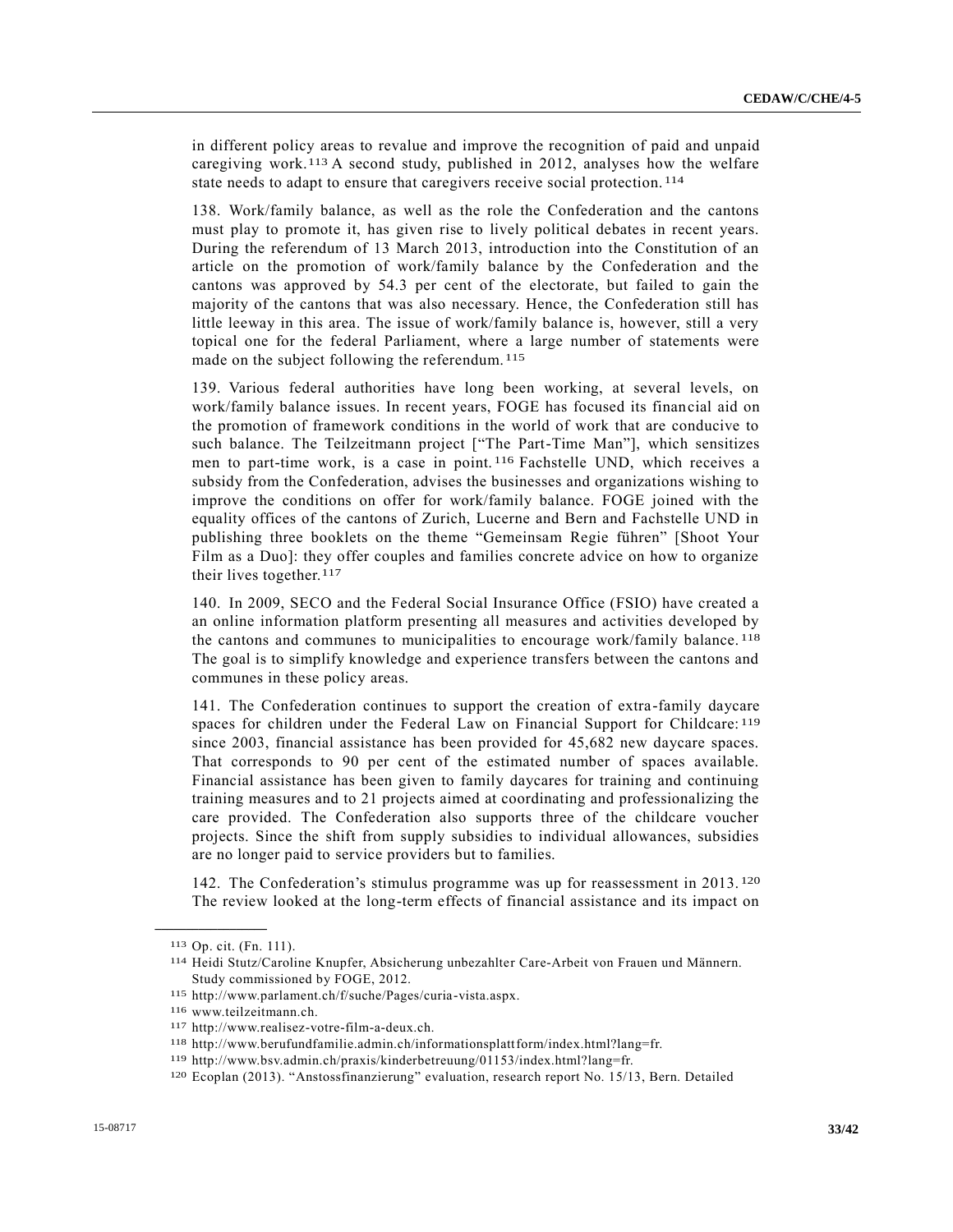work/family balance, which it found to be very considerable. Still, the goal of work/family balance was also found to have been achieved: the great majority of the parents interviewed thought that the care facilities available were conducive or highly conducive to that goal. The time freed up by institutional childcare was mainly used for gainful employment or training.

143. While the Confederation's stimulus programme has been a great success, demand for daycare spaces remains strong. For that reason, Parliament in September 2014 accepted a parliamentary initiative requesting a four-year extension to the Federal Law on Financial Support for Childcare, which had been set to expire on 31 January 2015.

144. On 30 October 2013 the Federal Council adopted a progress report setting out various paternity or parental leave models to be incorporated in the Act. But, because it gives priority to other work/family balance measures, including the creation of childcare facilities that meet families' needs and encourage familyfriendly working conditions, the Federal Council decided not to ask Parliament to enshrine paternity or parental leave in the Act. It did however ask FDHA to consider enshrining in federal law a standard that would give workers the right to reduce their hours of work after the birth of a child. 121

145. FSO does not have up-to-date information on extra-family childcare for the whole of Switzerland, but has undertaken to begin developing statistics on it using the findings of a feasibility study.

146. Various measures have been taken within the federal government to encourage work/family balance. Since June 2010, all full-time vacancies have been required, if possible, to be advertised with a work-time percentage between 80 and 100 per cent. Moreover, part-time work and job sharing are now part of the Federal Personnel Ordinance. Female and male employees alike receive an extra-family childcare allowance.122 Every year, the Confederation spends CHF 6.5 million on support for extra-family childcare facilities. Since 1 July 2013, both parents have had the right to reduce their work-time percentage by no more than 20 per cent, and to no less than 60 per cent, upon the birth or adoption of a child. Paternity leave has been increased from five to ten days. And administrative units are encouraged to give favourable consideration to requests for extension of paternity leave through leave without pay, subject to operational requirements. <sup>123</sup>

#### **Measures taken by the cantons and communes**

147. Many cantons and communes have taken steps in recent years to improve framework childcare conditions. In 11 of the 26 Swiss cantons, enhancement of work/family balance is an objective enshrined in the Constitution, while 17 cantons have adopted a work/family balance policy.<sup>124</sup> At its 2011 annual general meeting,

**\_\_\_\_\_\_\_\_\_\_\_\_\_\_\_\_\_\_**

124 www.berufundfamilie.ch; http://www.berufundfamilie.admin.ch/informationsplattform/index.html?lang=fr.

presentation: Soziale Sicherheit CHSS 1/2014.

<sup>121</sup> http://www.bsv.admin.h&c/themen/zulagen/00061/03295/index.html?lang=de.

<sup>122</sup> Art. 75 and 75(a) of the Federal Personnel Ordinance, SR 172.220.111.3; art. 51 of the FDF ordinance on the Federal Personnel Ordinance, SR 172.220.111.31.

<sup>123</sup> Art. 40, para. 3(b) of the FDF ordinance on the Federal Personnel Ordinance: Granting of additional unpaid paternity leave. Vocational and Professional Education and Training Ordinance (VPETO) recommendations.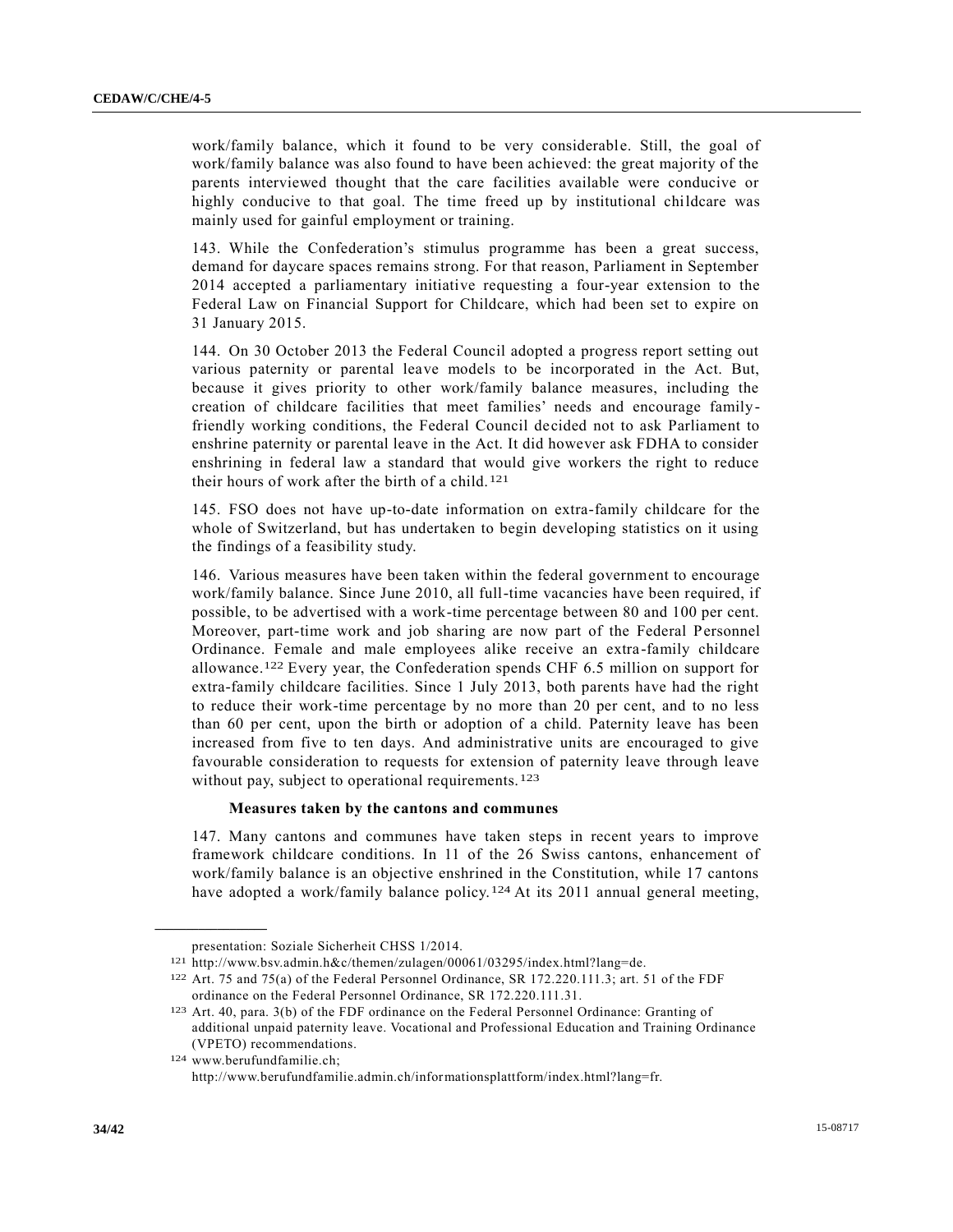the Conference of Cantonal Ministers of Social Affairs (SODK) adopted recommendations for the cantons on extra-family care for small children; these were inspired in particular by a report commissioned by SODK based on data from the Confederation's information platform, updated in early 2013.125 The available data are still incomplete in a number of cantons, in particular as regards family daycares. Some cantons or cities are conducting surveys to assess the demand for daycare spaces. Most cantons offer assistance for the establishment of crèches in the form of information, coordination and consulting activities; all have quality standards. Crèches and family daycares are financed mainly by parents' contributions. Fifteen cantons provide partial funding for crèches and all but one for family daycares. As of 2013, all cantons were also allowing a tax deduction for childcare costs, the amount of which is very variable.<sup>126</sup> The great majority of the cantons have also incorporated the principle of block scheduling for compulsory schooling in their legislation or Constitution.127

148. The cantons of Vaud, Neuchâtel and Fribourg have laws on extra -family childcare that oblige employers to contribute, with the State and individuals, to the financing of a cantonal fund for the creation of daycare spaces. The city of Lucerne has also introduced an innovation: replacement of object funding by subject funding. At the end of the pilot phase (2009–2012), following a positive vote of the electorate, the daycare voucher system was finally introduced in 2013. 128 During the pilot, the project received CHF 3.3 million in financial assistance from the Confederation.

#### **Social security**

149. On 19 November 2014 the Federal Council adopted the draft pension scheme reform for 2020. In particular, the reform proposes to harmonize the reference retirement age for women and men at 65 years for the first and second pillars. The change from age 64 to 65 for women will help to improve their occupational pension benefits (BVG). The anticipated more flexible conditions for early retirement will also benefit women in particular: low- to medium-income individuals (up to CHF 50,000 per year) will be able under certain conditions to take early retirement with an unreduced or less reduced pension. The same holds for the removal of the coordination deduction from occupational pension, which improves access for low-income employees working part-time or for several employers.129

150. In a 2012 analysis of the effects of maternity insurance, 130 FSIO found that most female employees had maternity leave with pay before the introduction of compulsory maternity insurance. Compulsory maternity insurance is nonetheless important, as it recognizes the loss of earnings due to maternity and guarantees women proper social protection during that time; and its introduction has also enabled a minimum standard to be established. No causal link can be established between the increase in women's activity rate and the maternity allowance. Other

<sup>125</sup> Andrea Schultheiss/Susanne Stern (INFRAS), Familienergänzende Kinderbetreuung im Frühbereich, Stand in den Kantonen 2012, May 2013.

<sup>126</sup> Op. cit., p. 46 et seq.

<sup>127</sup> Op. cit., p. 32.

<sup>128</sup> http://www.stadtluzern.ch/de/onlinemain/dienstleistungen/?dienst\_id=16190.

<sup>129</sup> http://www.bsv.admin.ch/altersvorsorge\_2020/index.html?lang=fr.

<sup>130</sup> http://www.bsv.admin.ch/themen/eo/00049/index.html?lang=fr.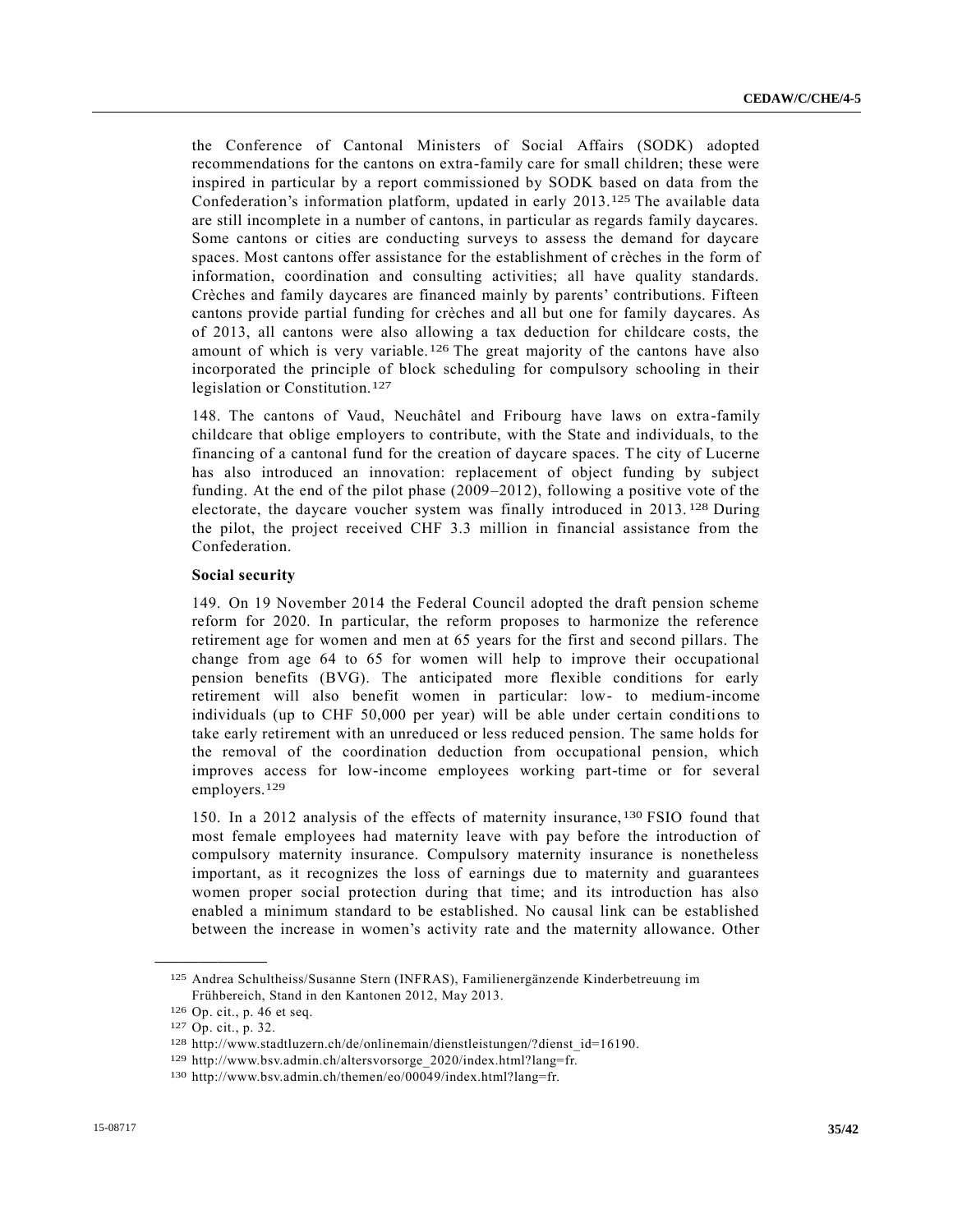factors influence young mothers' labour market activity, such as the changing vision of women's roles, financial reasons, a wish to find fulfilment in work, and labour market demand. The FSIO analysis shows that maternity insurance is well accepted and is now a core element of the Swiss social protection system.

151. On 4 June 2014 Switzerland ratified ILO Convention No. 183, the Maternity Protection Convention. The corresponding revision of Ordinance 1 under the La bour Act (ArGV 1) came into force in June 2014.

152. In a ruling dated 15 September 2014, the Federal Supreme Court defended the non-discriminatory character of the limitation to women only of the right to an earnings loss allowance during maternity, and dismissed the appeal of a father who was seeking an allowance for his loss of earnings during paternity leave after the birth of his child. According to the Federal Supreme Court's case law, different treatment of women and men does not contravene the principle of equal treatment insofar as it is based on biological or functional differences. And the fourteen -week maternity leave is exclusively for the mother's protection. 131

153. With respect to unemployment insurance, the directives on fitness for work and confirmation of daycare were revised in July 2012 to reduce the risk of discrimination against unemployed women with children requiring care.

154. To improve social protection for unpaid caregiving, FOGE commissioned a study, published in 2012, which analyses the shortcomings in the Swiss social insurance system and outlines opportunities for reform. The study proposes a reorientation of the welfare State with the underlying purpose of enabling everyone, through effective work/life balance, to stay connected to working life and so maintain their chance of secure income and social protection. 132

#### **Art. 12 Health**

**\_\_\_\_\_\_\_\_\_\_\_\_\_\_\_\_\_\_**

155. The gender-disaggregated figures in the 2012 health statistics and the findings of the 2012 Swiss Health Survey (SGB) point to persistent gender differences in such health determinants as diet, tobacco and alcohol use, and health status and risks in Switzerland. 133 Scientific studies and the monitoring exercise on the migrant population's state of health carried out by the Federal Office of Public Health (FOPH) in 2010<sup>134</sup> confirm that relative to native-born Swiss, the state of health of migrants in Switzerland is not as good in several respects. Among migrants, women have health problems more often than men.

156. The interim CEDAW report already contained detailed information on the measures taken by FOPH in the area of migration and health. An assessment of the 2008–2013 National Programme on Migration and Health confirms that it has made a valuable contribution in the field of health, in particular with respect to equal opportunity and protection from discrimination. The new (2014–2017) National

<sup>131</sup> Federal Supreme Court decision 9C\_810/2013.

<sup>132</sup> Heidi Stutz/Caroline Knupfer, Absicherung unbezahlter Care-Arbeit von Frauen und Männern. Study commissioned by FOGE, Bern 2012.

<sup>133</sup> http://www.bfs.admin.ch/bfs/portal/fr/index/news/publikationen.html?publicationID=5028. http://www.bfs.admin.ch/bfs/portal/fr/index/news/publikationen.html?publicationID=5493.

<sup>134</sup> http://www.bag.admin.ch/themen/gesundheitspolitik/07685/12533/13720/index.html?lang=fr.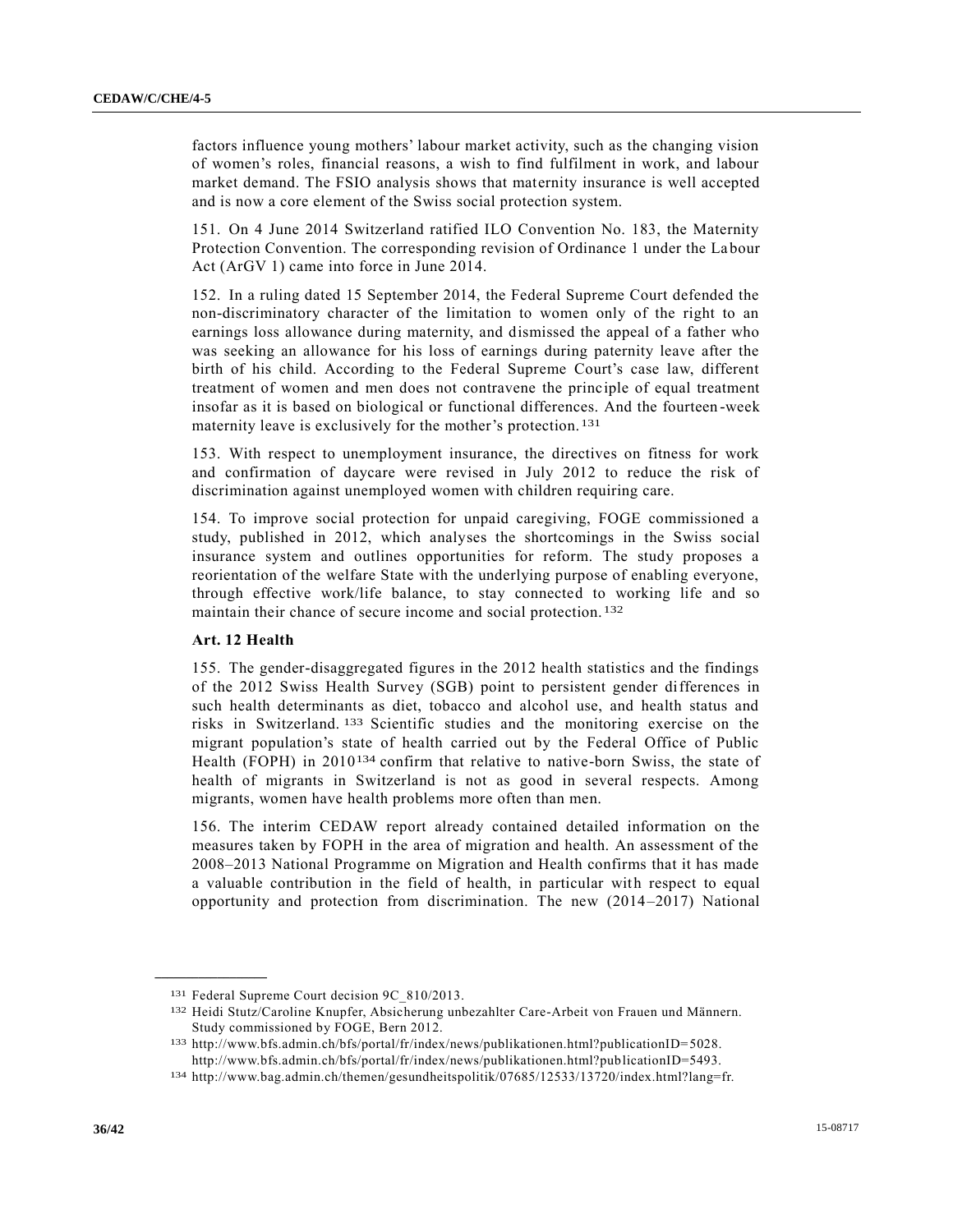Programme on Migration and Health is intended to build on the measures already taken and link them more closely to the national integration policy. 135

157. Special attention has been paid to foreign women's reproductive health. A study of the specialized literature has shown that foreign women in Switzerland are generally speaking in less good physical and psychological condition than Swiss women. Among the risk factors are lower socioeconomic status, social context, possible injuries and sociocultural elements of their way of life. 136 Some of the measures taken under FOPH's National Migration and Health Programme are helping to improve the migrant population's reproductive health.

158. Moreover, the Federal Council was asked by Parliament, in 2012, to submit a report on maternal and child health in Switzerland, specifically addressing migration factors. The report was to look into causes and develop concrete recommendations on how to improve the situation of disadvantaged mothers and children and therefore the whole community. After the report is issued, concrete measures will be taken to improve the reproductive health of the migrant population.

159. The popular initiative "Paying for an Abortion is a Private Matter", submitted to the people on 9 February 2014, asked for the cost of abortions to no longer be subsidized by compulsory health insurance. It was rejected by a large majority—a 70 per cent no vote.

#### **Art. 13 Other areas of economic and social life**

#### **Equality and poverty**

**\_\_\_\_\_\_\_\_\_\_\_\_\_\_\_\_\_\_**

160. The poverty rate of the permanent resident population in private households in Switzerland was 7.7 per cent in 2012.137 Women are more likely to be poor than men. Particularly at risk are single parents, persons living alone, those with compulsory schooling at most, the unemployed and economically inactive as well as persons living in households with low labour market participation. Relative to 2008, the incidence of poverty in Switzerland is falling (2008: 9.1 per cent; 2012: 7.7 per cent).138 As shown in detail by FSO's latest poverty analyses, gender is one factor to be taken into account in studies of poverty and the risk of poverty. In Switzerland, there are proportionately fewer women with advanced diplomas but more are part-time workers; moreover, they take on more unpaid family and assistance duties than men do.139

161. In 2012, the social assistance rate in Switzerland stood at 3.1 per cent. Women have a specific risk factor: a lack of gainful employment or underemployment on account of their family obligations. Compared to men, women are less often able to get off social assistance by improving their employment status. There again, single parents—mainly women—are at a particularly high risk of relying on social

<sup>135</sup> http://www.bag.admin.ch/themen/gesundheitspolitik/07685/07688/14002/index.html?lang=fr.

<sup>136</sup> Study of the specialized literature by Merten et al. 2013.

<sup>137</sup> http://www.bfs.admin.ch/bfs/portal/fr/index/themen/20/03/blank/key/07/01.html.

<sup>138</sup> http://www.bfs.admin.ch/bfs/portal/fr/index/themen/01/07/blank/ind43.indicator. 43003.430101.html.

<sup>139</sup> FSO, Poverty in Switzerland: Concepts, Results and Methods. Neuchâtel, 2012, p. 15; FSO, Poverty in Switzerland: Results from 2007 to 2011. Neuchâtel, 2013; FSO, Poverty Despite Gainful Activity: Results from 2007 to 2011. Neuchâtel, 2013.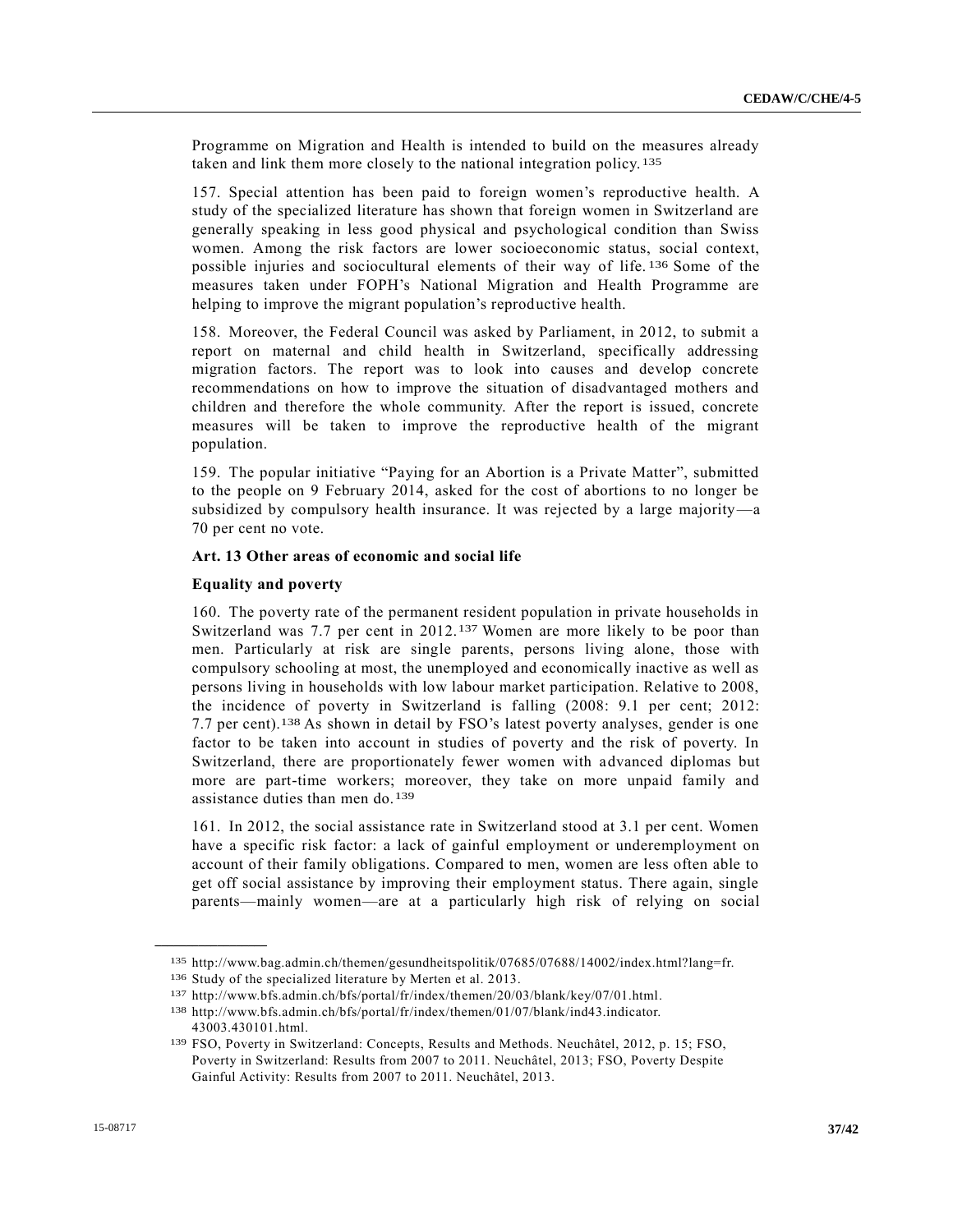assistance. 140 The reasons are the same as those that explain their overrepresentation among poor households: higher expenses caused by children and separation, combined with their limited chance of having gainful employment because of their child-rearing obligations.

162. On 25 June 2010, SODK adopted recommendations for the cantons on the implementation of complementary benefits for families. These currently exist in four cantons: Ticino, Solothurn, Vaud and Geneva. 141

163. Given the ever-higher divorce rate, an increasing number of children are growing up in single-parent families, which are particularly affected by poverty. In particular, women raising several children on their own often have very limited financial resources. An advance on alimony is essential to keep these families afloat: it is estimated that one in five single parent households is obliged to rely on such advances. As the cantons' advance payment systems are all quite different, SODK members in 2013 adopted a set of recommendations on how alimony advances should be made.

# **Art. 14 Rural women**

164. In its annual agricultural report for 2012, the Federal Office for Agriculture (FOAG) published a study on women in the agricultural sector. 142 This representative survey was conducted ten years after the first study on the topic. Women have played and are still playing an important role in the—highly diverse primary sector. The survey confirms what was known and points up new aspects and changes. Thus, women's employment in agriculture has increased over the last ten years, while their roles as mother and homemaker remain crucial. On farms, more and more women with independent worker status are taking on direct sales or agrotourism duties. Close to half of them have off-farm gainful employment.

165. Moreover, the study shows that the great majority of women living on farms are married. Most describe themselves as co-owners and joint holders because of their financial commitment to the operation, but only in a minority of cases is the assertion backed up by a land register entry. Moreover, few women can prove that they have invested their own money in the operation, for example by producing loan contracts. In the event of divorce, that can have unfortunate consequences for the women concerned. About 80 per cent of women obtain some social protection by working off farm, by managing one aspect of the farm, or by receiving a salary for the farm work they do. That social protection is generally modest.

166. Based on this survey and at the request of Parliament, the Federal Council will present a report in 2015 a report focusing on women's economic, social and legal status in the agricultural sector and possibly demonstrating a need for action.

#### **Art. 15 Equality before the law**

**\_\_\_\_\_\_\_\_\_\_\_\_\_\_\_\_\_\_**

167. Formal equality of men and women before the law is guaranteed in Switzerland, with rare exceptions (e.g. retirement age; cf. n. 149 above).

<sup>140</sup> Brochure "On the Way to Equality", p. 29; http://www.bfs.admin.ch/bfs/portal/fr/index/themen/01/07/blank/ind43.indicator.43005.430101. html.

<sup>141</sup> http://skos.ch/uploads/media/2014\_FamEL\_Stand\_Gesamt%c3%bcbersichtKantone\_f\_03.pdf.

<sup>142</sup> http://www.blw.admin.ch/dokumentation/00018/00498/index.html?lang=fr. Excerpt from the Agricultural Report 2012, p. 15: http://www.blw.admin.ch/femme.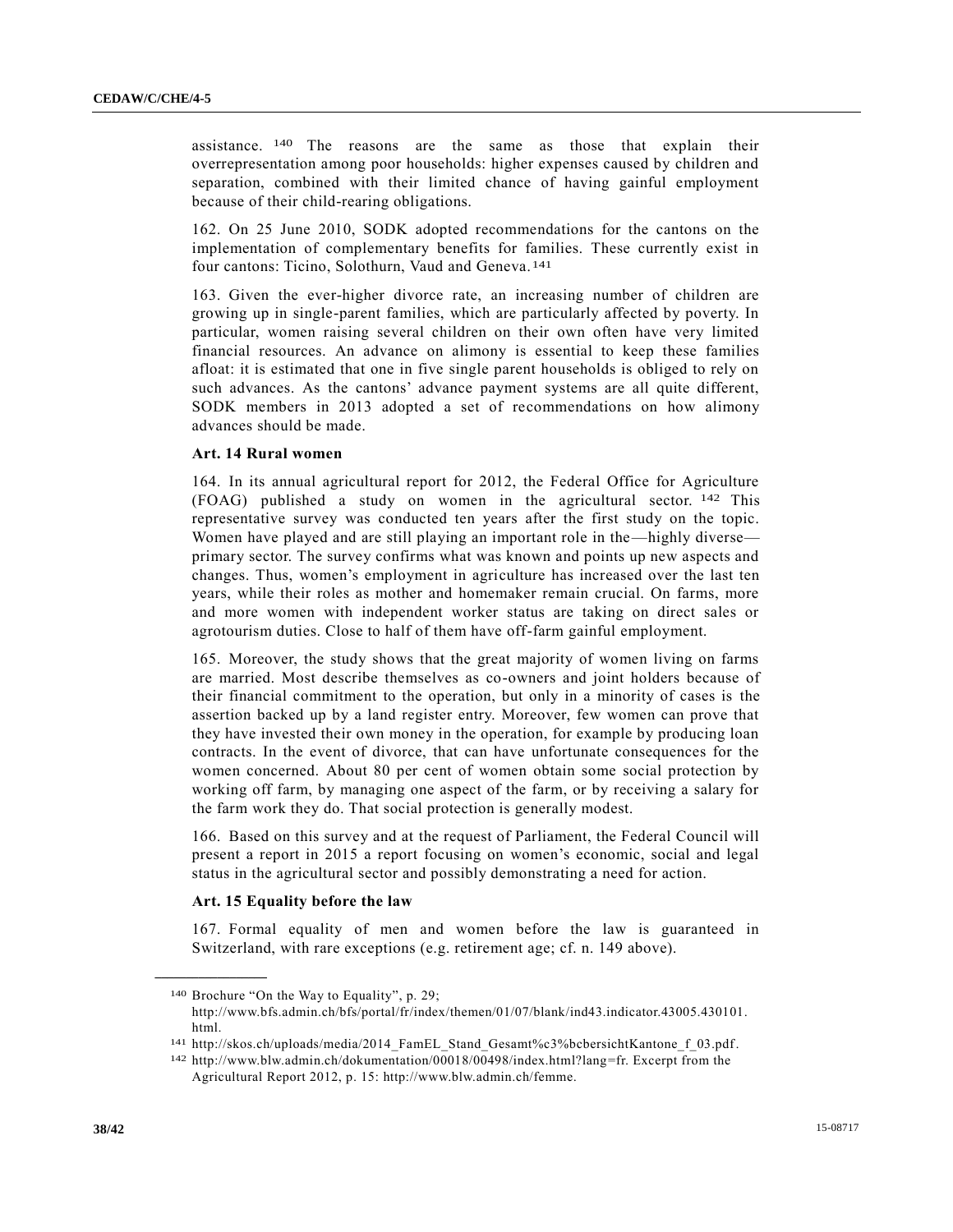#### **Art. 16 Issues arising from marriage and family relationships**

#### **Changing family forms**

168. The annual number of marriages is declining. In 2013, 39,800 couples got married, vs 42,700 the previous year (down by 6.7 per cent). 143 The same year, a little less than 700 couples opted for a registered partnership, about the same number as the previous year. The great majority (67 per cent) were male same-sex partnerships.144

169. As a consequence of the use of a new data source, the number of divorces, which was 22,100 in 2010, has since 2011 fallen to between 17,600 (2011) and 17,100 (2013). That new data source indicates that the tendency observed since 2011 should continue, with upwards of four marriages in ten (41.9 per cent) ending in divorce.

170. The statistics show that family forms are evolving. The traditional model—one partner working full time and one economically inactive—is constantly losing ground. In twenty years, it fell from 61 to 29 per cent among couples with children under 7. Conversely, the model in which both partners are employed full time is stable, but up slightly among couples with children under 7. 145

#### **Reform of naming law and withdrawal of the reservation**

171. Switzerland had entered a reservation regarding CEDAW article 16(2)(*g*), since Swiss legislation was not in accordance with the principle of equal rights in the choice of family name contained in that provision of the Convention. The relevant provisions of the Swiss Civil Code were changed under an amendment that entered into force in 2013, thus enabling the Federal Council to notify the withdrawal of its reservation on 20 September 2013. The new provisions concretize spouses' equality in naming and in cantonal and communal rights of citizenship. In principle, marriage no longer has any effect of spouses' names or rights of citizenship. Each spouse keeps his or her name and citizenship rights. Upon their marriage, however, the future spouses may declare that they wish to take the original surname of the wife or the husband as their common surname. The same possibility is available to same-sex couples who register their partnership.

172. The only remaining reservation of Switzerland concerns the matrimonial property regime (cf. CEDAW art. 15, para. 2 and art. 16, para. 1(*h*)). Although that reservation concerns only a small and dwindling number of marriages dating from before 1988, it is being temporarily maintained because the legal situation has not changed.

#### **New features relative to the consequences of divorce**

173. The political debate on marriage and family law has focused in recent years on the legal and economic consequences of divorce. The effect of the amendments that came into force on 1 July 2014 is to make joint parental authority the rule, irrespective of the parents' civil status, in order to achieve equality between the sexes. If one of the parents wishes to change his or her domicile, the other paren t's

<sup>143</sup> http://www.bfs.admin.ch/bfs/portal/de/index/themen/01/06/blank/key/05.html.

<sup>144</sup> http://www.bfs.admin.ch/bfs/portal/de/index/themen/01/06/blank/key/07.html.

<sup>145</sup> Brochure "On the Way to Equality", pp. 18–19;

http://www.bfs.admin.ch/bfs/portal/fr/index/themen/20/05/blank/key/Vereinbarkeit/03.html.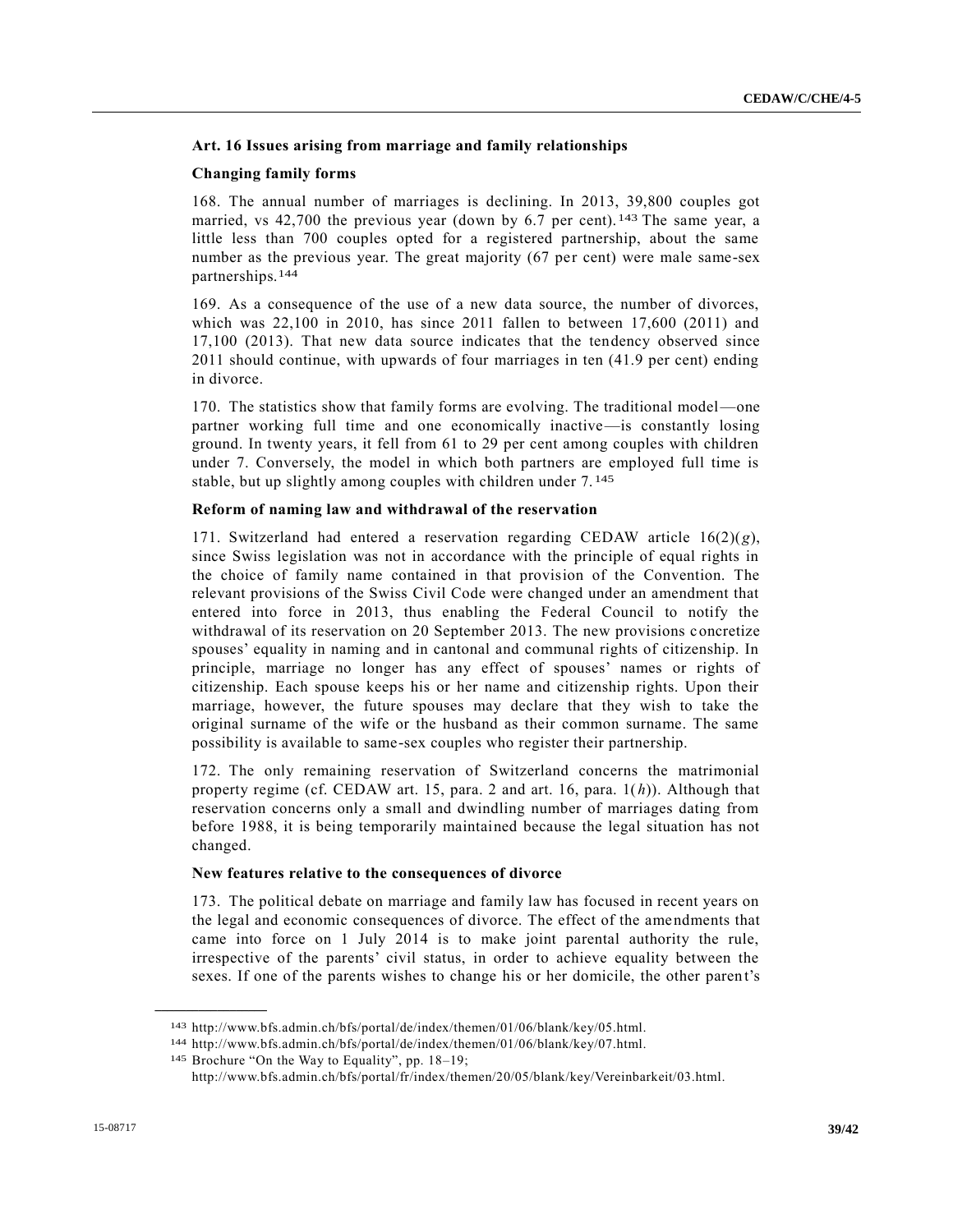consent is not required, provided the change does not seriously impair the exercise of joint parental authority.

174. An upcoming review will focus on the right of maintenance. New regulations on child maintenance are under discussion in Parliament. The Federal Council's proposal would have the effect of enhancing the child's right to maintenance, regardless of the parents' marital status.146 Henceforth, child support costs borne by the parent having custody will be taken into account in the calculation of the child maintenance contribution. That had heretofore been impossible for the children of unmarried parents—a source of discrimination that has now been eliminated. Moreover, the child's maintenance right will take precedence over the claims of all other right holders. As social assistance is not within the Confederation's purview, the Federal Council decided not to include deficit sharing in its proposal, thus leaving an important issue unresolved: in the event of financial difficulties, the shortfall (deficit) in the amount of child maintenance is entirely for the account of the parent having custody. That is generally the mother, who must then apply for social assistance. As long as Parliament adheres to the Federal Council's proposal, equality between women and men in the event of divorce is still not fully achieved.

175. With the particular goal of improving the situation of divorced women who have assumed tasks of upbringing and assistance during the marriage and whose occupational pension is, for that reason, insufficient, an amendment is planned to the regulations (in force) on pension splitting in the event of divorce. Claims on occupational pension institutions can now be shared, even if one of the spouses is already in receipt of a pension. In such a case, the existing legislation calls for pension splitting to be replaced by a fair allowance, often in the form of a maintenance annuity. That poses a problem should the payer of the annuity die: the maintenance annuity lapses and, because some provident institutions limit the survivors' annuity payable to divorced persons to the legal minimum, the latter is far less than the maintenance annuity. This is known as the 'divorced widows' problem, as most of those concerned are women. To resolve the issue, the proposed amendment contains an important new feature: the creditor spouse will have a life claim to a share of the annuity paid by the former spouse. The amendment is currently under discussion in Parliament. If adopted, it should come into effect in 2016.

<sup>146</sup> www.bj.admin.ch/content/bj/fr/home/dokumentation/medieninformationen/2013/ref\_2013 -11- 291.html.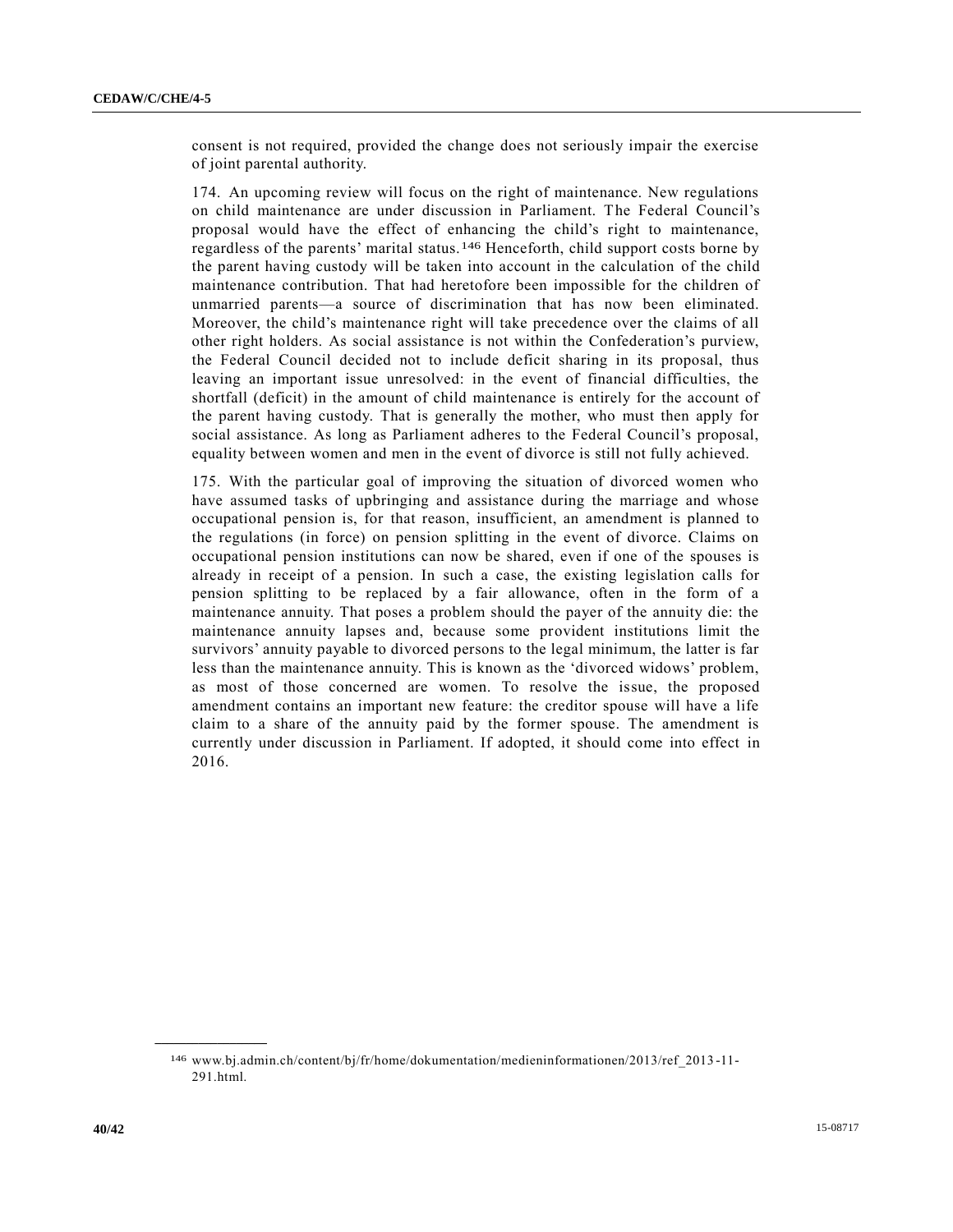# **Abbreviations**

| approx.      | approximately                                                                        |
|--------------|--------------------------------------------------------------------------------------|
| art.         | article                                                                              |
| BBI          | Federal Gazette of the Swiss Confederation                                           |
| <b>BFM</b>   | Federal Office for Migration                                                         |
| <b>BGE</b>   | Decisions of the Federal Supreme Court of<br>Switzerland (official compilation)      |
| <b>BPV</b>   | Federal Personnel Ordinance                                                          |
| BV           | Federal Constitution of the Swiss Confederation                                      |
| CC           | Swiss Civil Code                                                                     |
| <b>CEDAW</b> | Convention on the Elimination of All Forms of<br>Discrimination against Women        |
| cf.          | compare                                                                              |
| chap.        | Chapter                                                                              |
| <b>CHF</b>   | Swiss francs                                                                         |
| DI           | disability insurance                                                                 |
| e.g.         | for example                                                                          |
| <b>EAER</b>  | Economic<br>Affairs,<br>Federal<br>Department<br>of<br><b>Education and Research</b> |
| <b>ECHR</b>  | European Convention on Human Rights                                                  |
| <b>EFTA</b>  | European Free Trade Association                                                      |
| EKF          | Federal Commission for Women's Issues                                                |
| <b>ETH</b>   | Federal Institute of Technology                                                      |
| EU           | European Union                                                                       |
| <b>FBED</b>  | Bureau for Equality of People with Disabilities                                      |
| <b>FDFA</b>  | Federal Department of Foreign Affairs                                                |
| <b>FDHA</b>  | Federal Department of Home Affairs                                                   |
| <b>FDJP</b>  | Federal Department of Justice and Police                                             |
| FGM          | female genital mutilation                                                            |
| fig.         | figure                                                                               |
| <b>FNA</b>   | Federal Act on Foreign Nationals                                                     |
| FOGE         | Federal Office for Gender Equality                                                   |
| <b>FOPH</b>  | Federal Office of Public Health                                                      |
| <b>FPA</b>   | Federal Personnel Act                                                                |
| <b>FSIO</b>  | Federal Social Insurance Office                                                      |
| <b>FSO</b>   | Federal Statistical Office                                                           |